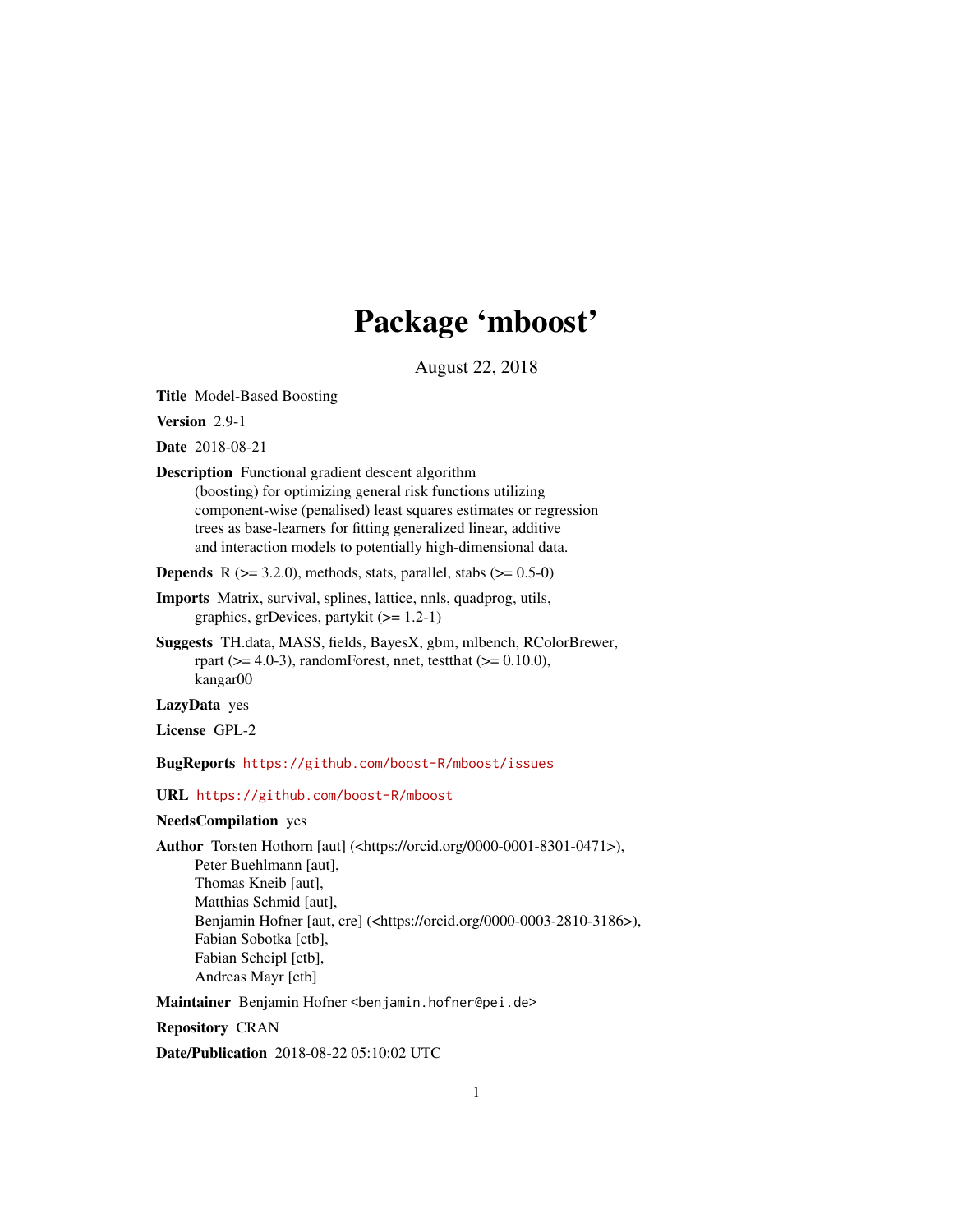# <span id="page-1-0"></span>R topics documented:

|       | 24   |
|-------|------|
|       | 25   |
|       | -26  |
|       | 28   |
|       |      |
|       |      |
|       | -41  |
|       |      |
|       |      |
|       |      |
|       | -49  |
|       | - 57 |
|       | 60   |
|       | 63   |
|       | -64  |
| Index | 67   |

mboost-package *mboost: Model-Based Boosting*

#### Description

Functional gradient descent algorithm (boosting) for optimizing general risk functions utilizing component-wise (penalized) least squares estimates or regression trees as base-learners for fitting generalized linear, additive and interaction models to potentially high-dimensional data.

# Details

| Package: | mboost     |
|----------|------------|
| Version: | $2.9-1$    |
| Date:    | 2018-08-21 |
| License: | $GPI - 2$  |
|          |            |

This package is intended for modern regression modeling and stands in-between classical generalized linear and additive models, as for example implemented by  $lm$ ,  $glm$ , or [gam](#page-0-0), and machinelearning approaches for complex interactions models, most prominently represented by [gbm](#page-0-0) and [randomForest](#page-0-0).

All functionality in this package is based on the generic implementation of the optimization algorithm (function [mboost\\_fit](#page-46-1)) that allows for fitting linear, additive, and interaction models (and mixtures of those) in low and high dimensions. The response may be numeric, binary, ordered,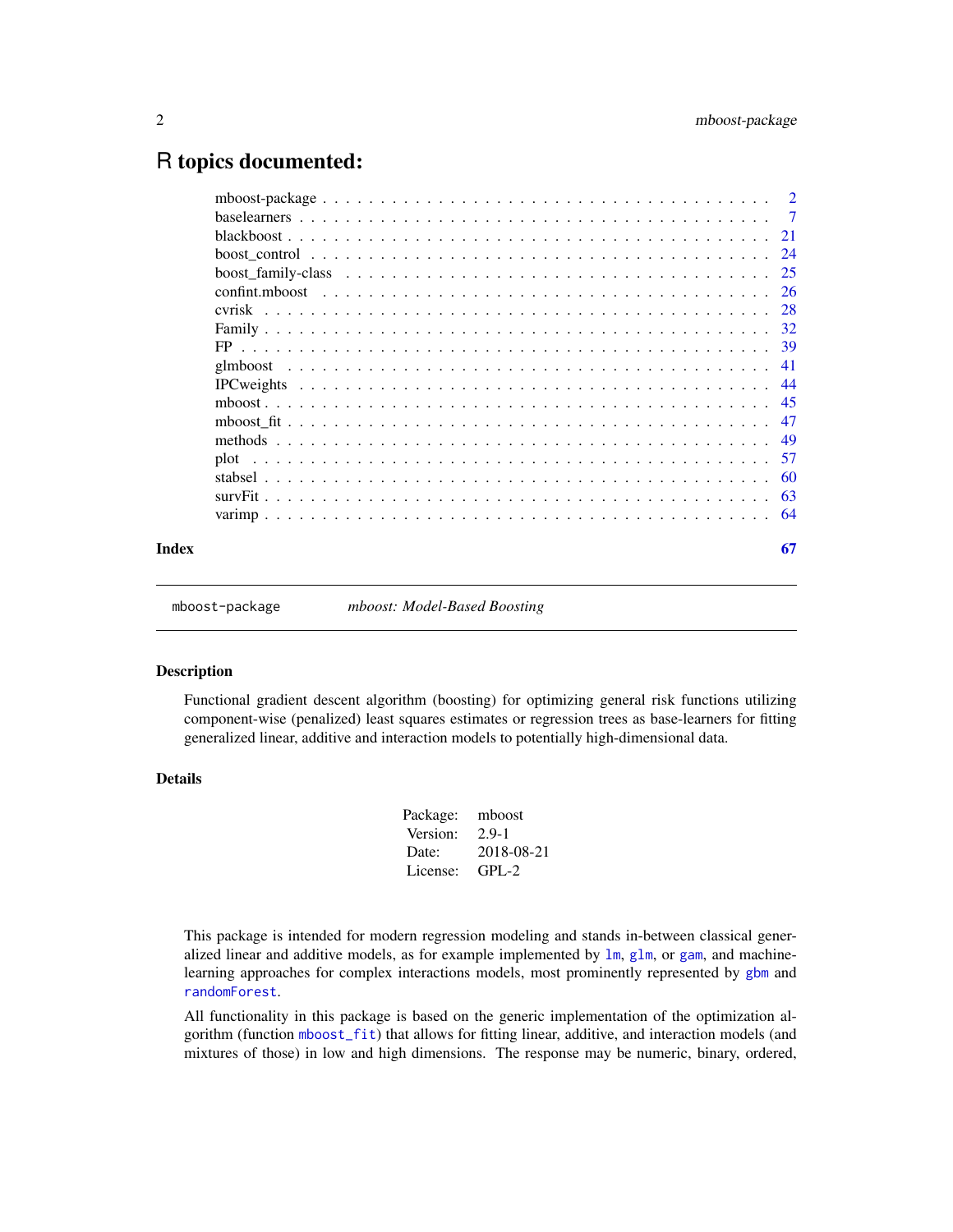# <span id="page-2-0"></span>mboost-package 3

censored or count data.

Both theory and applications are discussed by Buehlmann and Hothorn (2007). UseRs without a basic knowledge of boosting methods are asked to read this introduction before analyzing data using this package. The examples presented in this paper are available as package vignette mboost\_illustrations.

Note that the model fitting procedures in this package DO NOT automatically determine an appropriate model complexity. This task is the responsibility of the data analyst.

A description of novel features that were introduced in version 2.0 is given in Hothorn et. al (2010).

Hofner et al. (2014) present a comprehensive hands-on tutorial for using the package mboost, which is also available as vignette(package = "mboost", "mboost\_tutorial").

Ben Taieba and Hyndman (2013) used this package for fitting their model in the Kaggle Global Energy Forecasting Competition 2012. The corresponding research paper is a good starting point when you plan to analyze your data using mboost.

# NEWS in 2.9-series

Series 2.9 provides a new family (RCG), uses partykit::ctree instead of party::ctree to be more flexible, allows for multivariate negative gradients, and leave-one-out crossvalidation. Further minor changes were introduces and quite some bugs were fixed.

# For more details and other changes see

 $news(Version \geq "2.9-0", package = "mboost")$ 

# NEWS in 2.8-series

Series 2.8 allows to fit models with zero boosting steps (i.e., models containing only the offset). Furthermore, cross-validation can now also select a model without base-learners. In a [Binomial](#page-31-1) family one can now specifiy links via make.link. With Binomial (type = "glm") an alternative implementation of Binomial models is now existing and defines the model along the lines of the glm implementation. Additionally, it works not only with a two-level factor but also with a two-column matrix containing the number of successes and number of failures. Finally, a new base-learner [bkernel](#page-6-1) for kernel boosting was added. The references were updated and a lot of bugs fixed.

```
For more details and other changes see
news(Version \geq "2.8-0", package = "mboost")
```
# NEWS in 2.7-series

Series 2.7 provides a new family (Cindex), variable importance measures (varimp) and improved plotting facilities. The manual was updated in various places, vignettes were improved and a lot of bugs were fixed.

```
For more details and other changes see
news(Version >= "2.7-0", package = "mboost")
```
# NEWS in 2.6-series

Series 2.6 includes a lot of bug fixes and improvements. Most notably, the development of the package is now hosted entirely on github in the project [boost-R/mboost.](https://github.com/boost-R/mboost/) Furthermore, the package is now maintained by Benjamin Hofner.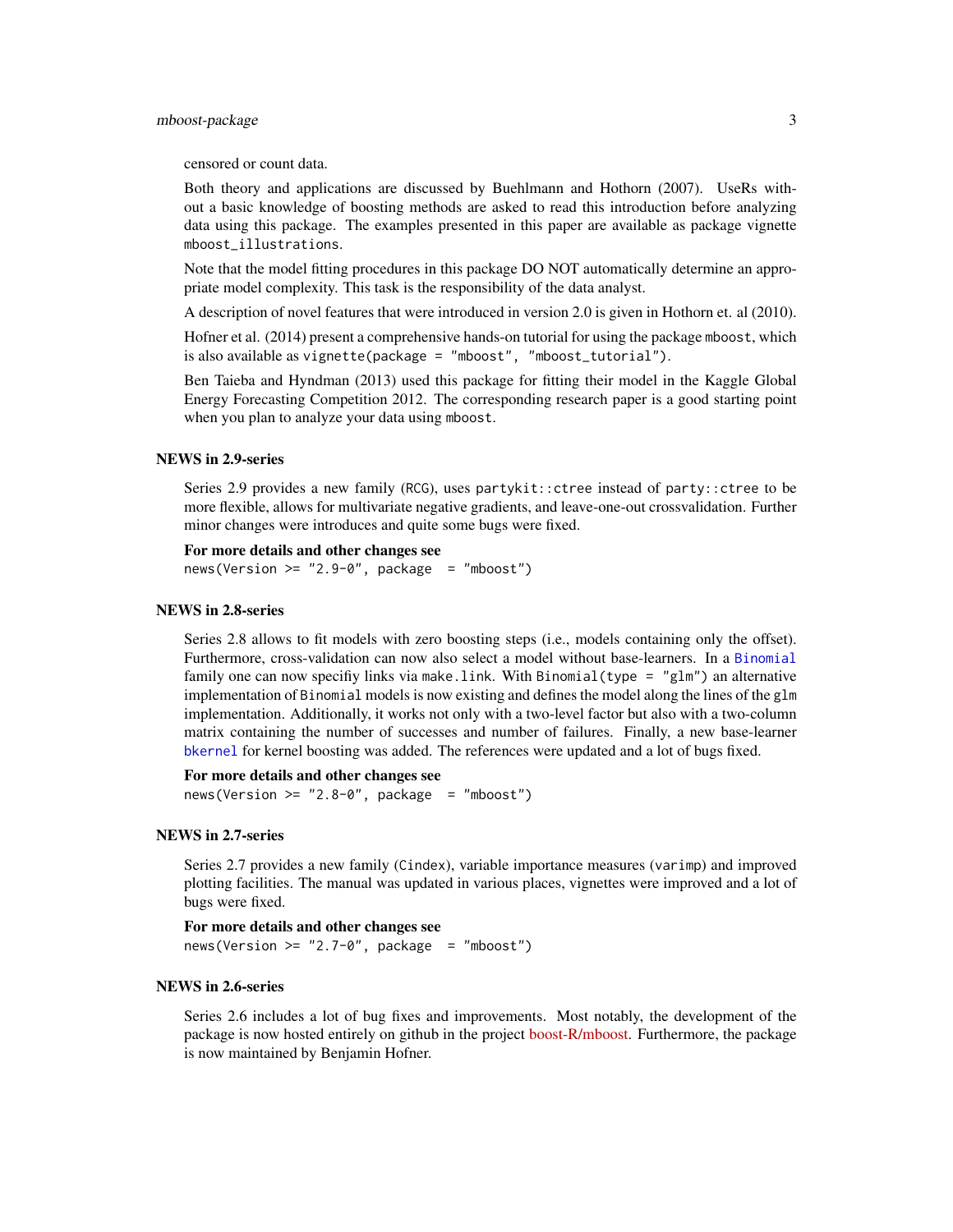<span id="page-3-0"></span>For more details and other changes see

news(Version >=  $"2.6-0"$ , package = "mboost")

# NEWS in 2.5-series

Crossvaliation does not stop on errors in single folds anymore an was sped up by setting mc.preschedule = FALSE if parallel computations via [mclapply](#page-0-0) are used. The [plot.mboost](#page-56-1) function is now documented. Values outside the boundary knots are now better handeled (forbidden during fitting, while linear extrapolation is used for prediction). Further perfomance improvements and a lot of bug fixes have been added.

For more details and other changes see  $news(Version \geq "2.5-0", package = "mboost")$ 

#### NEWS in 2.4-series

Bootstrap confidence intervals have been implemented in the novel [confint](#page-25-1) function. The stability selection procedure has now been moved to a stand-alone package called **stabs**, which now also implements an iterface to use stability selection with other fitting functions. A generic function for "mboost" models is implemented in mboost.

For more details and other changes see  $news(Version \geq "2.4-0", package = "mboost")$ 

#### NEWS in 2.3-series

The stability selection procedure has been completely rewritten and improved. The code base is now extensively tested. New options allow for a less conservative error control.

Constrained effects can now be fitted using quadratic programming methods using the option type = "quad.prog" (default) for highly improved speed. Additionally, new constraints have been added.

Other important changes include:

- A new replacement function mstop(mod)  $\leq -1$  is an alternative to mod[i] was added (as suggested by Achim Zeileis).
- We added new families Hurdle and Multinomial.
- We added a new argument stopintern for internal stopping (based on out-of-bag data) during fitting to boost\_control.

#### For more details and other changes see

```
news(Version \geq "2.3-0", package = "mboost")
```
#### NEWS in 2.2-series

Starting from version 2.2, the default for the degrees of freedom has changed. Now the degrees of freedom are (per default) defined as

$$
df(\lambda) = \text{trace}(2S - S^{\top}S),
$$

with smoother matrix  $S = X(X^{\top}X + \lambda K)^{-1}X$  (see Hofner et al., 2011). Earlier versions used the trace of the smoother matrix  $df(\lambda) = \text{trace}(S)$  as degrees of freedom. One can change the old definition using options(mboost\_dftraceS = TRUE) (see also B. Hofner et al., 2011 and [bols](#page-6-1)).

Other important changes include: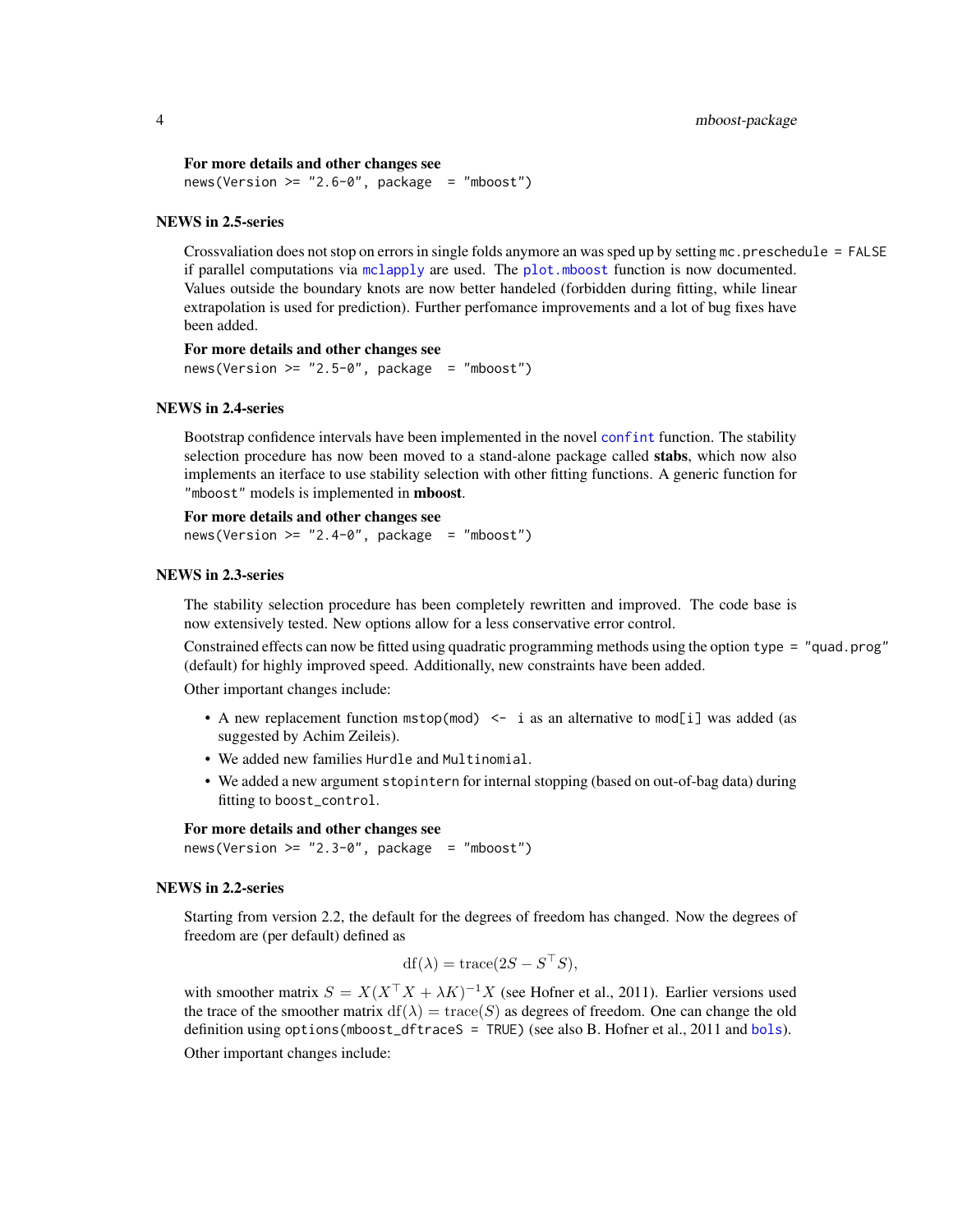- <span id="page-4-0"></span>• We switched from packages multicore and snow to parallel
- We changed the behavior of bols(x, intercept = FALSE) when x is a factor: now the intercept is simply dropped from the design matrix and the coding can be specified as usually for factors. Additionally, a new contrast is introduced: "contr.dummy" (see [bols](#page-6-1) for details).
- We changed the computation of B-spline basis at the boundaries; B-splines now also use equidistant knots in the boundaries (per default).

#### For more details and other changes see

news(Version  $>=$  "2.2-0" & Version  $<$  "2.3-0", package = "mboost")

# NEWS in 2.1-series

In the 2.1 series, we added multiple new base-learners including [bmono](#page-6-1) (monotonic effects), [brad](#page-6-1) (radial basis functions) and [bmrf](#page-6-1) (Markov random fields), and extended [bbs](#page-6-1) to incorporate cyclic splines (via argument cyclic = TRUE). We also changed the default df for [bspatial](#page-6-1) to 6.

Starting from this version, we now also automatically center the variables in [glmboost](#page-40-1) (argument center = TRUE).

#### For more details and other changes see

news(Version >= "2.1-0" & Version < "2.2-0", package = "mboost")

#### NEWS in 2.0-series

Version 2.0 comes with new features, is faster and more accurate in some aspects. In addition, some changes to the user interface were necessary: Subsetting mboost objects changes the object. At each time, a model is associated with a number of boosting iterations which can be changed (increased or decreased) using the subset operator.

The center argument in [bols](#page-6-1) was renamed to intercept. Argument z renamed to by.

The base-learners bns and bss are deprecated and replaced by bbs (which results in qualitatively the same models but is computationally much more attractive).

New features include new families (for example for ordinal regression) and the which argument to the coef and predict methods for selecting interesting base-learners. Predict methods are much faster now.

The memory consumption could be reduced considerably, thanks to sparse matrix technology in package Matrix. Resampling procedures run automatically in parallel on OSes where parallelization via package parallel is available.

The most important advancement is a generic implementation of the optimizer in function [mboost\\_fit](#page-46-1).

# For more details and other changes see news(Version >= "2.0-0" & Version < "2.1-0", package = "mboost")

#### Author(s)

Torsten Hothorn,Peter Buehlmann, Thomas Kneib, Matthias Schmid and Benjamin Hofner <<Benjamin.Hofner@pei.de>>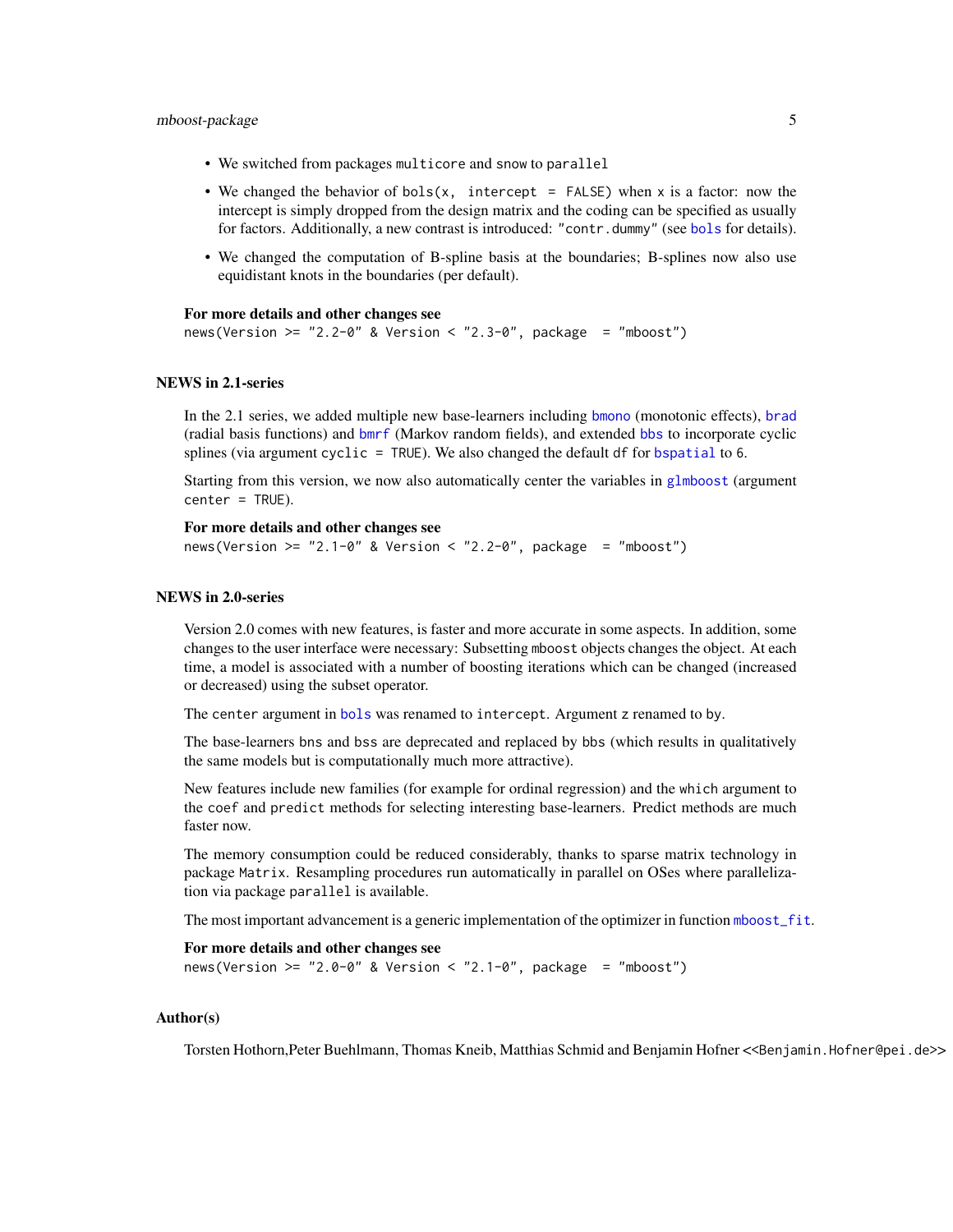### <span id="page-5-0"></span>References

Peter Buehlmann and Torsten Hothorn (2007), Boosting algorithms: regularization, prediction and model fitting. *Statistical Science*, 22(4), 477–505.

Torsten Hothorn, Peter Buehlmann, Thomas Kneib, Matthias Schmid and Benjamin Hofner (2010), Model-based Boosting 2.0. *Journal of Machine Learning Research*, 11, 2109–2113.

Benjamin Hofner, Torsten Hothorn, Thomas Kneib, and Matthias Schmid (2011), A framework for unbiased model selection based on boosting. *Journal of Computational and Graphical Statistics*, 20, 956–971.

Benjamin Hofner, Andreas Mayr, Nikolay Robinzonov and Matthias Schmid (2014). Model-based Boosting in R: A Hands-on Tutorial Using the R Package mboost. *Computational Statistics*, 29,  $3 - 35.$ 

<http://dx.doi.org/10.1007/s00180-012-0382-5>

Available as vignette via: vignette(package = "mboost", "mboost\_tutorial")

Souhaib Ben Taieba and Rob J. Hyndman (2014), A gradient boosting approach to the Kaggle load forecasting competition. *International Journal of Forecasting*, 30, 382–394. <http://dx.doi.org/10.1016/j.ijforecast.2013.07.005>

# See Also

The main fitting functions include:

- [gamboost](#page-44-1) for boosted (generalized) additive models,
- [glmboost](#page-40-1) for boosted linear models and
- [blackboost](#page-20-1) for boosted trees.

Model tuning is done via cross-validation as implemented in [cvrisk](#page-27-1). See there for more details and further links.

# Examples

```
############################################################
## Do not run this example automatically as it takes
## some time (~ 5-10 seconds depending on the system)
 data("bodyfat", package = "TH.data")
 set.seed(290875)
 ### model conditional expectation of DEXfat given
 model <- mboost(DEXfat ~
     bols(age) + \# \# a linear function of age
     btree(hipcirc, waistcirc) + ### a smooth non-linear interaction of
                                ### hip and waist circumference
     bbs(kneebreadth), ### a smooth function of kneebreadth
     data = bodyfat, control = boost_control(mstop = 100))
```
### bootstrap for assessing `optimal' number of boosting iterations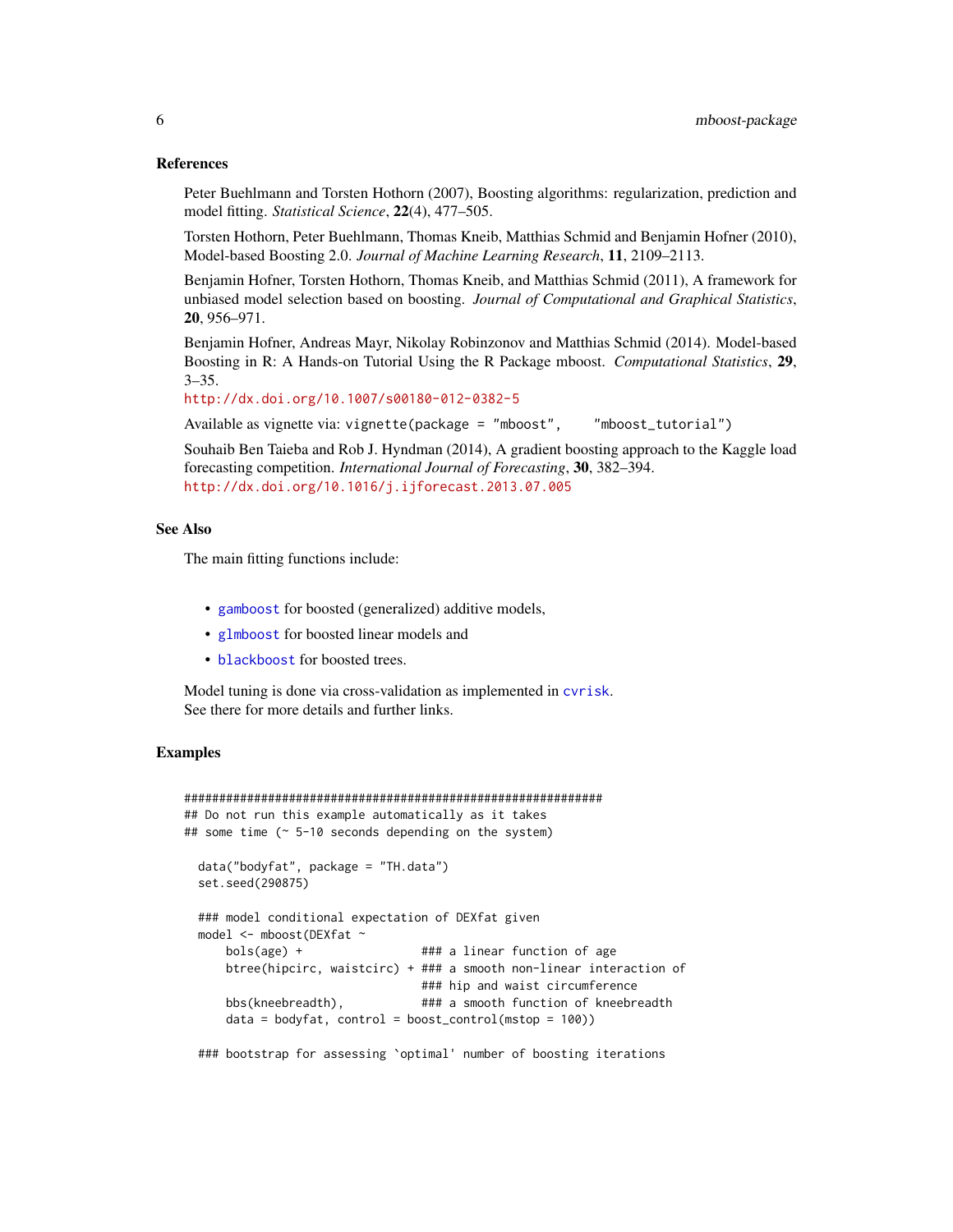#### <span id="page-6-0"></span>baselearners **7**

```
cvm <- cvrisk(model, papply = lapply)
### restrict model to mstop(cvm)
model[mstop(cvm), return = FALSE]
mstop(model)
### plot age and kneebreadth
layout(matrix(1:2, nc = 2))
plot(model, which = c("age", "kneebreadth"))
### plot interaction of hip and waist circumference
attach(bodyfat)
nd \leq expand.grid(hipcirc = h \leq seq(from = min(hipcirc),
                                  to = max(hipcirc),
                                  length = 100),
                   waistcirc = w \leftarrow \text{seq}(\text{from} = \text{min}(\text{waistcirc}),to = max(waistcirc),
                                  length = 100))
plot(model, which = 2, newdata = nd)
detach(bodyfat)
### customized plot
layout(1)
pr <- predict(model, which = "hip", newdata = nd)
persp(x = h, y = w, z = matrix(pr, nrow = 100, ncol = 100))
```
<span id="page-6-2"></span>

| <b>Base-learners for Gradient Boosting</b><br>baselearners |  |
|------------------------------------------------------------|--|
|------------------------------------------------------------|--|

# <span id="page-6-1"></span>Description

Base-learners for fitting base-models in the generic implementation of component-wise gradient boosting in function mboost.

# Usage

```
## linear base-learner
bols(..., by = NULL, index = NULL, intercept = TRUE, df = NULL,lambda = 0, contrasts.arg = "contr.treatment")
## smooth P-spline base-learner
bbs(..., by = NULL, index = NULL, knots = 20, boundary.knots = NULL,degree = 3, differences = 2, df = 4, lambda = NULL, center = FALSE,
   cyclic = FALSE, constraint = c("none", "increasing", "decreasing"),
   deriv = 0)
```
## bivariate P-spline base-learner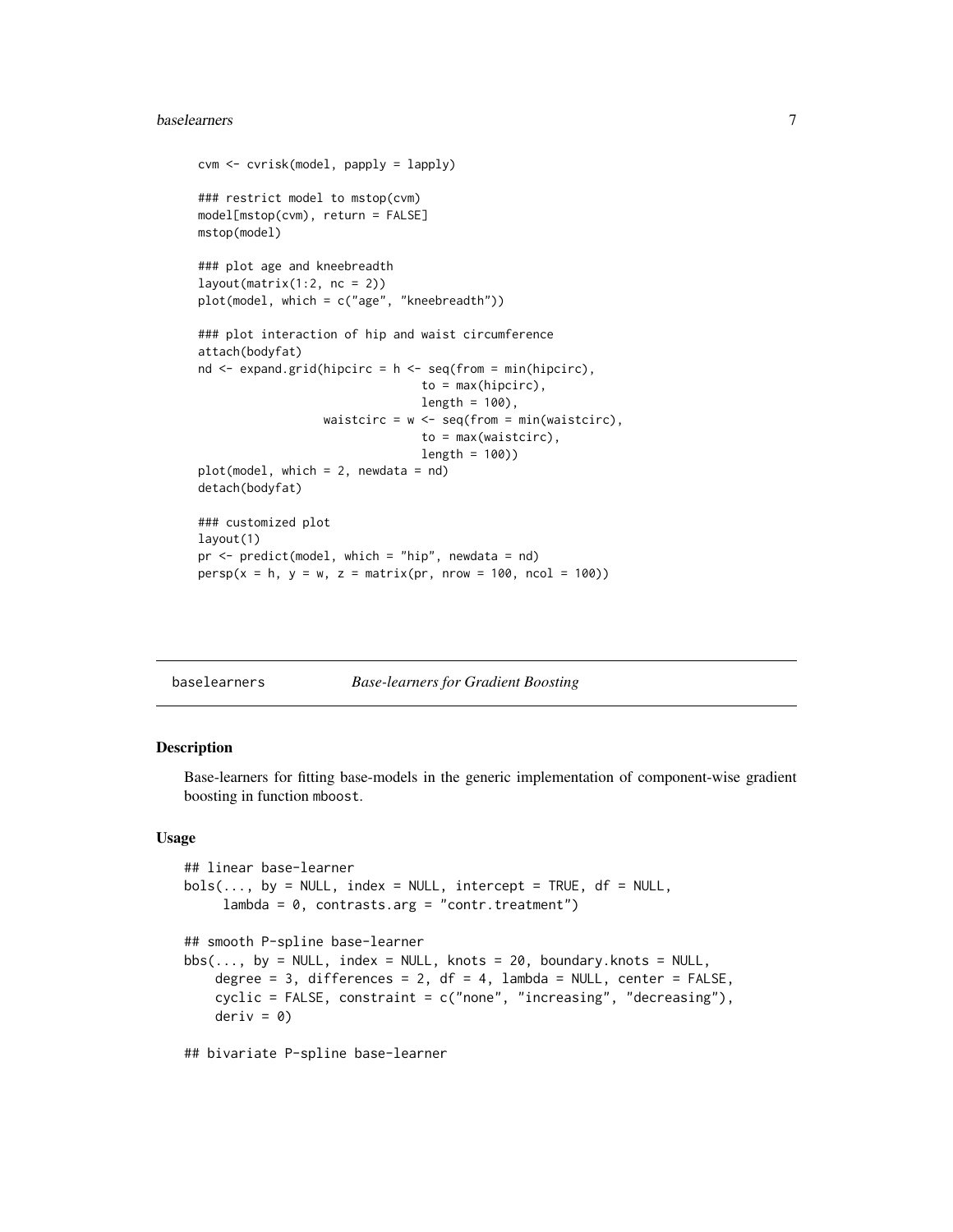```
bspatial(..., df = 6)## radial basis functions base-learner
brad(..., by = NULL, index = NULL, knots = 100, df = 4, lambda = NULL,covFun = fields::stationary.cov,
     args = list(Covariance="Matern", smoothness = 1.5, theta=NULL))
## (genetic) pathway-based kernel base-learner
bkernel(..., df = 4, lambda = NULL, kernel = c("lin", "sia", "net"),pathway = NULL, knots = NULL, args = list())
## random effects base-learner
branchom(..., by = NULL, index = NULL, df = 4, lambda = NULL,contrasts.arg = "contr.dummy")
## tree based base-learner
btree(..., nmax = Inf, tree_controls = partykit::ctree_control(
    teststat = "quad", testtype = "Teststatistic",
    mincriterion = 0, minsplit = 10, minbucket = 4,
    maxdepth = 1, saveinfo = FALSE()## constrained effects base-learner
bmono(...,
      constraint = c("increasing", "decreasing", "convex", "concave",
                     "none", "positive", "negative"),
      type = c("quad.prog", "iterative"),
      by = NULL, index = NULL, knots = 20, boundary.knots = NULL,
      degree = 3, differences = 2, df = 4, lambda = NULL,
      lambda2 = 1e6, niter=10, intercept = TRUE,
      contrasts.arg = "contr.treatment",
      boundary.constraints = FALSE,
      cons.argv = list(lambda = 1e+06, n = NULL, diff-order = NULL)## Markov random field base-learner
bmf(..., by = NULL, index = NULL, bnd = NULL, df = 4, lambda = NULL,center = FALSE)
## user-specified base-learner
buser(X, K = NULL, by = NULL, index = NULL, df = 4, lambda = NULL)
## combining single base-learners to form new,
## more complex base-learners
bl1 %+% bl2
bl1 %X% bl2
bl1 %O% bl2
```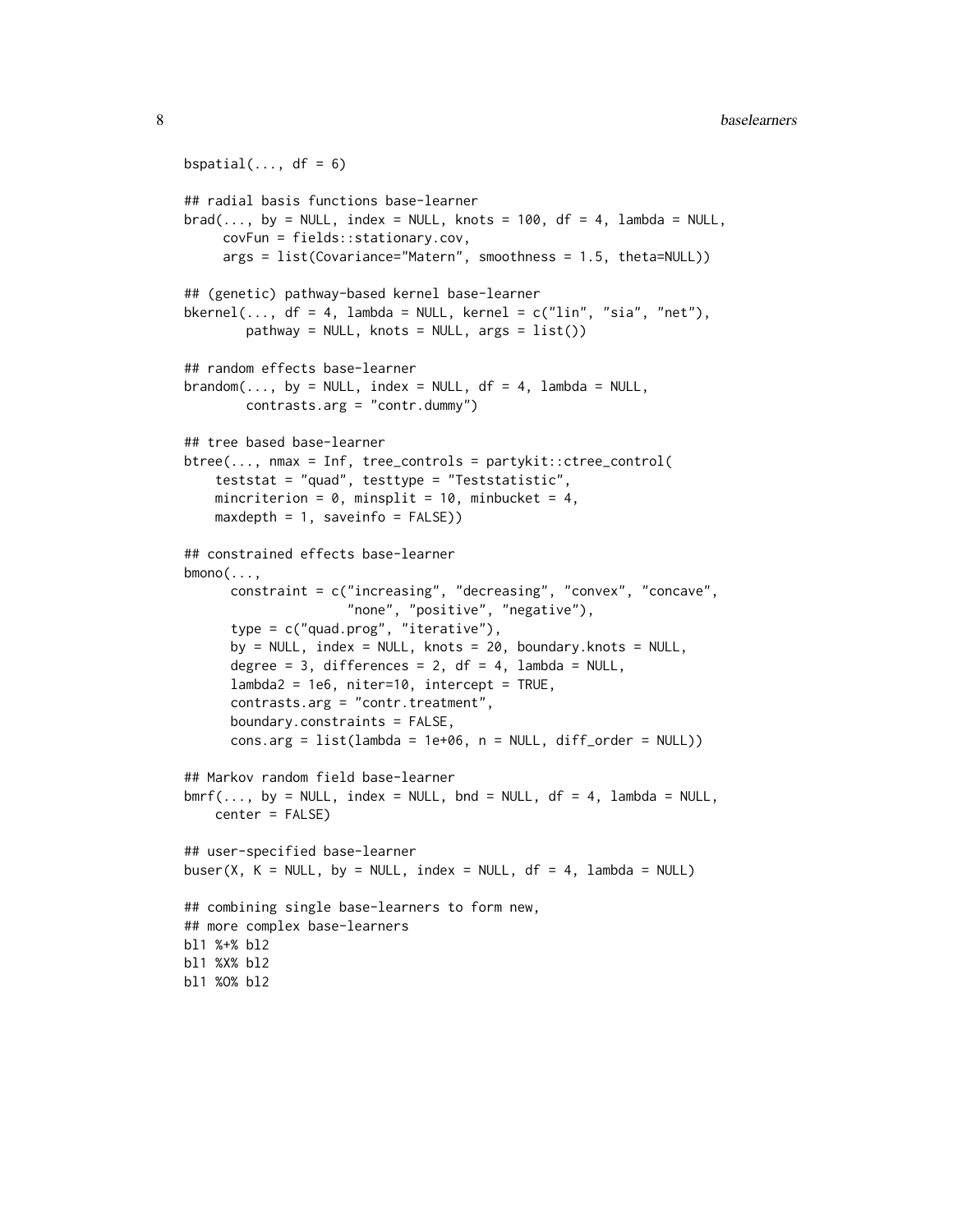# <span id="page-8-0"></span>baselearners 9

# Arguments

|                | one or more predictor variables or one matrix or data frame of predictor vari-<br>ables. For smooth base-learners, the number of predictor variables and the num-<br>ber of columns in the data frame / matrix must be less than or equal to 2. If<br>a matrix (with at least 2 columns) is given to bols or brandom, it is directly<br>used as the design matrix. Especially, no intercept term is added regardless of<br>argument intercept. If the argument has only one column, it is simplified to a<br>vector and an intercept is added or not according to the argmuent intercept.                                                                                                                                                                         |
|----------------|-------------------------------------------------------------------------------------------------------------------------------------------------------------------------------------------------------------------------------------------------------------------------------------------------------------------------------------------------------------------------------------------------------------------------------------------------------------------------------------------------------------------------------------------------------------------------------------------------------------------------------------------------------------------------------------------------------------------------------------------------------------------|
| by             | an optional variable defining varying coefficients, either a factor or numeric vari-<br>able. If by is a factor, the coding is determined by the global options ("contrasts")<br>or as specified "locally" for the factor (see contrasts). Per default treatment<br>coding is used. Note that the main effect needs to be specified in a separate<br>base-learner.                                                                                                                                                                                                                                                                                                                                                                                                |
| index          | a vector of integers for expanding the variables in  For example, $bols(x, index = index)$<br>is equal to bols(x[index]), where index is an integer of length greater or equal<br>to $length(x)$ .                                                                                                                                                                                                                                                                                                                                                                                                                                                                                                                                                                |
| df             | trace of the hat matrix for the base-learner defining the base-learner complex-<br>ity. Low values of df correspond to a large amount of smoothing and thus to<br>"weaker" base-learners. Certain restrictions have to be kept for the specifica-<br>tion of df since most of the base-learners rely on penalization approaches with<br>a non-trivial null space. For example, for P-splines fitted with bbs, df has to be<br>larger than the order of differences employed in the construction of the penalty<br>term. However, when option center != FALSE, the effect is centered around<br>its unpenalized part and therefore any positive number is admissible for df. For<br>details on the computation of degrees of freedom see section 'Global Options'. |
| lambda         | smoothing penalty, computed from df when df is specified. For details on the<br>computation of degrees of freedom see section 'Global Options'.                                                                                                                                                                                                                                                                                                                                                                                                                                                                                                                                                                                                                   |
| knots          | either the number of knots or a vector of the positions of the interior knots (for<br>more details see below). For multiple predictor variables, knots may be a named<br>list where the names in the list are the variable names.                                                                                                                                                                                                                                                                                                                                                                                                                                                                                                                                 |
| boundary.knots | boundary points at which to anchor the B-spline basis (default the range of the<br>data). A vector (of length 2) for the lower and the upper boundary knot can<br>be specified. This is only advised for $bbs$ , cyclic = TRUE), where the<br>boundary knots specify the points at which the cyclic function should be joined.<br>In analogy to knots a names list can be specified.                                                                                                                                                                                                                                                                                                                                                                              |
| degree         | degree of the regression spline.                                                                                                                                                                                                                                                                                                                                                                                                                                                                                                                                                                                                                                                                                                                                  |
| differences    | a non-negative integer, typically 1, 2 or 3. If differences = $k$ , $k$ -th-order dif-<br>ferences are used as a penalty (0-th order differences specify a ridge penalty).                                                                                                                                                                                                                                                                                                                                                                                                                                                                                                                                                                                        |
| intercept      | if intercept = TRUE an intercept is added to the design matrix of a linear<br>base-learner. If intercept = FALSE, continuous covariates should be (mean-)<br>centered.                                                                                                                                                                                                                                                                                                                                                                                                                                                                                                                                                                                            |
| center         | if center != FALSE the corresponding effect is re-parameterized such that<br>the unpenalized part of the fit is subtracted and only the deviation effect is fit-<br>ted. The unpenalized, parametric part has then to be included in separate base-<br>learners using bols (see the examples below). There are two possible ways to                                                                                                                                                                                                                                                                                                                                                                                                                               |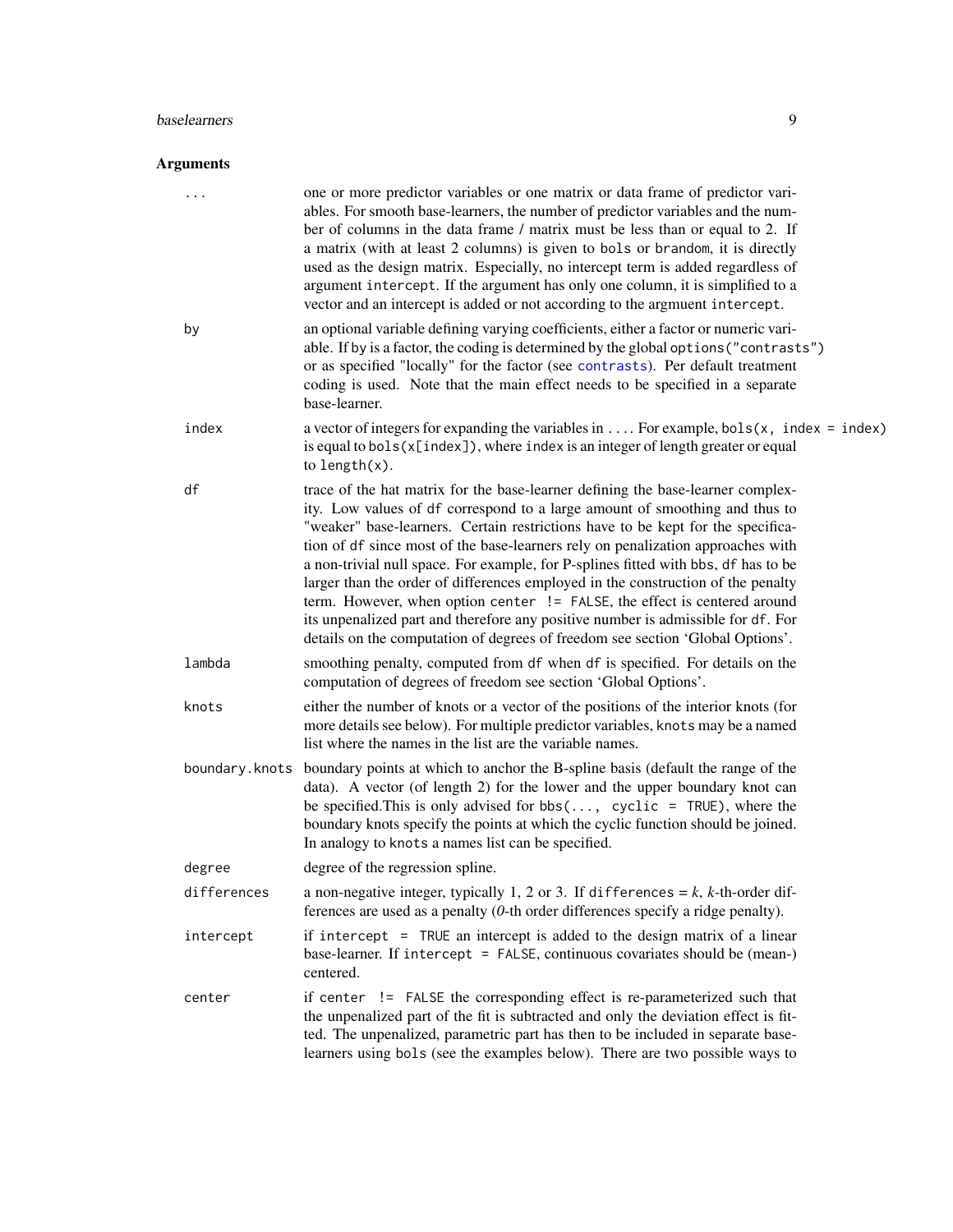<span id="page-9-0"></span>

|                      | re-parameterization; center = "differenceMatrix" is based on the difference<br>matrix (the default for bbs with one covariate only) and center = "spectralDecomp"<br>uses a spectral decomposition of the penalty matrix (see Fahrmeir et al., 2004,<br>Section 2.3 for details). The latter option is the default (and currently only op-<br>tion) for bbs with multiple covariates or bmrf.                                                                                                                                                                                                                                                                                                                                            |
|----------------------|------------------------------------------------------------------------------------------------------------------------------------------------------------------------------------------------------------------------------------------------------------------------------------------------------------------------------------------------------------------------------------------------------------------------------------------------------------------------------------------------------------------------------------------------------------------------------------------------------------------------------------------------------------------------------------------------------------------------------------------|
| cyclic               | if cyclic = TRUE the fitted values coincide at the boundaries (useful for cyclic<br>covariates such as day time etc.). For details see Hofner et al. (2016).                                                                                                                                                                                                                                                                                                                                                                                                                                                                                                                                                                             |
| covFun               | the covariance function (i.e. radial basis) needed to compute the basis functions.<br>Per default stationary.cov function (from package fields) is used.                                                                                                                                                                                                                                                                                                                                                                                                                                                                                                                                                                                 |
| args                 | a named list of arguments to be passed to cov. function. Thus strongly depen-<br>dent on the specified cov. function.                                                                                                                                                                                                                                                                                                                                                                                                                                                                                                                                                                                                                    |
| kernel               | one of "lin" (linear kernel), "sia" (size adjusted kernel), or "net" (network<br>kernel). For details see calc_kernel                                                                                                                                                                                                                                                                                                                                                                                                                                                                                                                                                                                                                    |
| pathway              | name of pathway; Pathway needs to be contained in the GWAS data set.                                                                                                                                                                                                                                                                                                                                                                                                                                                                                                                                                                                                                                                                     |
| contrasts.arg        | a named list of characters suitable for input to the contrasts replacement func-<br>tion, or the contrast matrix itself, see model . matrix, or a single character string<br>(or contrast matrix) which is then used as contrasts for all factors in this base-<br>learner (with the exception of factors in by). See also example below for setting<br>contrasts. Note that a special contrasts argexists in package mboost, namely<br>"contr.dummy". This contrast is used per default in brandom and can also be<br>used in bols. It leads to a dummy coding as returned by model. matrix $(\sim x - 1)$<br>were the intercept is implicitly included but each factor level gets a seperate ef-<br>fect estimate (see example below). |
| nmax                 | integer, maximal number of bins in the predictor variables. Use Inf to switch-<br>off binning.                                                                                                                                                                                                                                                                                                                                                                                                                                                                                                                                                                                                                                           |
| tree_controls        | an object of class "TreeControl", which can be obtained using ctree_control.<br>Defines hyper-parameters for the trees which are used as base-learners, stumps<br>are fitted by default. By default, stumps and thus additive models are fitted.                                                                                                                                                                                                                                                                                                                                                                                                                                                                                         |
| constraint           | type of constraint to be used. For bmono, the constraint can be either monotonic<br>"increasing" (default), "decreasing", or "convex" or "concave". Addition-<br>ally, "none" can be used to specify unconstrained P-splines. This is especially<br>of interest in conjunction with boundary. constraints $=$ TRUE. For bbs, the<br>constraint can be "none", monotonic "increasing", or "decreasing". In gen-<br>eral it is advisable to use bmono to fit monotonic splines.                                                                                                                                                                                                                                                            |
| type                 | determines how the constrained least squares problem should be solved. If<br>type = "quad.prog", a numeric quadratic programming method (Goldfarb and<br>Idnani, 1982, 1983) is used (see solve. QP in package quadprog). If type = "iterative",<br>the iterative procedure described in Hofner et al. (2011b) is used. The quadratic<br>programming approach is usually much faster than the iterative approach. For<br>details see Hofner et al. (2016).                                                                                                                                                                                                                                                                               |
| lambda2              | penalty parameter for the (monotonicity) constraint.                                                                                                                                                                                                                                                                                                                                                                                                                                                                                                                                                                                                                                                                                     |
| niter                | maximum number of iterations used to compute constraint estimates. Increase<br>this number if a warning is displayed.                                                                                                                                                                                                                                                                                                                                                                                                                                                                                                                                                                                                                    |
| boundary.constraints |                                                                                                                                                                                                                                                                                                                                                                                                                                                                                                                                                                                                                                                                                                                                          |
|                      | a logical indicating whether additional constraints on the boundaries of the spline<br>should be applied (default: FALSE). This is still experimental.                                                                                                                                                                                                                                                                                                                                                                                                                                                                                                                                                                                   |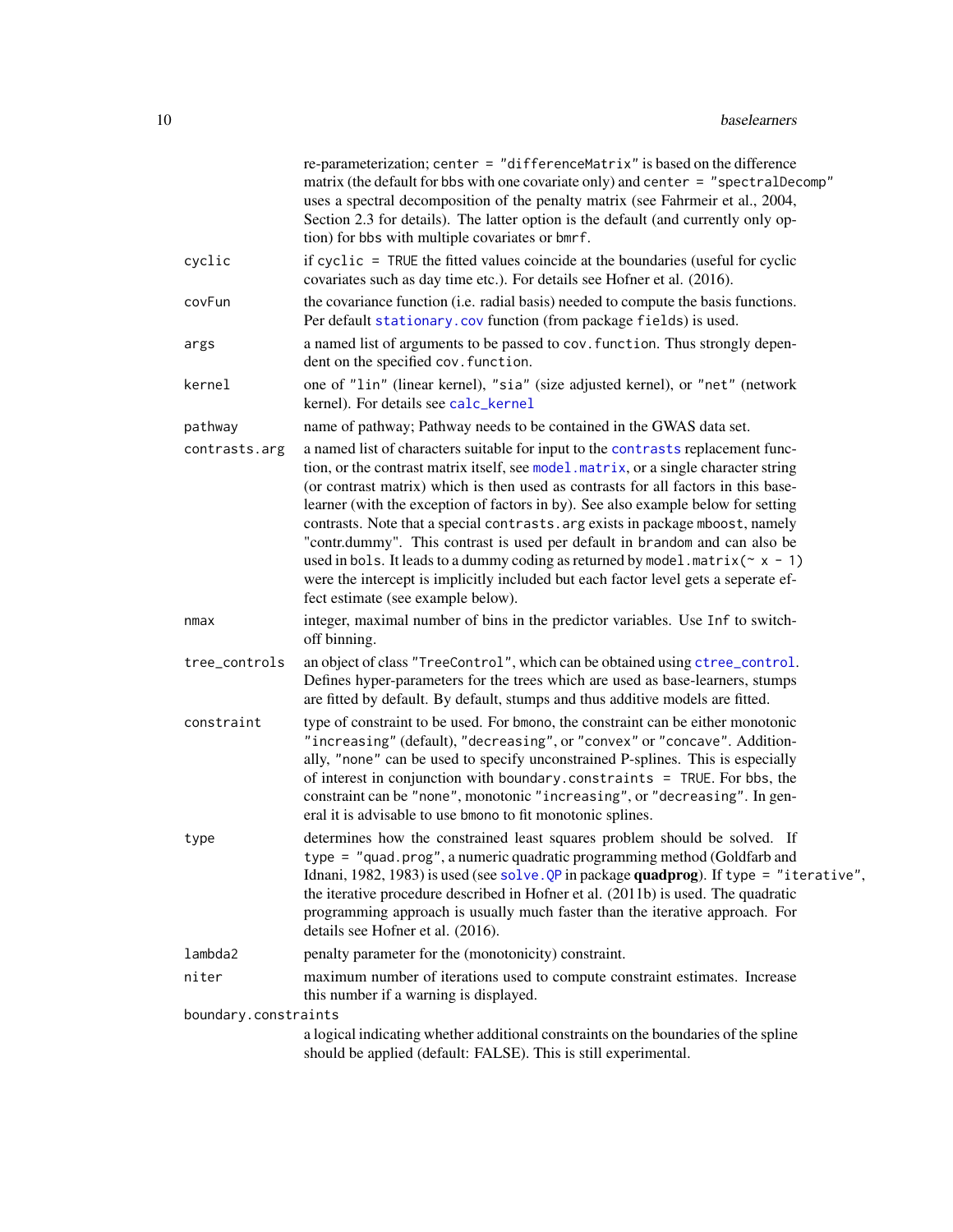#### <span id="page-10-0"></span>baselearners and the set of the set of the set of the set of the set of the set of the set of the set of the set of the set of the set of the set of the set of the set of the set of the set of the set of the set of the set

| cons.arg | a named list with additional arguments for boundary constraints. The element<br>lambda specifies the penalty parameter that is used for the additional boundary<br>constraint. The element n specifies the number of knots to be subject to the<br>constraint and can be either a scalar (use same number of constrained knots on<br>each side) or a vector. Per default 10% of the knots on each side are used. The<br>element diff_order can be used to specify the order of the boundary penalty:<br>1 (constant; default for monotonically constrained effects) or 2 (linear; default<br>for all other effects). |
|----------|----------------------------------------------------------------------------------------------------------------------------------------------------------------------------------------------------------------------------------------------------------------------------------------------------------------------------------------------------------------------------------------------------------------------------------------------------------------------------------------------------------------------------------------------------------------------------------------------------------------------|
| bnd      | Object of class bnd, in which the boundaries of a map are defined and from<br>which neighborhood relations can be constructed. See read. bnd. If a boundary<br>object is not available, the neighborhood matrix can also be given directly.                                                                                                                                                                                                                                                                                                                                                                          |
| X        | design matrix as it should be used in the penalized least squares estimation. Ef-<br>fect modifiers do not need to be included here (by can be used for convenience).                                                                                                                                                                                                                                                                                                                                                                                                                                                |
| K        | penalty matrix as it should be used in the penalized least squares estimation. If<br>NULL (default), unpenalized estimation is used.                                                                                                                                                                                                                                                                                                                                                                                                                                                                                 |
| deriv    | an integer; the derivative of the spline of the given order at the data is computed,<br>defaults to zero. Note that this argument is only used to set up the design matrix<br>and cannot be used in the fitting process.                                                                                                                                                                                                                                                                                                                                                                                             |
| b11      | a linear base-learner or a list of linear base-learners.                                                                                                                                                                                                                                                                                                                                                                                                                                                                                                                                                             |
| b12      | a linear base-learner or a list of linear base-learners.                                                                                                                                                                                                                                                                                                                                                                                                                                                                                                                                                             |

# Details

bols refers to linear base-learners (potentially estimated with a ridge penalty), while bbs provide penalized regression splines. bspatial fits bivariate surfaces and brandom defines random effects base-learners. In combination with option by, these base-learners can be turned into varying coefficient terms. The linear base-learners are fitted using Ridge Regression where the penalty parameter lambda is either computed from df (default for bbs, bspatial, and brandom) or specified directly (lambda =  $\theta$  means no penalization as default for bols).

In  $bols(x)$ , x may be a numeric vector or factor. Alternatively, x can be a data frame containing numeric or factor variables. In this case, or when multiple predictor variables are specified, e.g., using bols(x1, x2), the model is equivalent to  $lm(y \sim ., \text{ data } = x)$  or  $lm(y \sim x1 + x2)$ , respectively. By default, an intercept term is added to the corresponding design matrix (which can be omitted using intercept = FALSE). It is *strongly* advised to (mean-) center continuous covariates, if no intercept is used in bols (see Hofner et al., 2011a). If x is a matrix, it is directly used as the design matrix and no further preprocessing (such as addition of an intercept) is conducted. When df (or lambda) is given, a ridge estimator with df degrees of freedom (see section 'Global Options') is used as base-learner. Note that all variables are treated as a group, i.e., they enter the model together if the corresponding base-learner is selected. For ordinal variables, a ridge penalty for the differences of the adjacent categories (Gertheiss and Tutz 2009, Hofner et al. 2011a) is applied.

With bbs, the P-spline approach of Eilers and Marx (1996) is used. P-splines use a squared *k*-thorder difference penalty which can be interpreted as an approximation of the integrated squared *k*-th derivative of the spline. In bbs the argument knots specifies either the number of (equidistant) *interior* knots to be used for the regression spline fit or a vector including the positions of the *interior* knots. Additionally, boundary.knots can be specified. However, this is only advised if one uses cyclic constraints, where the boundary.knots specify the points where the function is joined (e.g.,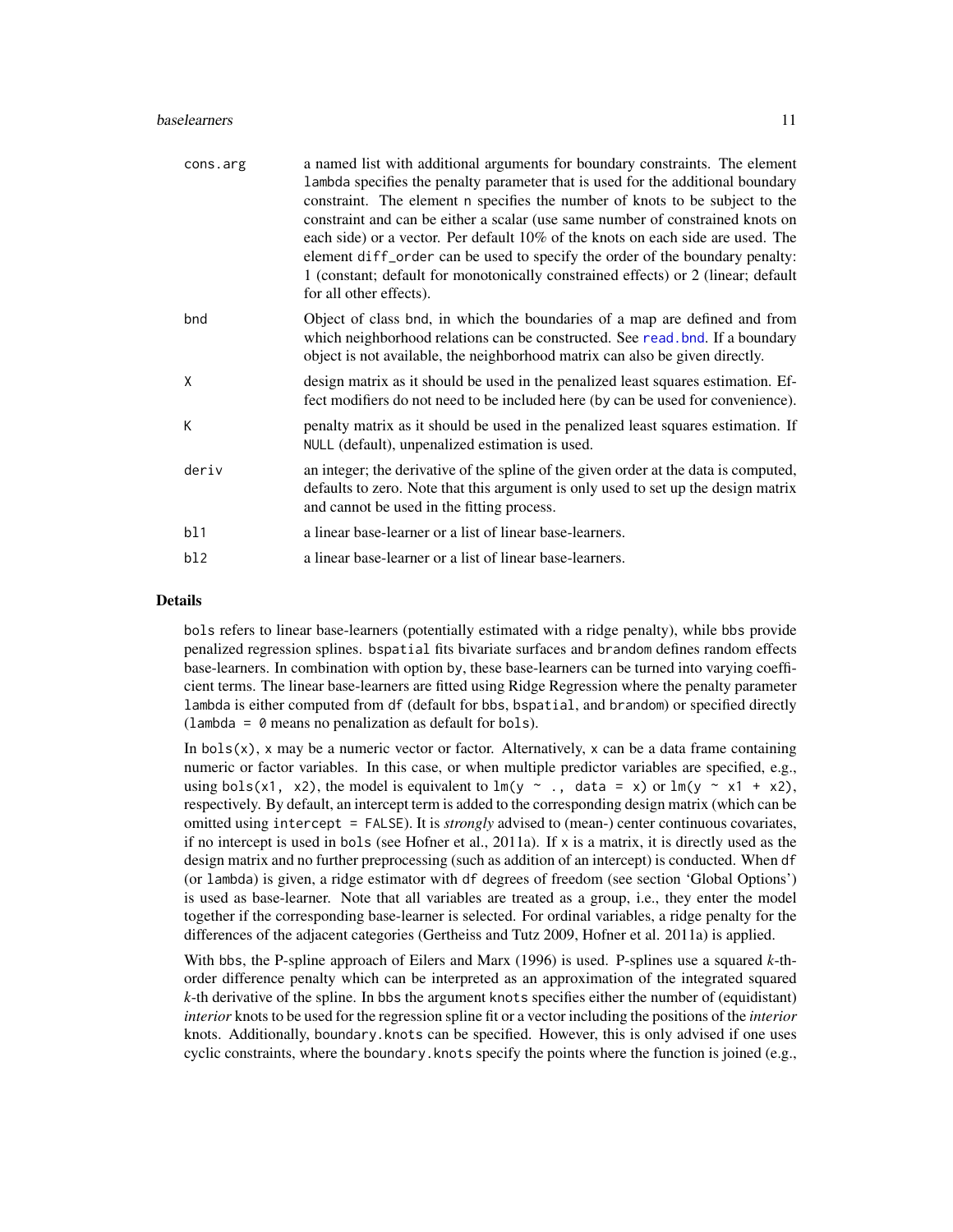<span id="page-11-0"></span>boundary.knots =  $c(\emptyset, 2 * \text{pi})$  for angles as in a sine function or boundary.knots =  $c(\emptyset, 24)$ for hours during the day). For details on cylcic splines in the context of boosting see Hofner et al. (2016).

bspatial implements bivariate tensor product P-splines for the estimation of either spatial effects or interaction surfaces. Note that bspatial(x, y) is equivalent to bbs(x, y, df = 6). For possible arguments and defaults see there. The penalty term is constructed based on bivariate extensions of the univariate penalties in x and y directions, see Kneib, Hothorn and Tutz (2009) for details. Note that the dimensions of the penalty matrix increase (quickly) with the number of knots with strong impact on computational time. Thus, both should not be chosen to large. Different knots for x and y can be specified by a named list.

brandom $(x)$  specifies a random effects base-learner based on a factor variable x that defines the grouping structure of the data set. For each level of x, a separate random intercept is fitted, where the random effects variance is governed by the specification of the degrees of freedom df or lambda (see section 'Global Options'). Note that brandom(...) is essentially a wrapper to  $bols($ ..., df = 4, contrasts.arg =  $"contr.$ dummy"), i.e., a wrapper that utilizes ridgepenalized categorical effects. For possible arguments and defaults see bols.

For all linear base-learners the amount of smoothing is determined by the trace of the hat matrix, as indicated by df.

If by is specified as an additional argument, a varying coefficients term is estimated, where by is the interaction variable and the effect modifier is given by either  $x$  or  $x$  and  $y$  (specified via  $\dots$ ). If bbs is used, this corresponds to the classical situation of varying coefficients, where the effect of by varies over the co-domain of x. In case of bspatial as base-learner, the effect of by varies with respect to both x and y, i.e. an interaction surface between x and y is specified as effect modifier. For brandom specification of by leads to the estimation of random slopes for covariate by with grouping structure defined by factor x instead of a simple random intercept. In bbs, bspatial and brandom the computation of the smoothing parameter lambda for given df, or vice versa, might become (numerically) instable if the values of the interaction variable by become too large. In this case, we recommend to rescale the interaction covariate e.g. by dividing by max(abs(by)). If bbs or bspatial is specified with an factor variable by with more than two factors, the degrees of freedom are shared for the complete base-learner (i.e., spread over all factor levels). Note that the null space (see next paragraph) increases, as a separate null space for each factor level is present. Thus, the minimum degrees of freedom increase with increasing number of levels of by (if center = FALSE).

For bbs and bspatial, option center != FALSE requests that the fitted effect is centered around its parametric, unpenalized part (the so called null space). For example, with second order difference penalty, a linear effect of x remains unpenalized by bbs and therefore the degrees of freedom for the base-learner have to be larger than two. To avoid this restriction, option center = TRUE subtracts the unpenalized linear effect from the fit, allowing to specify any positive number as df. Note that in this case the linear effect x should generally be specified as an additional base-learner  $bols(x)$ . For bspatial and, for example, second order differences, a linear effect of x ( $bols(x)$ ), a linear effect of y (bols(y)), and their interaction (bols(x\*y)) are subtracted from the effect and have to be added separately to the model equation. More details on centering can be found in Kneib, Hothorn and Tutz (2009) and Fahrmeir, Kneib and Lang (2004). We strongly recommend to consult the latter reference before using this option.

 $brad(x)$  specifies penalized radial basis functions as used in Kriging. If knots is used to specify the number of knots, the function [cover.design](#page-0-0) is used to specify the location of the knots such that they minimize a geometric space-filling criterion. Furthermore, knots can be specified directly via a matrix. The cov. function allows to specify the radial basis functions. Per default, the flexible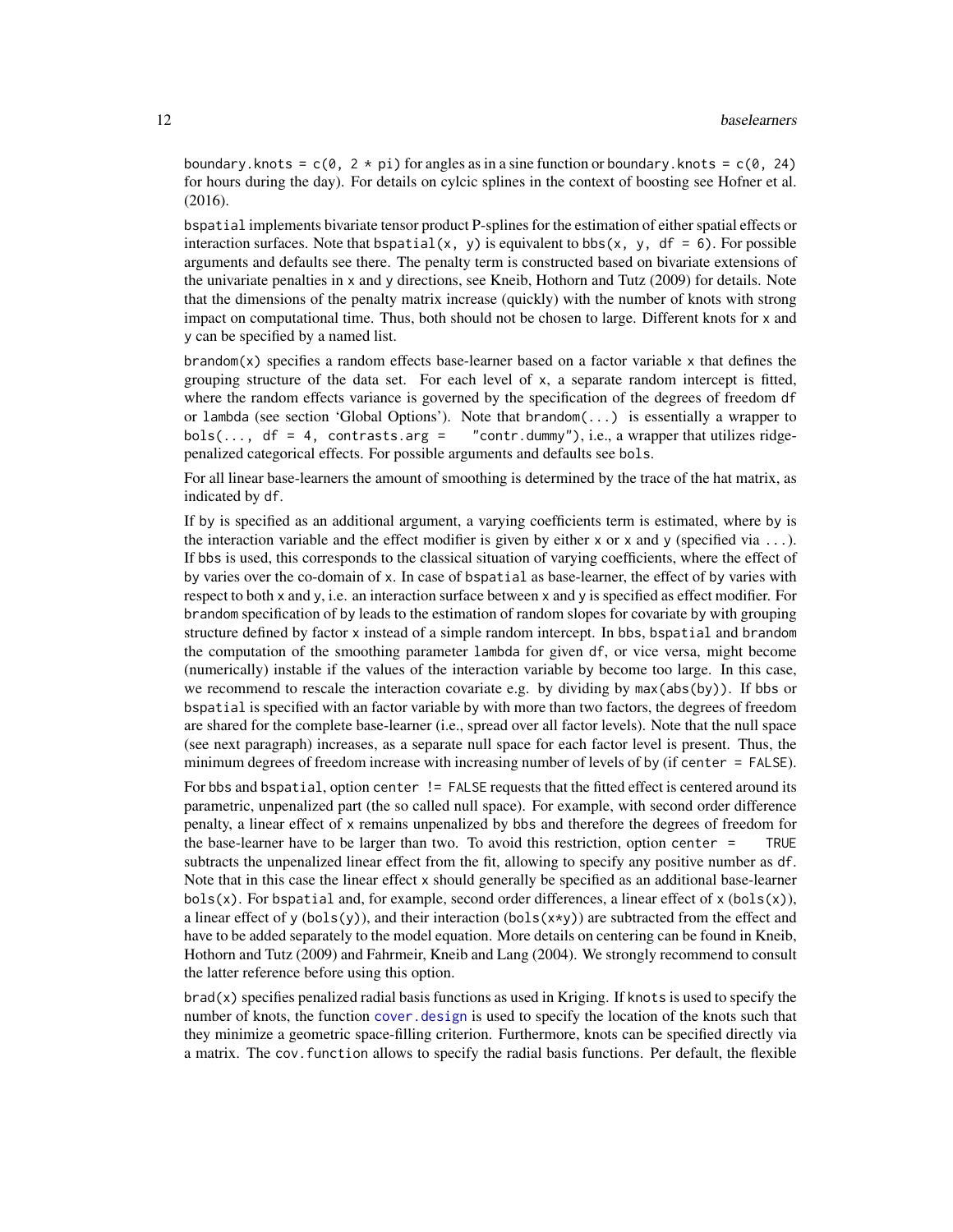#### <span id="page-12-0"></span>baselearners and the set of the set of the set of the set of the set of the set of the set of the set of the set of the set of the set of the set of the set of the set of the set of the set of the set of the set of the set

Matern correlation function is used. This is specified using cov. function = stationary.cov with Covariance = "Matern" specified via args. If an effective range theta is applicable for the correlation function (e.g., the Matern family) the user can specify this value. Per default (if theta = NULL) the effective range is chosen as  $\theta = max(||x_i - x_j||)/c$  such that the correlation function

$$
\rho(c; \theta = 1) = \varepsilon,
$$

where  $\varepsilon = 0.001$ .

bmrf builds a base of a Markov random field consisting of several regions with a neighborhood structure. The input variable is the observed region. The penalty matrix is either construed from a boundary object or must be given directly via the option bnd. In that case the dimnames of the matrix have to be the region names, on the diagonal the number of neighbors have to be given for each region, and for each neighborhood relation the value in the matrix has to be -1, else 0. With a boundary object at hand, the fitted or predicted values can be directly plotted into the map using [drawmap](#page-0-0).

bkernel can be used to fit linear (kernel = "lin"), size-adjusted (kernel = "sia") or network (kernel = "net") kernels based on genetic pathways for genome-wide assosiation studies. For details see Friedrichs et al. (2017) and check the associated package **[kangar00](https://CRAN.R-project.org/package=kangar00)**.

buser(X, K) specifies a base-learner with user-specified design matrix X and penalty matrix K, where X and K are used to minimize a (penalized) least squares criterion with quadratic penalty. This can be used to easily specify base-learners that are not implemented (yet). See examples below for details how buser can be used to mimic existing base-learners. Note that for predictions you need to set up the design matrix for the new data manually.

For a categorical covariate with non-observed categories bols $(x)$  and brandom $(x)$  both assign a zero effect to these categories. However, the non-observed categories must be listed in  $levels(x)$ . Thus, predictions are possible for new observations if they correspond to this category.

By default, all linear base-learners include an intercept term (which can be removed using intercept = FALSE for bols). In this case, the respective covariate should be mean centered (if continuous) and an explicit global intercept term should be added to gamboost via bols (see example below). With  $bols(x,$  intercept = FALSE) with categorical covariate x a separate effect for each group (mean effect) is estimated (see examples for resulting design matrices).

Smooth estimates with constraints can be computed using the base-learner bmono() which specifies P-spline base-learners with an additional asymmetric penalty enforcing monotonicity or convexity/concavity (see and Eilers, 2005). For more details in the boosting context and monotonic effects of ordinal factors see Hofner, Mueller and Hothorn (2011b). The quadratic-programming based algorithm is described in Hofner et al. (2016). Alternative monotonicity constraints are implemented via T-splines in bbs() (Beliakov, 2000). In general it is advisable to use bmono to fit monotonic splines as T-splines show undesirable behaviour if the observed data deviates from monotonicty.

Two or more linear base-learners can be joined using %+%. A tensor product of two or more linear base-learners is returned by %X%. When the design matrix can be written as the Kronecker product of two matrices  $X =$  kronecker(X2, X1), then bl1 %0% bl2 with design matrices X1 and X2, respectively, can be used to efficiently compute Ridge-estimates following Currie, Durban, Eilers (2006). In all cases the overall degrees of freedom of the combined base-learner increase (additive or multiplicative, respectively). These three features are experimental and for expert use only.

btree fits a stump to one or more variables. Note that [blackboost](#page-20-1) is more efficient for boosting stumps. For further references see Hothorn, Hornik, Zeileis (2006) and Hothorn et al. (2010).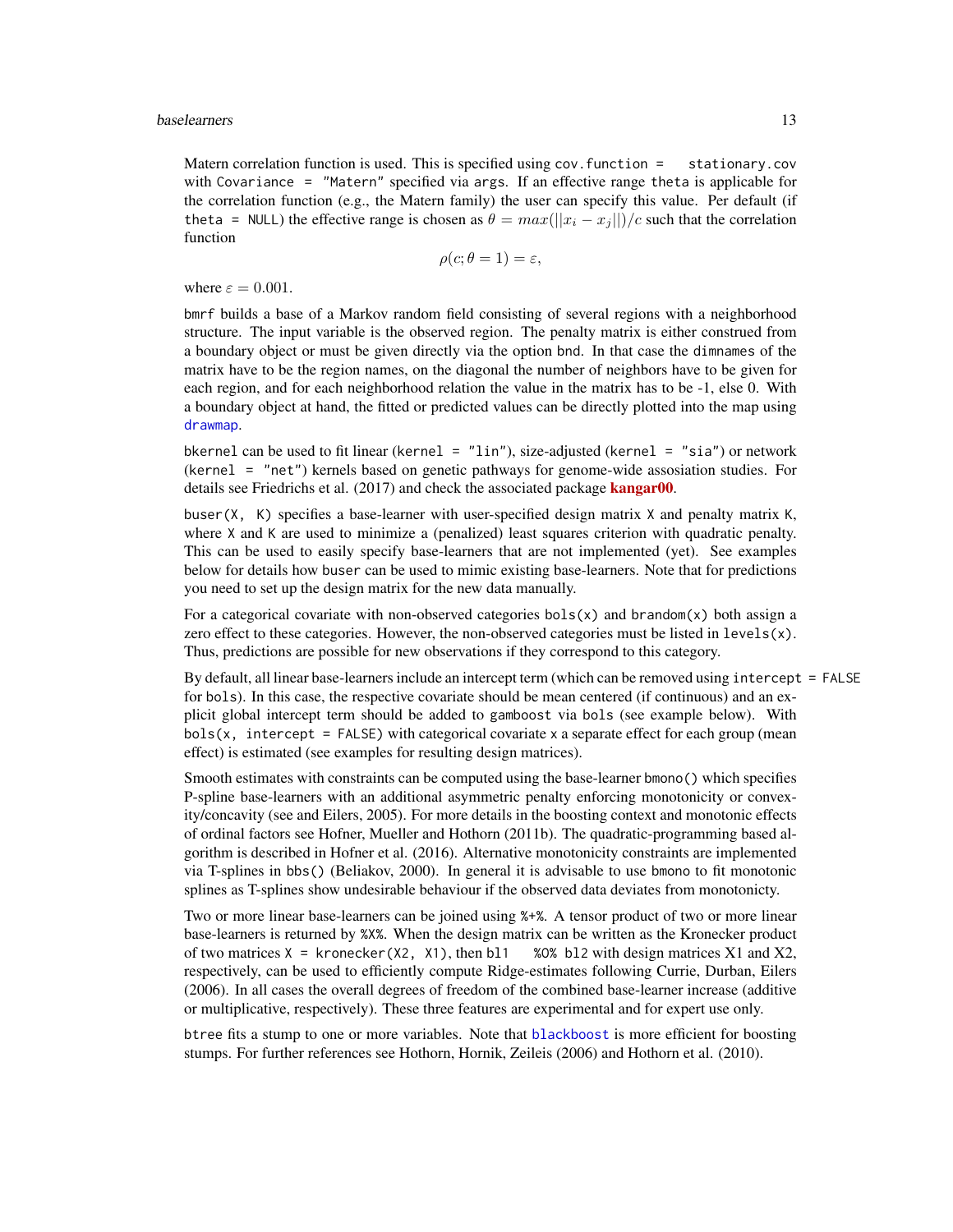Note that the base-learners bns and bss are deprecated (and no longer available). Please use bbs instead, which results in qualitatively the same models but is computationally much more attractive.

#### Value

An object of class blg (base-learner generator) with a dpp function.

The call of dpp returns an object of class bl (base-learner) with a fit function. The call to fit finally returns an object of class bm (base-model).

#### Global Options

Three global options affect the base-learners:

- options("mboost\_useMatrix") defaulting to TRUE indicates that the base-learner may use sparse matrix techniques for its computations. This reduces the memory consumption but might (for smaller sample sizes) require more computing time.
- options("mboost\_indexmin") is an integer that specifies the minimum sample size needed to optimize model fitting by automatically taking ties into account (default = 10000).
- options("mboost\_dftraceS") FALSE by default, indicating how the degrees of freedom should be computed. Per default

$$
df(\lambda) = \text{trace}(2S - S^{\top}S),
$$

with smoother matrix  $S = X(X^{\top}X + \lambda K)^{-1}X$  is used (see Hofner et al., 2011a). If TRUE, the trace of the smoother matrix  $df(\lambda) = trace(S)$  is used as degrees of freedom.

Note that these formulae specify the relation of  $df$  and lambda as the smoother matrix  $S$ depends only on  $\lambda$  (and the (fixed) design matrix X, the (fixed) penalty matrix K).

#### References

Iain D. Currie, Maria Durban, and Paul H. C. Eilers (2006), Generalized linear array models with applications to multidimensional smoothing. *Journal of the Royal Statistical Society, Series B– Statistical Methodology*, 68(2), 259–280.

Paul H. C. Eilers (2005), Unimodal smoothing. *Journal of Chemometrics*, 19, 317–328.

Paul H. C. Eilers and Brian D. Marx (1996), Flexible smoothing with B-splines and penalties. *Statistical Science*, 11(2), 89-121.

Ludwig Fahrmeir, Thomas Kneib and Stefan Lang (2004), Penalized structured additive regression for space-time data: a Bayesian perspective. *Statistica Sinica*, 14, 731-761.

Jan Gertheiss and Gerhard Tutz (2009), Penalized regression with ordinal predictors, *International Statistical Review*, 77(3), 345–365.

D. Goldfarb and A. Idnani (1982), Dual and Primal-Dual Methods for Solving Strictly Convex Quadratic Programs. In J. P. Hennart (ed.), Numerical Analysis, Springer-Verlag, Berlin, pp. 226- 239.

D. Goldfarb and A. Idnani (1983), A numerically stable dual method for solving strictly convex quadratic programs. *Mathematical Programming*, 27, 1–33.

S. Friedrichs, J. Manitz, P. Burger, C.I. Amos, A. Risch, J.C. Chang-Claude, H.E. Wichmann, T. Kneib, H. Bickeboeller, and B. Hofner (2017), Pathway-Based Kernel Boosting for the Analysis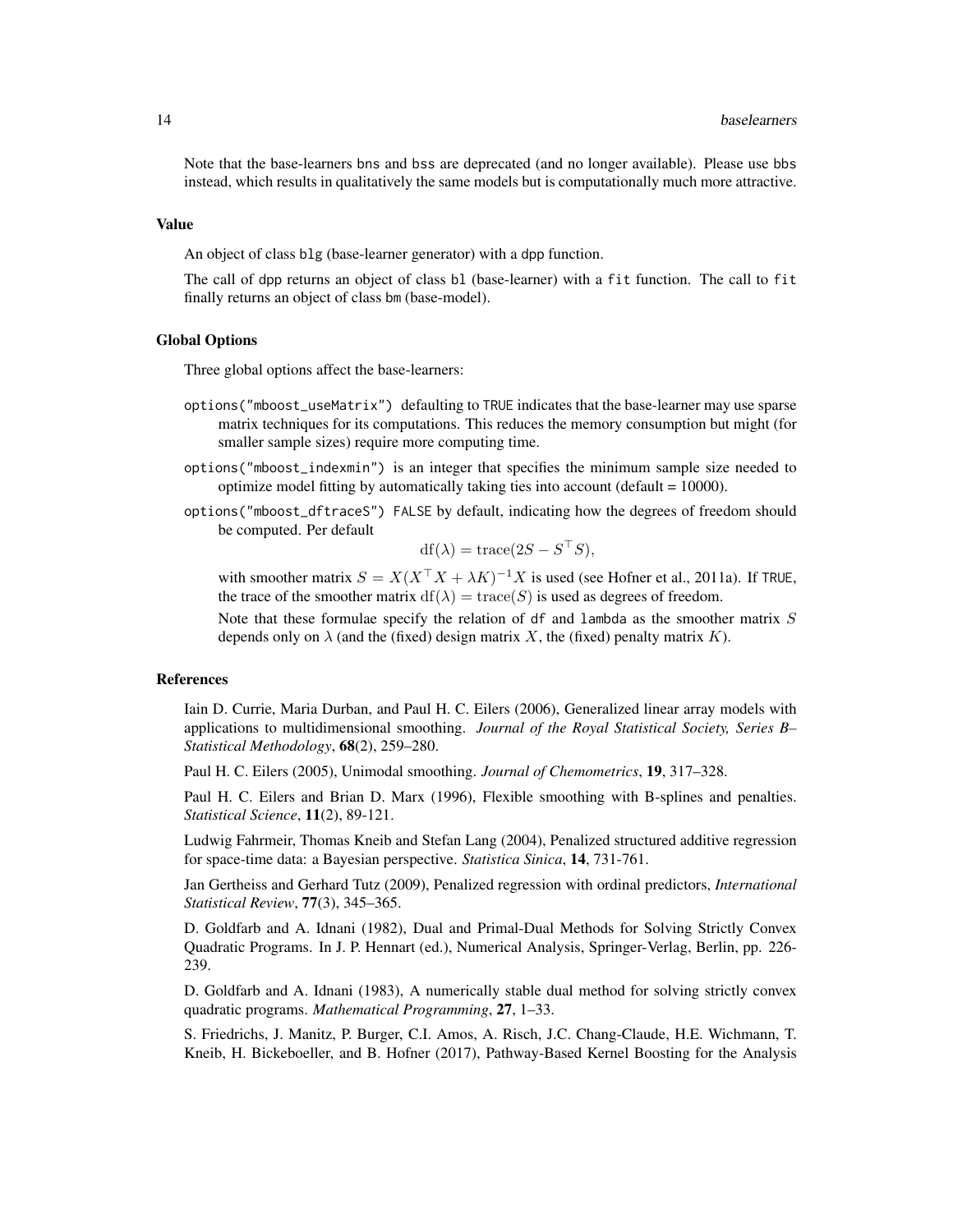#### <span id="page-14-0"></span>baselearners and the set of the set of the set of the set of the set of the set of the set of the set of the set of the set of the set of the set of the set of the set of the set of the set of the set of the set of the set

of Genome-Wide Association Studies. *Computational and Mathematical Methods in Medicine*. 2017(6742763), 1-17. doi: [10.1155/2017/6742763.](http://doi.org/10.1155/2017/6742763)

Benjamin Hofner, Torsten Hothorn, Thomas Kneib, and Matthias Schmid (2011a), A framework for unbiased model selection based on boosting. *Journal of Computational and Graphical Statistics*, 20, 956–971.

Benjamin Hofner, Joerg Mueller, and Torsten Hothorn (2011b), Monotonicity-Constrained Species Distribution Models. *Ecology*, 92, 1895–1901.

Benjamin Hofner, Thomas Kneib and Torsten Hothorn (2016), A Unified Framework of Constrained Regression. *Statistics & Computing*, 26, 1–14.

Thomas Kneib, Torsten Hothorn and Gerhard Tutz (2009), Variable selection and model choice in geoadditive regression models, *Biometrics*, 65(2), 626–634.

Torsten Hothorn, Kurt Hornik, Achim Zeileis (2006), Unbiased recursive partitioning: A conditional inference framework. *Journal of Computational and Graphical Statistics*, 15, 651–674.

Torsten Hothorn, Peter Buehlmann, Thomas Kneib, Matthias Schmid and Benjamin Hofner (2010), Model-based Boosting 2.0, *Journal of Machine Learning Research*, 11, 2109–2113.

G. M. Beliakov (2000), Shape Preserving Approximation using Least Squares Splines, *Approximation Theory and its Applications*, 16(4), 80–98.

# See Also

[mboost](#page-44-2)

# Examples

```
set.seed(290875)
n < - 100x1 \leftarrow \text{rnorm}(n)x2 \le rnorm(n) + 0.25 * x1
x3 \leq -as.factor(sample(0:1, 100, replace = TRUE))x4 \leftarrow g1(4, 25)y \le -3 * sin(x1) + x2^2 + rnorm(n)weights \leq drop(rmultinom(1, n, rep.int(1, n) / n))
### set up base-learners
spline1 \leq bbs(x1, knots = 20, df = 4)
extract(spline1, "design")[1:10, 1:10]
extract(spline1, "penalty")
knots.x2 <- quantile(x2, c(0.25, 0.5, 0.75))
spline2 <- bbs(x2, knots = knots.x2, df = 5)
ols3 < -bols(x3)extract(ols3)
ols4 < - bols(x4)### compute base-models
drop(ols3$dpp(weights)$fit(y)$model) ## same as:
coef(lm(y \sim x3, weights = weights))
```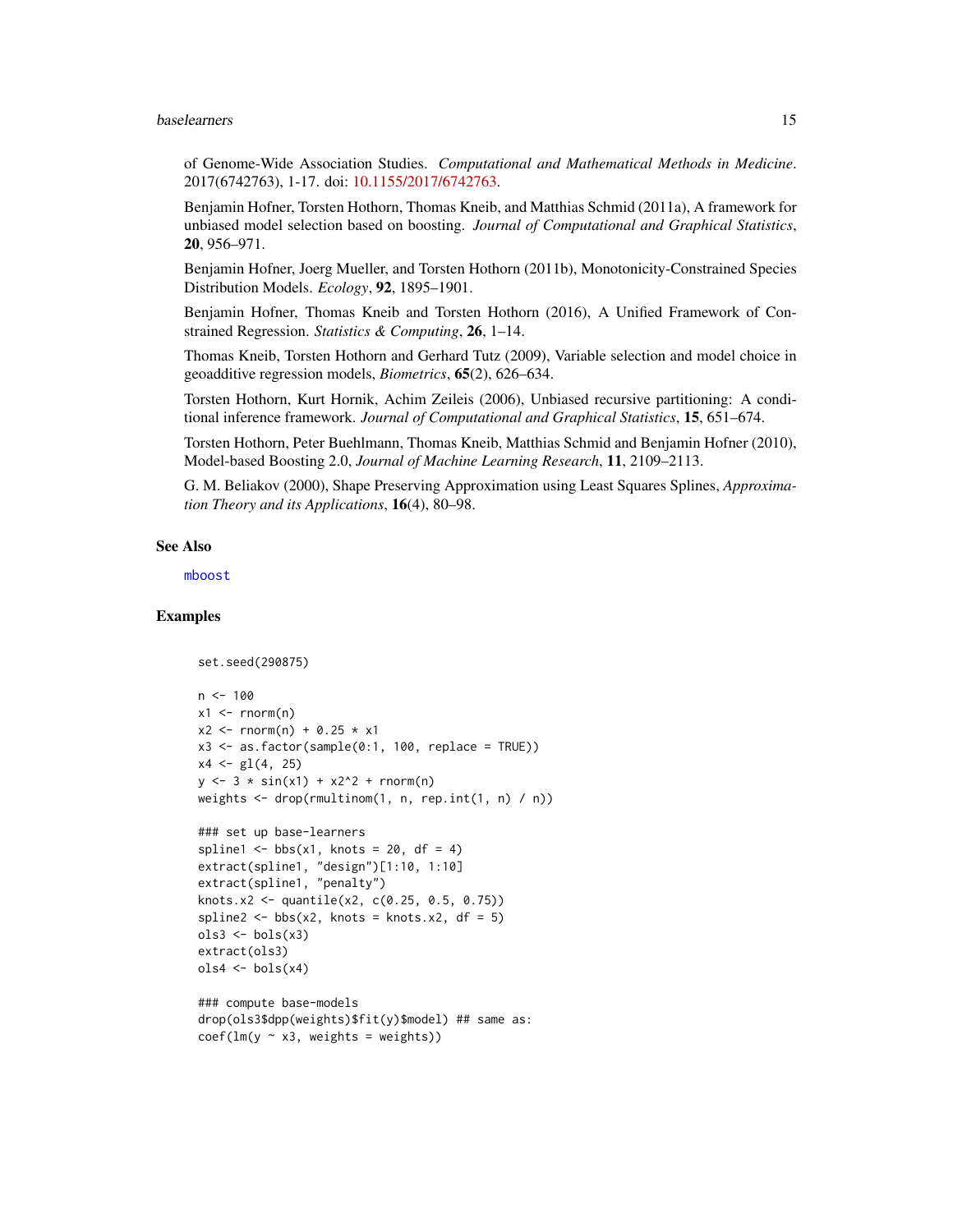```
drop(ols4$dpp(weights)$fit(y)$model) ## same as:
 coef(lm(y \sim x4, weights = weights))### fit model, component-wise
 mod1 <- mboost_fit(list(spline1, spline2, ols3, ols4), y, weights)
 ### more convenient formula interface
 mod2 \le - \text{mboost}(y \sim \text{bbs}(x1, \text{ knots} = 20, \text{df} = 4) +bbs(x2, knots = knots.x2, df = 5) +
                      bols(x3) + bols(x4), weights = weights)
 all.equal(coef(mod1), coef(mod2))
 ### grouped linear effects
 # center x1 and x2 first
 x1 \leftarrow scale(x1, center = TRUE, scale = FALSE)x2 \leq - \text{scale}(x2, \text{ center} = \text{TRUE}, \text{scale} = \text{FALSE})model \leq gamboost(y \sim bols(x1, x2, intercept = FALSE) +
                         bols(x1, intercept = FALSE) +bols(x2, intercept = FALSE),control = boost_countcol(mstop = 50))coef(model, which = 1) # one base-learner for x1 and x2
 coef(\text{model}, \text{ which} = 2:3) # two separate base-learners for x1 and x2
                             # zero because they were (not yet) selected.
 ### example for bspatial
 x1 <- runif(250,-pi,pi)
 x2 <- runif(250,-pi,pi)
 y \le -\sin(x1) \cdot \sin(x2) + \text{norm}(250, \text{ sd} = 0.4)spline3 \leftarrow bspatial(x1, x2, knots = 12)
 Xmat <- extract(spline3, "design")
 ## 12 inner knots + 4 boundary knots = 16 knots per direction
 ## THUS: 16 * 16 = 256 columns
 dim(Xmat)
 extract(spline3, "penalty")[1:10, 1:10]
 ## specify number of knots separately
 form1 \leftarrow y \sim bspatial(x1, x2, knots = list(x1 = 12, x2 = 14))
 ## decompose spatial effect into parametric part and
 ## deviation with one df
 form2 <- y \sim bols(x1) + bols(x2) + bols(x1, by = x2, intercept = FALSE) +
                bspatial(x1, x2, knots = 12, center = TRUE, df = 1)
############################################################
## Do not run and check these examples automatically as
## they take some time
 mod1 <- gamboost(form1)
 plot(mod1)
```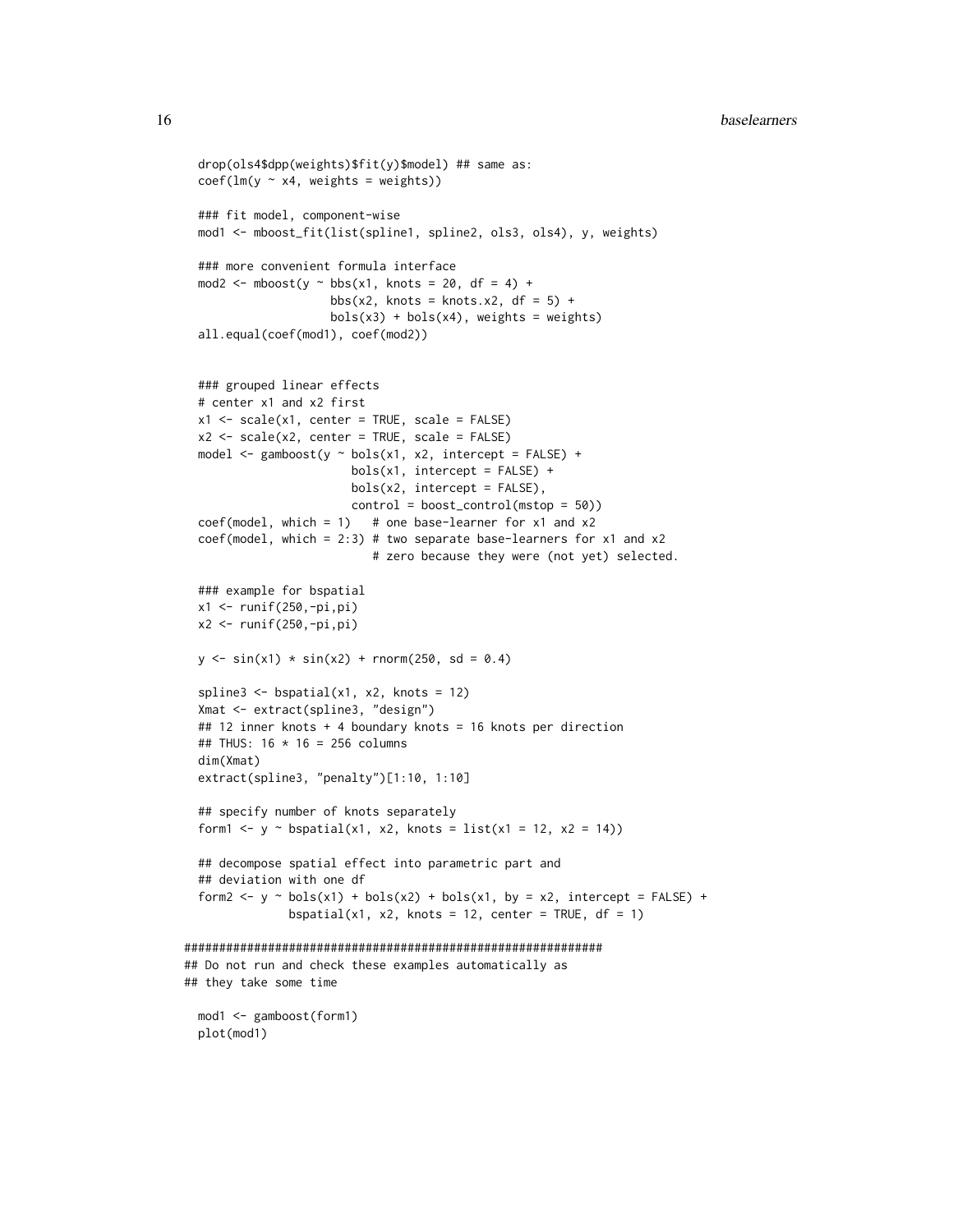#### baselearners and the set of the set of the set of the set of the set of the set of the set of the set of the set of the set of the set of the set of the set of the set of the set of the set of the set of the set of the set

```
mod2 <- gamboost(form2)
 ## automated plot function:
 plot(mod2)
 ## plot sum of linear and smooth effects:
 library(lattice)
 df \leq expand.grid(x1 = unique(x1), x2 = unique(x2))
 df$pred <- predict(mod2, newdata = df)
 levelplot(pred \sim x1 \times x2, data = df)
## End(Not run and test)
 ## specify radial basis function base-learner for spatial effect
 ## and use data-adaptive effective range (theta = NULL, see 'args')
 form3 \leq y \sim brad(x1, x2)
 ## Now use different settings, e.g. 50 knots and theta fixed to 0.4
 ## (not really a good setting)
 form4 \leq y \sim brad(x1, x2, knots = 50, args = list(theta = 0.4))
############################################################
## Do not run and check these examples automatically as
## they take some time
 mod3 <- gamboost(form3)
 plot(mod3)
 dim(extract(mod3, what = "design", which = "brad")[[1]])
 knots <- attr(extract(mod3, what = "design", which = "brad")[[1]], "knots")
 mod4 <- gamboost(form4)
 dim(extract(mod4, what = "design", which = "brad")[[1]])
 plot(mod4)
## End(Not run and test)
 ### random intercept
 id \le factor(rep(1:10, each = 5))
 raneff <- brandom(id)
 extract(raneff, "design")
 extract(raneff, "penalty")
 ## random intercept with non-observed category
 set.seed(1907)
 y \le - rnorm(50, mean = rep(rnorm(10), each = 5), sd = 0.1)
 plot(y \sim id)# category 10 not observed
 obs <- c(rep(1, 45), rep(0, 5))
 model \leq gamboost(y \sim brandom(id), weights = obs)
 coef(model)
 fitted(model)[46:50] # just the grand mean as usual for
                       # random effects models
```
### random slope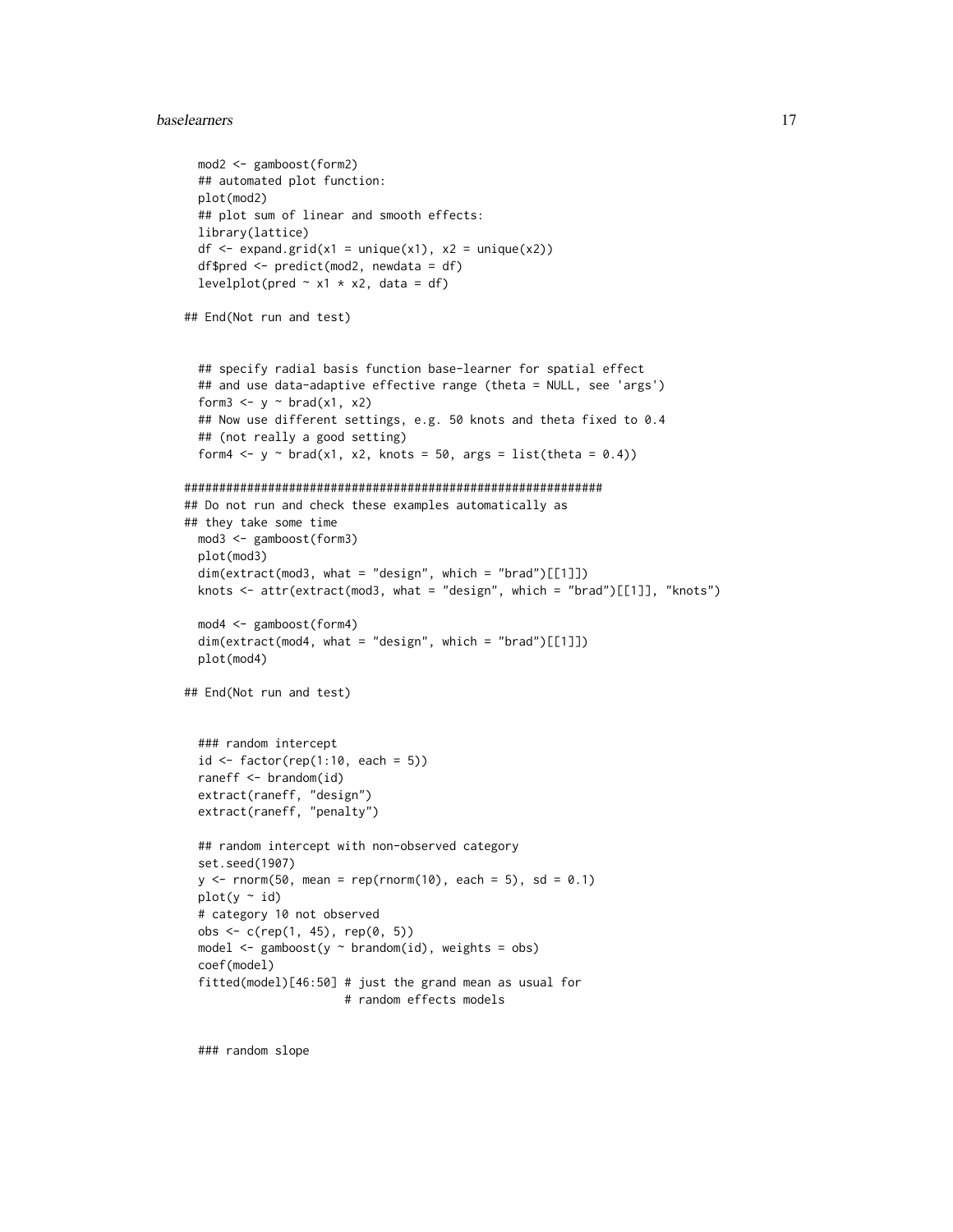```
z \leftarrow runif(50)raneff \leq brandom(id, by = z)
extract(raneff, "design")
extract(raneff, "penalty")
### specify simple interaction model (with main effect)
n < -210x \leq -rnorm(n)X \leq model.matrix(\sim x)
z \leq g1(3, n/3)Z <- model.matrix(~z)
beta <- list(c(0,1), c(-3,4), c(2, -4))
y \le - rnorm(length(x), mean = (X * Z[, 1]) %*% beta[[1]] +
                              (X * Z[, 2]) %*% beta[[2]] +
                              (X * Z[, 3]) %*% beta[[3]])
plot(y \sim x, col = z)## specify main effect and interaction
mod_glm <- gamboost(y \sim bols(x) + bols(x, by = z),
                control = boost_countrol(mstop = 100))nd <- data.frame(x, z)
nd \leq nd[order(x),]
nd$pred_glm <- predict(mod_glm, newdata = nd)
for (i in seq(along = levels(z)))
    with(ndInd$z == i,], lines(x, pred_g1m, col = z))mod_gam <- gamboost(y \sim bbs(x) + bbs(x, by = z, df = 8),
                    control = boost_control(mstop = 100))
nd$pred_gam <- predict(mod_gam, newdata = nd)
for (i in seq(along = levels(z)))
    with(nd[nd$z == i,], lines(x, pred_gam, col = z, lty = "dashed"))
### convenience function for plotting
par(mfrow = c(1,3))plot(mod_gam)
### remove intercept from base-learner
### and add explicit intercept to the model
tmpdata <- data.frame(x = 1:100, y = rnorm(1:100), int = rep(1, 100))
mod <- gamboost(y \sim bols(int, intercept = FALSE) +
```

```
bols(x, intercept = FALSE),
                data = tmpdata,
                control = boost_control(mstop = 1000))
cf <- unlist(coef(mod))
## add offset
cf[1] <- cf[1] + mod$offset
signif(cf, 3)
signif(coef(lm(y \sim x, data = tmpdata)), 3)
### much quicker and better with (mean-) centering
tmpdata$x_center <- tmpdata$x - mean(tmpdata$x)
mod\_center \leftarrow gamboost(y \sim bols(int, intercept = FALSE) +bols(x_center, intercept = FALSE),
```

```
data = tmpdata,
```

```
control = boost_control(mstop = 100))
```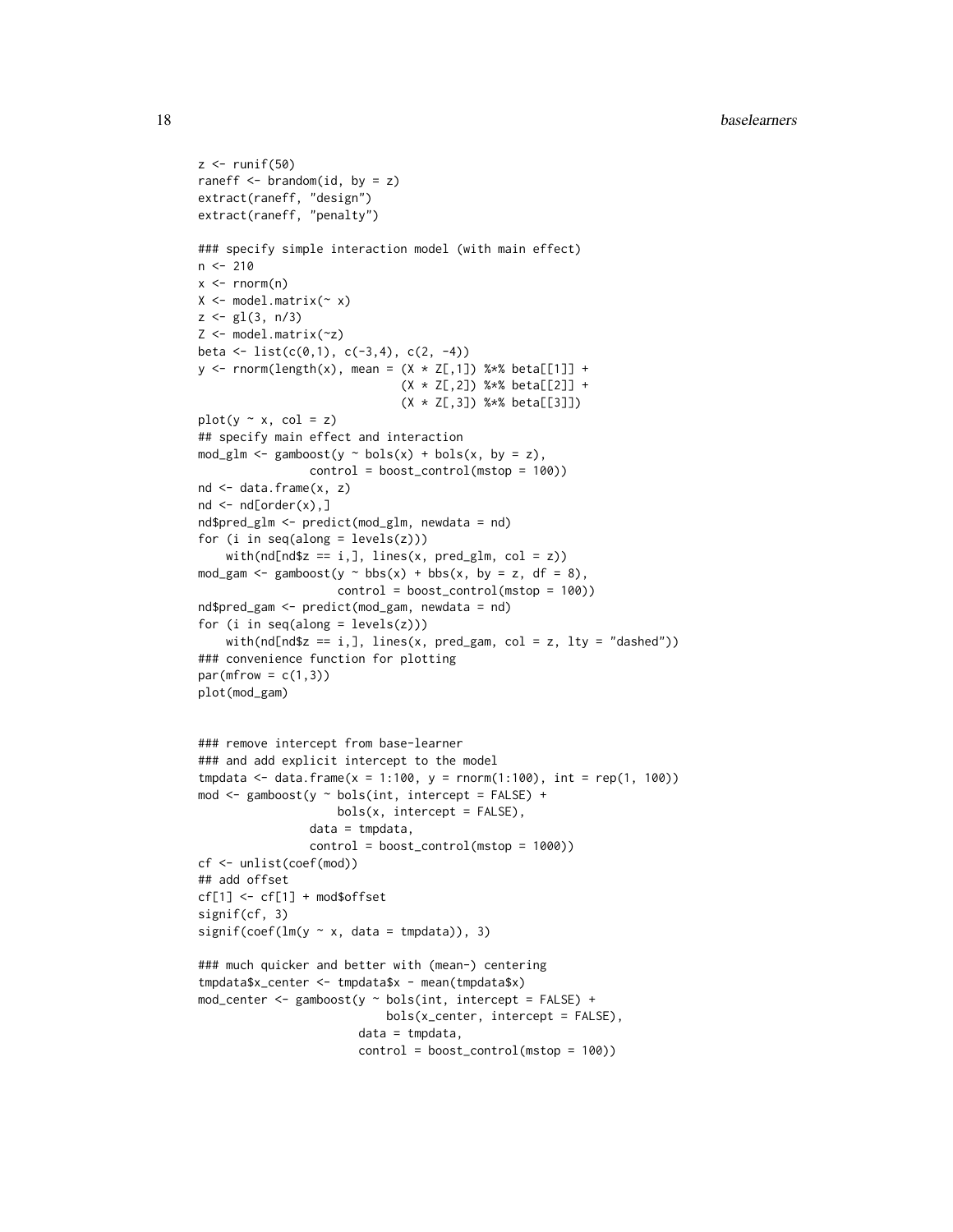```
cf_center <- unlist(coef(mod_center, which=1:2))
 ## due to the shift in x direction we need to subtract
 ## beta_1 * mean(x) to get the correct intercept
 cf_center[1] <- cf_center[1] + mod_center$offset -
                  cf_center[2] * mean(tmpdata$x)
 signif(cf_center, 3)
 signif(coef(lm(y \sim x, data = tmpdata)), 3)
############################################################
## Do not run and check these examples automatically as
## they take some time
 ### large data set with ties
 nunique <- 100
 xindex <- sample(1:nunique, 1000000, replace = TRUE)
 x <- runif(nunique)
 y <- rnorm(length(xindex))
 w <- rep.int(1, length(xindex))
 ### brute force computations
 op <- options()
 options(mboost_indexmin = Inf, mboost_useMatrix = FALSE)
 ## data pre-processing
 b1 <- bbs(x[xindex])$dpp(w)
 ## model fitting
 c1 <- b1$fit(y)$model
 options(op)
 ### automatic search for ties, faster
 b2 <- bbs(x[xindex])$dpp(w)
 c2 <- b2$fit(y)$model
 ### manual specification of ties, even faster
 b3 \leq bbs(x, index = xindex)$dpp(w)
 c3 <- b3$fit(y)$model
 all.equal(c1, c2)
 all.equal(c1, c3)
## End(Not run and test)
 ### cyclic P-splines
 set.seed(781)
 x <- runif(200, 0,(2*pi))
 y \le - rnorm(200, mean=sin(x), sd=0.2)
 newX <- seq(0,2*pi, length=100)
 ### model without cyclic constraints
 mod \leq gamboost(y \sim bbs(x, knots = 20))
 ### model with cyclic constraints
 mod_cyclic <- gamboost(y \sim bbs(x, cyclic=TRUE, knots = 20,
                                 boundary.knots=c(0, 2*pi)))
 par(mfrow = c(1,2))
```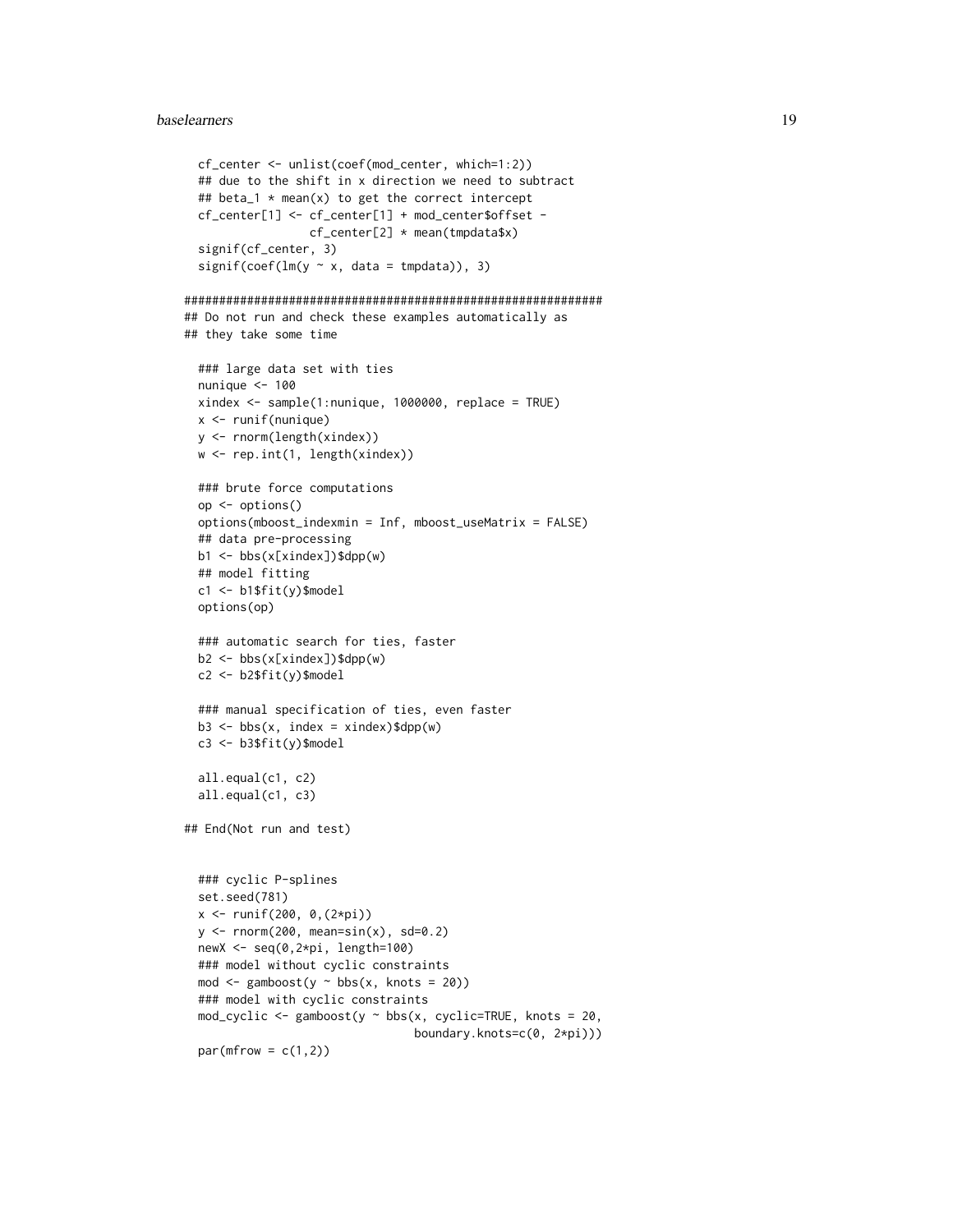```
plot(x,y, main="bbs (non-cyclic)", cex=0.5)
lines(newX, sin(newX), lty="dotted")
lines(newX + 2 * pi, sin(newX), lty="dashed")
lines(newX, predict(mod, data-frame(x = newX)),col="red", \text{ lwd} = 1.5)lines(newX + 2 * pi, predict(mod, data.frame(x = newX)),
      col="blue", lwd=1.5)
plot(x,y, main="bbs (cyclic)", cex=0.5)
lines(newX, sin(newX), lty="dotted")
lines(newX + 2 * pi, sin(newX), lty="dashed")
lines(newX, predict(mod_cyclic, data.frame(x = newX)),
      col="red", \text{ lwd} = 1.5)lines(newX + 2 * pi, predict(mod_cyclic, data.frame(x = newX)),
      col="blue", \text{ lwd} = 1.5)### use buser() to mimic p-spline base-learner:
set.seed(1907)
x < - rnorm(100)
y \le - rnorm(100, mean = x^2, sd = 0.1)
mod1 <- gamboost(y \sim bbs(x))
## now extract design and penalty matrix
X <- extract(bbs(x), "design")
K \leftarrow \text{extract}(\text{bbs}(x), \text{ "penalty"})## use X and K in buser()
mod2 <- gamboost(y \sim buser(X, K))
max(abs(predict(mod1) - predict(mod2))) # same results
### use buser() to mimic penalized ordinal base-learner:
z <- as.ordered(sample(1:3, 100, replace=TRUE))
y \le - rnorm(100, mean = as.numeric(z), sd = 0.1)
X <- extract(bols(z))
K \leftarrow extract(bols(z), "penalty")
index <- extract(bols(z), "index")
mod1 <- gamboost(y ~ buser(X, K, df = 1, index = index))
mod2 <- gamboost(y \sim bols(z, df = 1))
max(abs(predict(mod1) - predict(mod2))) # same results
### kronecker product for matrix-valued responses
data("volcano", package = "datasets")
layout(matrix(1:2, ncol = 2))## estimate mean of image treating image as matrix
image(volcano, main = "data")
x1 <- 1:nrow(volcano)
x2 <- 1:ncol(volcano)
vol <- as.vector(volcano)
mod \leq mboost(vol \sim bbs(x1, df = 3, knots = 10)%0%
                    bbs(x2, df = 3, knots = 10),
                    control = boost_countrol(nu = 0.25))mod[250]
```

```
volf <- matrix(fitted(mod), nrow = nrow(volcano))
```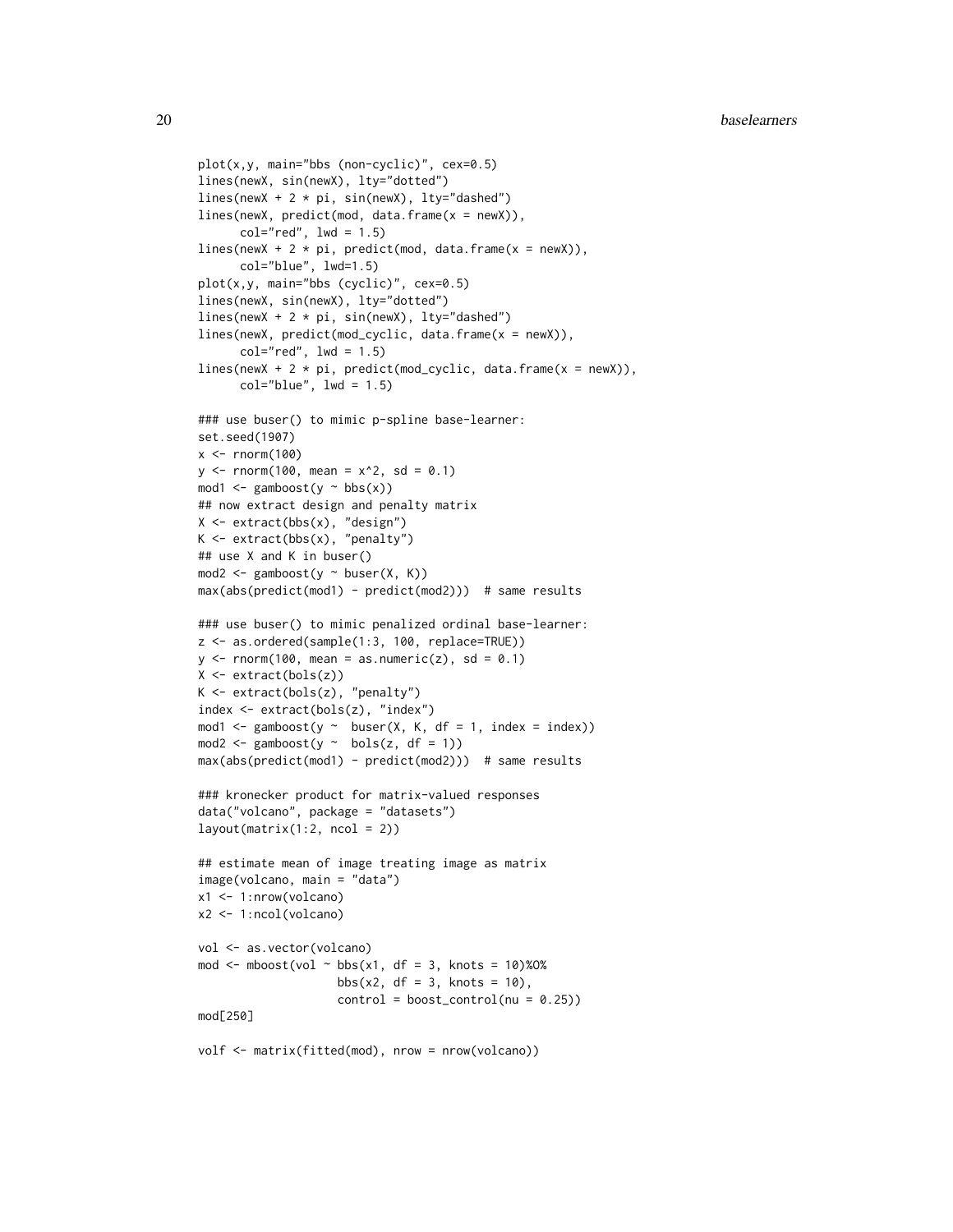#### <span id="page-20-0"></span>blackboost 21

```
image(volf, main = "fitted")
############################################################
## Do not run and check these examples automatically as
## they take some time
 ## the old-fashioned way, a waste of space and time
 x \leftarrow expand.grid(x1, x2)
 modx \leq mboost(vol \sim bbs(Var2, df = 3, knots = 10) %X%
                       bbs(Var1, df = 3, knots = 10), data = x,
                       control = boost_countrol(nu = 0.25))modx[250]
 max(abs(fitted(mod) - fitted(modx)))
## End(Not run and test)
 ### setting contrasts via contrasts.arg
 x \le - as.factor(sample(1:4, 100, replace = TRUE))
 ## compute base-learners with different reference categories
 BL1 <- bols(x, contrasts.arg = contr.treatment(4, base = 1)) # default
 BL2 \leftarrow bols(x, contrasts.arg = contr.treatment(4, base = 2))
 ## compute 'sum to zero contrasts' using character string
 BL3 <- bols(x, contrasts.arg = "contr.sum")
 ## extract model matrices to check if it works
 extract(BL1)
 extract(BL2)
 extract(BL3)
 ### setting contrasts using named lists in contrasts.arg
 x2 \leftarrow as.factor(sample(1:4, 100, replace = TRUE))BL4 \leftarrow bols(x, x2,contrasts.arg = list(x = contr.treatment(4, base = 2),x2 = "contr.helmert"))
 extract(BL4)
 ### using special contrast: "contr.dummy":
 BL5 \leq -bols(x, contrasts.org = "contr.dummy")extract(BL5)
```
<span id="page-20-1"></span>blackboost *Gradient Boosting with Regression Trees*

#### **Description**

Gradient boosting for optimizing arbitrary loss functions where regression trees are utilized as baselearners.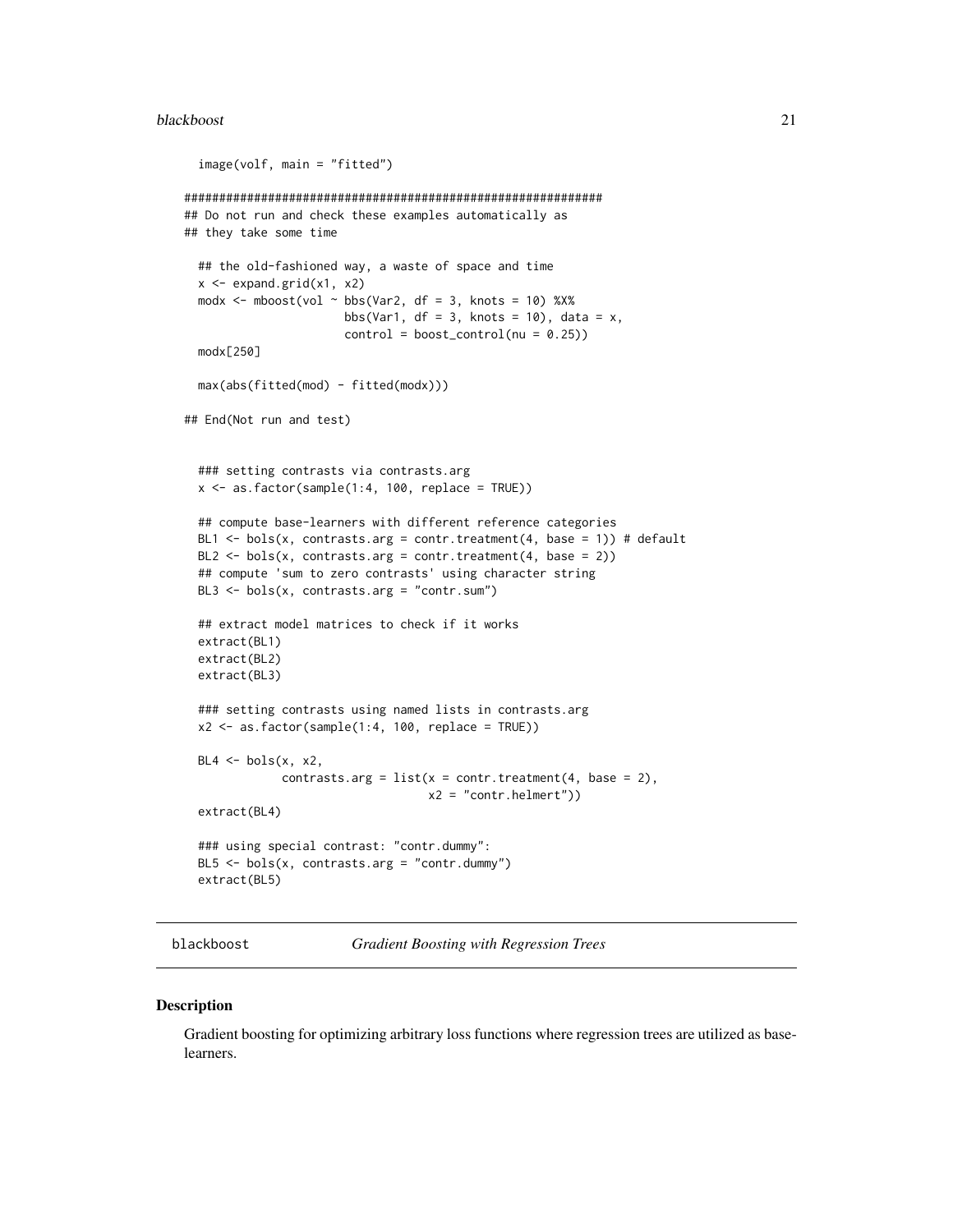# <span id="page-21-0"></span>Usage

```
blackboost(formula, data = list(),
           weights = NULL, na.action = na.pass,
           offset = NULL, family = Gaussian(),
           control = boost_control(),
           oobweights = NULL,
           tree_controls = partykit::ctree_control(
               teststat = "quad,
               testtype = "Teststatistic",
               mincriterion = 0,
               minsplit = 10,
               minbucket = 4,
               maxdepth = 2,
               saveinfo = FALSE),
           ...)
```
# Arguments

| formula       | a symbolic description of the model to be fit.                                                                                                                                                                                                                                                                             |
|---------------|----------------------------------------------------------------------------------------------------------------------------------------------------------------------------------------------------------------------------------------------------------------------------------------------------------------------------|
| data          | a data frame containing the variables in the model.                                                                                                                                                                                                                                                                        |
| weights       | an optional vector of weights to be used in the fitting process.                                                                                                                                                                                                                                                           |
| na.action     | a function which indicates what should happen when the data contain NAs.                                                                                                                                                                                                                                                   |
| offset        | a numeric vector to be used as offset (optional).                                                                                                                                                                                                                                                                          |
| family        | a Family object.                                                                                                                                                                                                                                                                                                           |
| control       | a list of parameters controlling the algorithm. For more details see boost_control.                                                                                                                                                                                                                                        |
| oobweights    | an additional vector of out-of-bag weights, which is used for the out-of-bag risk<br>"oobag")). This argument is also used<br>$(i.e., if boost-control(risk =$<br>internally by cyrisk.                                                                                                                                    |
| tree_controls | an object of class "TreeControl", which can be obtained using ctree_control.<br>Defines hyper-parameters for the trees which are used as base-learners. It is wise<br>to make sure to understand the consequences of altering any of its arguments.<br>By default, two-way interactions (but not deeper trees) are fitted. |
| .             | additional arguments passed to mboost_fit, including weights, offset, family<br>and control. For default values see mboost_fit.                                                                                                                                                                                            |

# Details

This function implements the 'classical' gradient boosting utilizing regression trees as base-learners. Essentially, the same algorithm is implemented in package [gbm](#page-0-0). The main difference is that arbitrary loss functions to be optimized can be specified via the family argument to blackboost whereas [gbm](#page-0-0) uses hard-coded loss functions. Moreover, the base-learners (conditional inference trees, see [ctree](#page-0-0)) are a little bit more flexible.

The regression fit is a black box prediction machine and thus hardly interpretable.

Partial dependency plots are not yet available; see example section for plotting of additive tree models.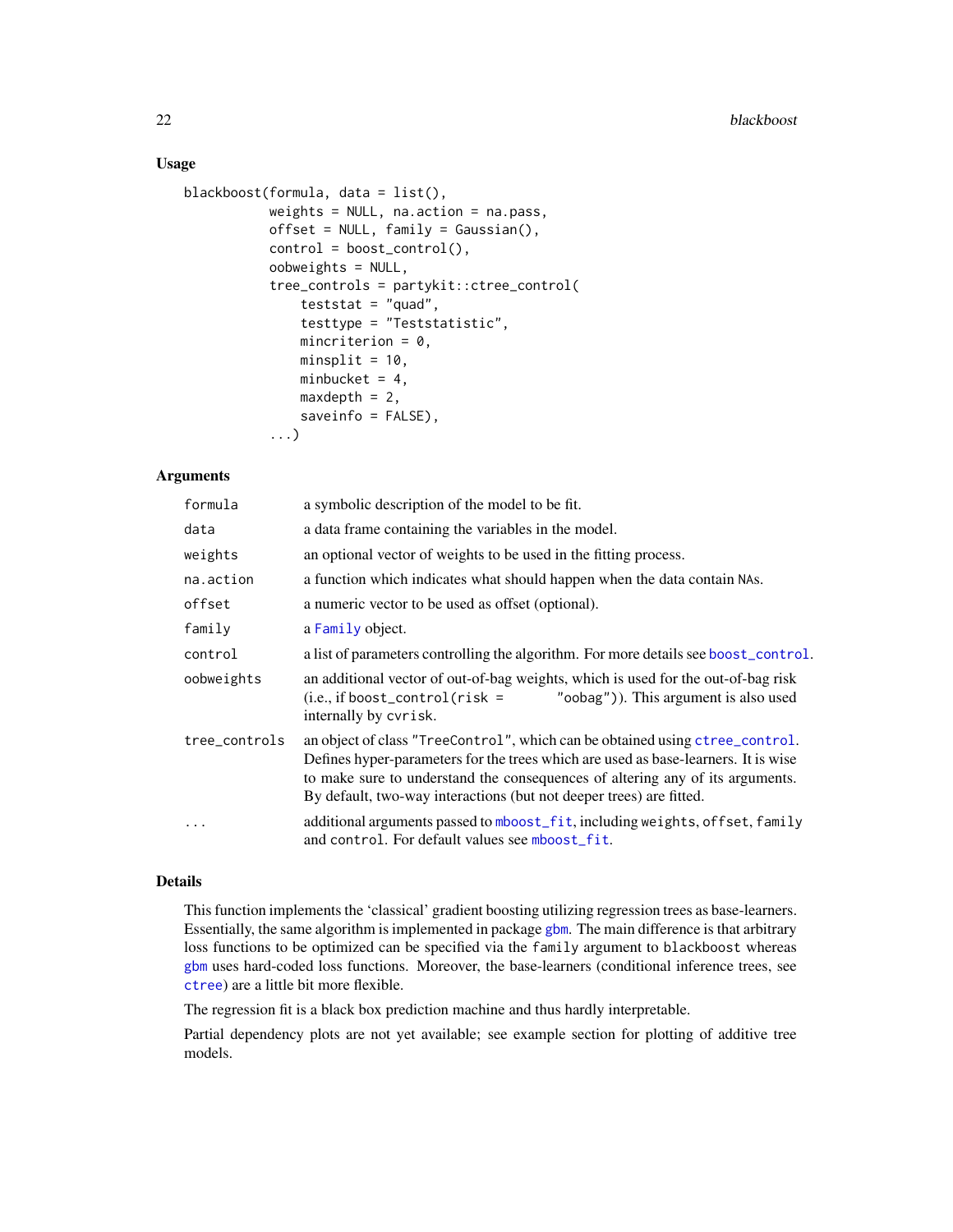#### <span id="page-22-0"></span>blackboost 23

# Value

An object of class mboost with [print](#page-0-0) and [predict](#page-0-0) methods being available.

# **References**

Peter Buehlmann and Torsten Hothorn (2007), Boosting algorithms: regularization, prediction and model fitting. *Statistical Science*, 22(4), 477–505.

Torsten Hothorn, Kurt Hornik and Achim Zeileis (2006). Unbiased recursive partitioning: A conditional inference framework. *Journal of Computational and Graphical Statistics*, 15(3), 651–674.

Yoav Freund and Robert E. Schapire (1996), Experiments with a new boosting algorithm. In *Machine Learning: Proc. Thirteenth International Conference*, 148–156.

Jerome H. Friedman (2001), Greedy function approximation: A gradient boosting machine. *The Annals of Statistics*, 29, 1189–1232.

Greg Ridgeway (1999), The state of boosting. *Computing Science and Statistics*, 31, 172–181.

#### See Also

See [mboost\\_fit](#page-46-1) for the generic boosting function, [glmboost](#page-40-1) for boosted linear models, and [gamboost](#page-44-1) for boosted additive models.

See [baselearners](#page-6-2) for possible base-learners.

See [cvrisk](#page-27-1) for cross-validated stopping iteration.

Furthermore see [boost\\_control](#page-23-1), [Family](#page-31-2) and [methods](#page-48-1).

# Examples

```
### a simple two-dimensional example: cars data
cars.gb \leq blackboost(dist \sim speed, data = cars,
                      control = boost_countrol(mstop = 50))cars.gb
### plot fit
plot(dist ~ ~ speed, data = cars)lines(cars$speed, predict(cars.gb), col = "red")
############################################################
## Do not run this example automatically as it takes
## some time (~ 5-10 seconds depending on the system)
### set up and plot additive tree model
if (require("partykit")) {
   ctrl <- ctree_control(maxdepth = 3)
   viris <- subset(iris, Species != "setosa")
   viris$Species <- viris$Species[, drop = TRUE]
```

```
imod <- mboost(Species ~ btree(Sepal.Length, tree_controls = ctrl) +
                        btree(Sepal.Width, tree_controls = ctrl) +
                        btree(Petal.Length, tree_controls = ctrl) +
```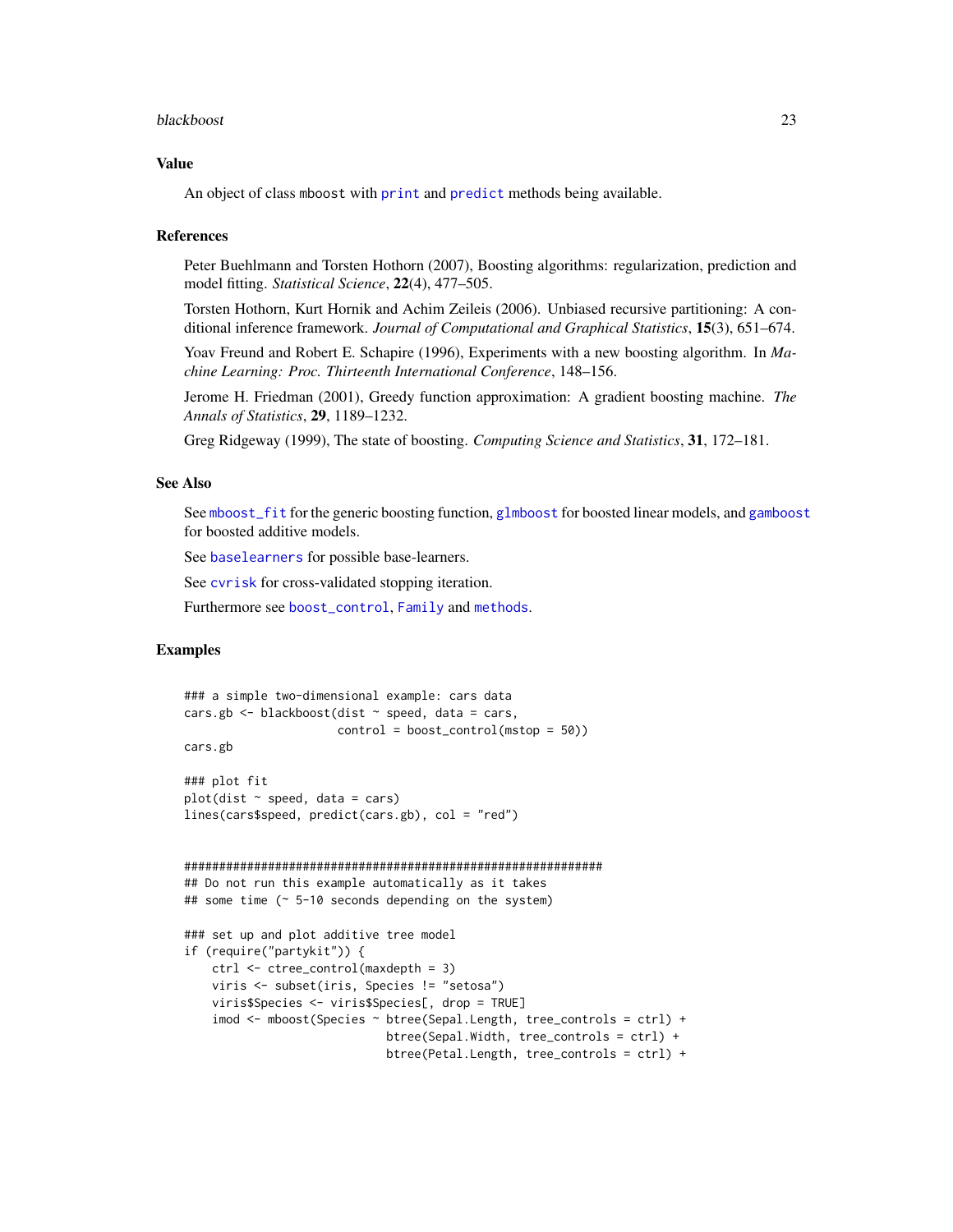```
btree(Petal.Width, tree_controls = ctrl),
               data = viris, family = Binomial())[500]
layout(matrix(1:4, ncol = 2))
plot(imod)
```
<span id="page-23-1"></span>

# boost\_control *Control Hyper-parameters for Boosting Algorithms*

# Description

}

Definition of the initial number of boosting iterations, step size and other hyper-parameters for boosting algorithms.

# Usage

boost\_control(mstop =  $100$ , nu =  $0.1$ , risk = c("inbag", "oobag", "none"), stopintern = FALSE, center = TRUE, trace = FALSE)

# Arguments

| mstop      | an integer giving the number of initial boosting iterations. If $mstop = 0$ , the<br>offset model is returned.                                                                                                                                                                                                                                                                                                                                                                                    |
|------------|---------------------------------------------------------------------------------------------------------------------------------------------------------------------------------------------------------------------------------------------------------------------------------------------------------------------------------------------------------------------------------------------------------------------------------------------------------------------------------------------------|
| nu         | a double (between 0 and 1) defining the step size or shrinkage parameter. The<br>default is probably too large for many applications with $family = Poisson()$<br>and a smaller value is better.                                                                                                                                                                                                                                                                                                  |
| risk       | a character indicating how the empirical risk should be computed for each boost-<br>ing iteration. in bag leads to risks computed for the learning sample (i.e., all<br>non-zero weights), oobag to risks based on the out-of-bag (all observations with<br>zero weights) and none to no risk computations at all.                                                                                                                                                                                |
| stopintern | a logical that defines if the boosting algorithm stops internally when the out-<br>of-bag risk in one iteration is larger than the out-of-bag risk in the iteration<br>before. Can also be a positive number giving the risk difference that needs to be<br>exceeded.                                                                                                                                                                                                                             |
| center     | deprecated. A logical indicating if the numerical covariates should be mean cen-<br>tered before fitting. Only implemented for glmboost. In blackboost centering<br>is not needed. In gamboost centering is only needed if bols base-learners are<br>specified without intercept. In this case centering of the covariates is essential<br>and should be done manually (at the moment). Will be removed in favour of a<br>corresponding argument in glmboost in the future (and gives a warning). |
| trace      | a logical triggering printout of status information during the fitting process.                                                                                                                                                                                                                                                                                                                                                                                                                   |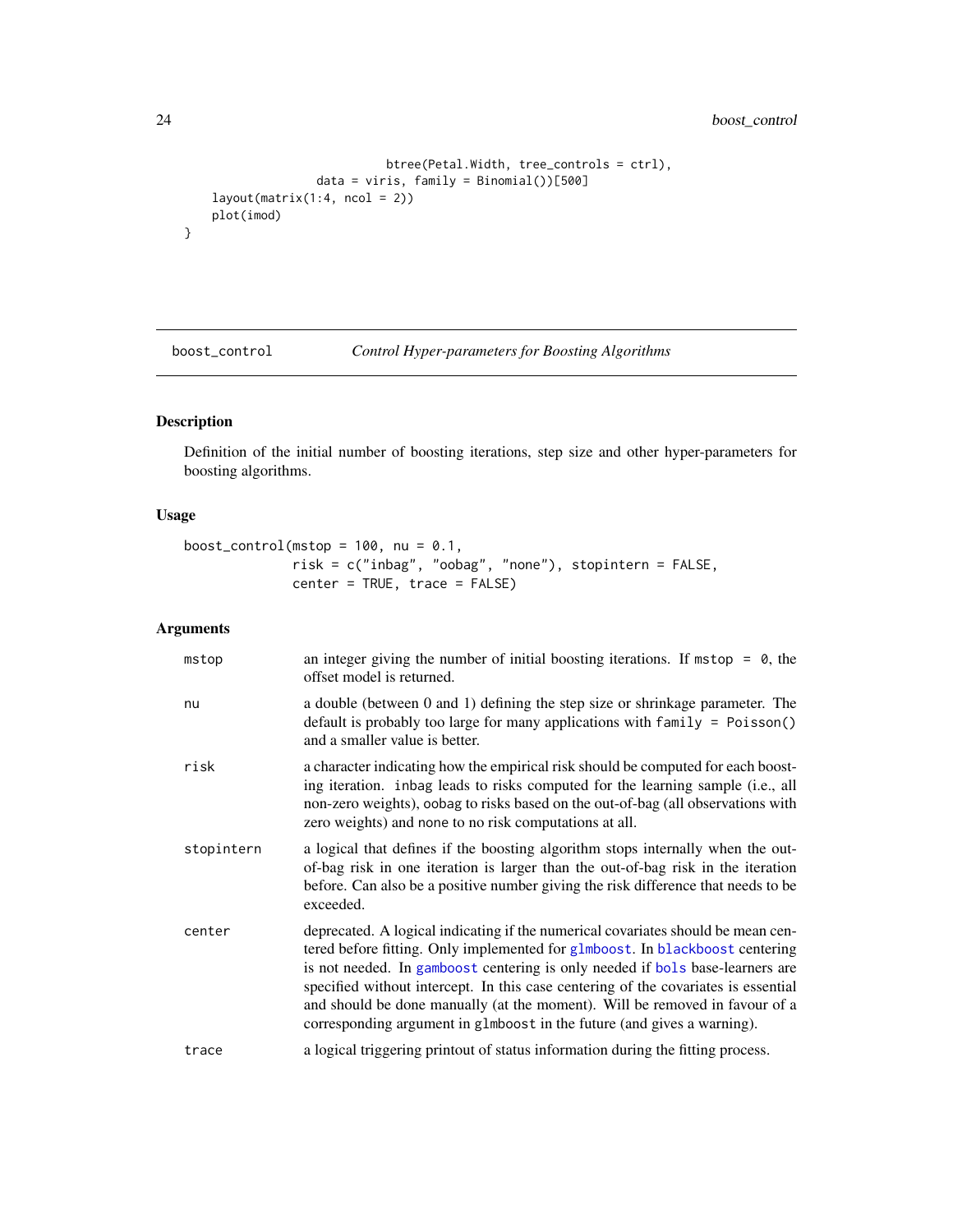# <span id="page-24-0"></span>boost\_family-class 25

# Details

Objects returned by this function specify hyper-parameters of the boosting algorithms implemented in [glmboost](#page-40-1), [gamboost](#page-44-1) and [blackboost](#page-20-1) (via the control argument).

# Value

An object of class boost\_control, a list.

#### See Also

[mboost](#page-44-2)

<span id="page-24-1"></span>boost\_family-class *Class "boost\\_family": Gradient Boosting Family*

# **Description**

Objects of class boost\_family define negative gradients of loss functions to be optimized.

# Objects from the Class

Objects can be created by calls of the form  $Family(...)$  $Family(...)$ 

#### **Slots**

ngradient: a function with arguments y and f implementing the *negative* gradient of the loss function.

risk: a risk function with arguments y, f and w, the weighted mean of the loss function by default. offset: a function with argument y and w (weights) for computing a *scalar* offset.

weights: a logical indicating if weights are allowed.

check\_y: a function for checking the class / mode of a response variable.

nuisance: a function for extracting nuisance parameters.

- response: inverse link function of a GLM or any other transformation on the scale of the response.
- rclass: function to derive class predictions from conditional class probabilities (for models with factor response variable).

name: a character giving the name of the loss function for pretty printing.

charloss: a character, the deparsed loss function.

# See Also

[Family](#page-31-2)

# Examples

Laplace()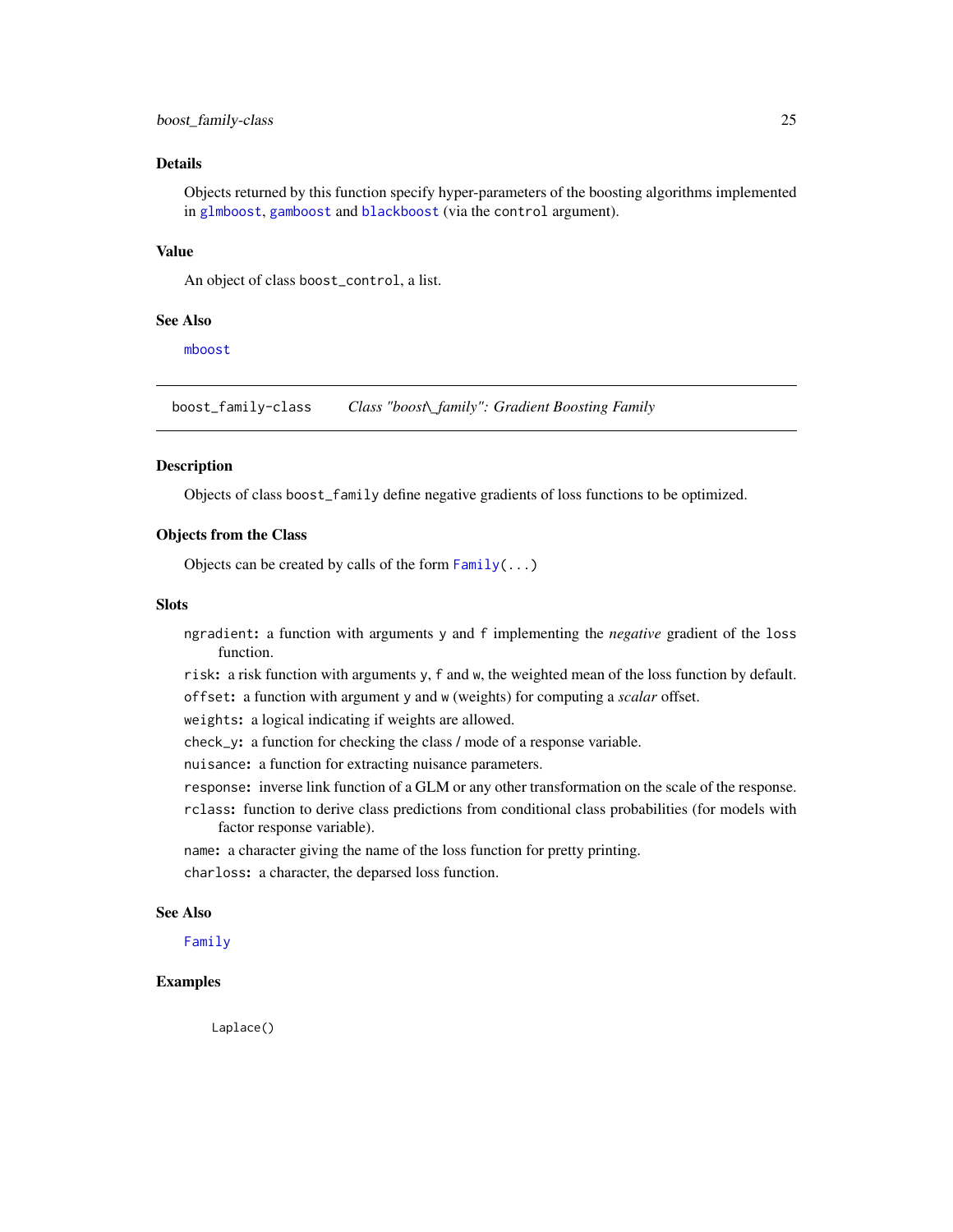<span id="page-25-1"></span><span id="page-25-0"></span>

# Description

Compute and display pointwise confidence intervals

# Usage

```
## S3 method for class 'mboost'
confint(object, parm = NULL, level = 0.95, B = 1000,B.mstop = 25, newdata = NULL, which = parm,
       papply = ifelse(B.mstop == 0, mclapply, lapply),
       cvrisk_-options = list(), ...)
## S3 method for class 'mboost.ci'
plot(x, which, level = x$level, ylim = NULL, type = "l", col = "black",
     ci.col = rgb(170, 170, 170, alpha = 85, maxColorValue = 255),raw = FALSE, print_levelplot = TRUE,...)
## S3 method for class 'mboost.ci'
lines(x, which, level = x$level,
     col = rgb(170, 170, 170, alpha = 85, maxColorValue = 255),raw = FALSE, \ldots)
```

```
## S3 method for class 'glmboost'
confint(object, parm = NULL, level = 0.95,B = 1000, B.mstop = 25, which = parm, ...)
## S3 method for class 'glmboost.ci'
print(x, which = NULL, level = x$level, pe = FALSE, ...)
```
# Arguments

| object       | a fitted model object of class glmboost, gamboost or mboost for which the<br>confidence intervals should be computed.                                                                                                             |
|--------------|-----------------------------------------------------------------------------------------------------------------------------------------------------------------------------------------------------------------------------------|
| parm, which  | a subset of base-learners to take into account for computing confidence intervals.<br>See mboost_methods for details. parm is just a synonyme for which to be in line<br>with the generic confint function. Preferably use which. |
| level        | the confidence level required.                                                                                                                                                                                                    |
| <sub>B</sub> | number of outer bootstrap replicates used to compute the empirical bootstrap<br>confidence intervals.                                                                                                                             |
| B.mstop      | number of inner bootstrap replicates used to determine the optimal mstop on<br>each of the B bootstrap samples.                                                                                                                   |
| newdata      | optionally, a data frame on which to compute the predictions for the confidence<br>intervals.                                                                                                                                     |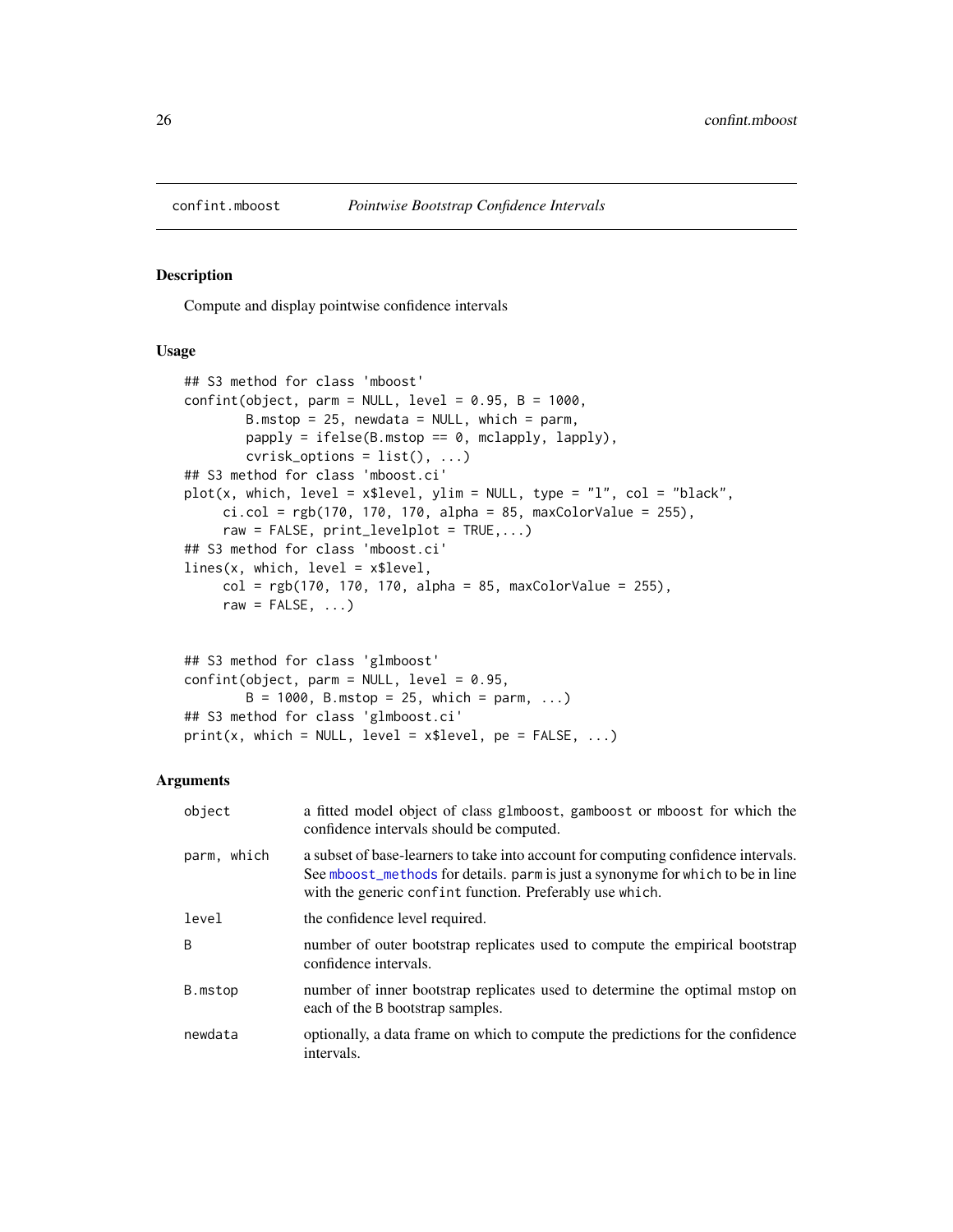<span id="page-26-0"></span>

| papply          | (parallel) apply function for the outer bootstrap, defaults to mclapply if no inner<br>bootstrap is used to determine the optimal stopping iteration. For details see<br>argument papply in cvrisk. Be careful with your computing resources if you<br>use parallel computing for both, the inner and the outer bootstrap. |  |
|-----------------|----------------------------------------------------------------------------------------------------------------------------------------------------------------------------------------------------------------------------------------------------------------------------------------------------------------------------|--|
| cvrisk_options  | (optionally) specify a named list with arguments to the inner bootstrap. For<br>example use cvrisk_options = list(mc.cores =<br>2) to specify<br>that the mclapply function within cvrisk uses 2 cores to compute the optimal<br>mstop.                                                                                    |  |
| X               | a confidence interval object.                                                                                                                                                                                                                                                                                              |  |
| ylim            | limits of the y scale. Per default computed from the data to plot.                                                                                                                                                                                                                                                         |  |
| type            | type of graphic for the point estimate, i.e., for the predicted function. Per default<br>a line is plotted.                                                                                                                                                                                                                |  |
| col             | color of the point estimate, i.e., for the predicted function.                                                                                                                                                                                                                                                             |  |
| ci.col          | color of the confidence interval.                                                                                                                                                                                                                                                                                          |  |
| raw             | logical, should the raw function estimates or the derived confidence estimates<br>be plotted?                                                                                                                                                                                                                              |  |
| print_levelplot |                                                                                                                                                                                                                                                                                                                            |  |
|                 | logical, should the lattice levelplot be printed or simply returned for further<br>modifications. This argument is only considered if bivariate effect estimates are<br>plotted. If print_levelplot is set to FALSE, a list with objects mean, lowerPI<br>and upperPI is returned containing the three levelplot objects.  |  |
| pe              | logical, should the point estimate (PE) be also returned?                                                                                                                                                                                                                                                                  |  |
| $\cdots$        | additional arguments to the outer bootstrap such as mc. cores.                                                                                                                                                                                                                                                             |  |

# Details

Use a nested boostrap approach to compute pointwise confidence intervals for the predicted partial functions or regression parameters. The approach is further described in Hofner et al. (2016).

# Value

An object of class glmboost.ci or mboost.ci with special print and/or plot functions.

# Author(s)

Benjamin Hofner <benjamin.hofner@pei.de>

# References

Benjamin Hofner, Thomas Kneib and Torsten Hothorn (2016), A Unified Framework of Constrained Regression. *Statistics & Computing*, 26, 1–14.

# See Also

[cvrisk](#page-27-1) for crossvalidation approaches and [mboost\\_methods](#page-48-2) for other methods.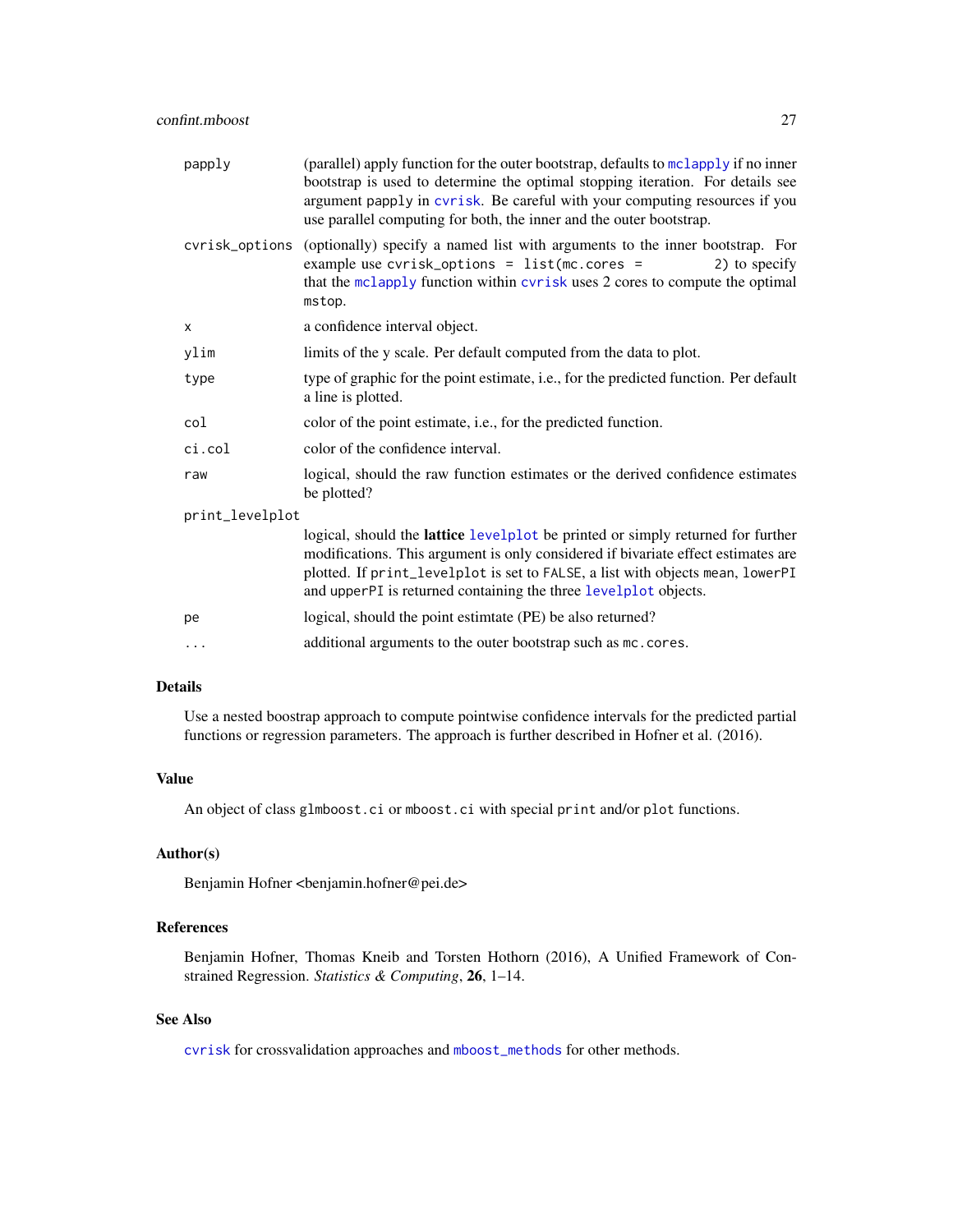# <span id="page-27-0"></span>Examples

```
############################################################
## Do not run these examples automatically as they take
## some time (~ 30 seconds depending on the system)
### a simple linear example
set.seed(1907)
data \leq data.frame(x1 = rnorm(100), x2 = rnorm(100),
                   z = factor(sample(1:3, 100, replace = TRUE)))data$y <- rnorm(100, mean = data$x1 - data$x2 - 1 * (data$z == 2) +
                            1 * (data\ = 3), sd = 0.1)
linmod \leq glmboost(y \sim x1 + x2 + z, data = data,
                   control = boost_countrol(mstop = 200))## compute confidence interval from 10 samples. Usually one should use
## at least 1000 samples.
CI \le confint(linmod, B = 10, level = 0.9)
C<sup>T</sup>
## to compute a confidence interval for another level simply change the
## level in the print function:
print(CI, level = 0.8)
## or print a subset (with point estimates):
print(CI, level = 0.8, pe = TRUE, which = "z")
### a simple smooth example
set.seed(1907)
data \le data.frame(x1 = rnorm(100), x2 = rnorm(100))
data$y <- rnorm(100, mean = data$x1^2 - sin(data$x2), sd = 0.1)
gam \leq gamboost(y \sim x1 + x2, data = data,
                control = boost_control(mstop = 200))
## compute confidence interval from 10 samples. Usually one should use
## at least 1000 samples.
CI\_gam \le confint(gam, B = 10, level = 0.9)
par(mfrow = c(1, 2))plot(CI_gam, which = 1)
plot(CI_gam, which = 2)
## to compute a confidence interval for another level simply change the
## level in the plot or lines function:
lines(CI_gam, which = 2, level = 0.8)
```
cvrisk *Cross-Validation*

#### Description

Cross-validated estimation of the empirical risk for hyper-parameter selection.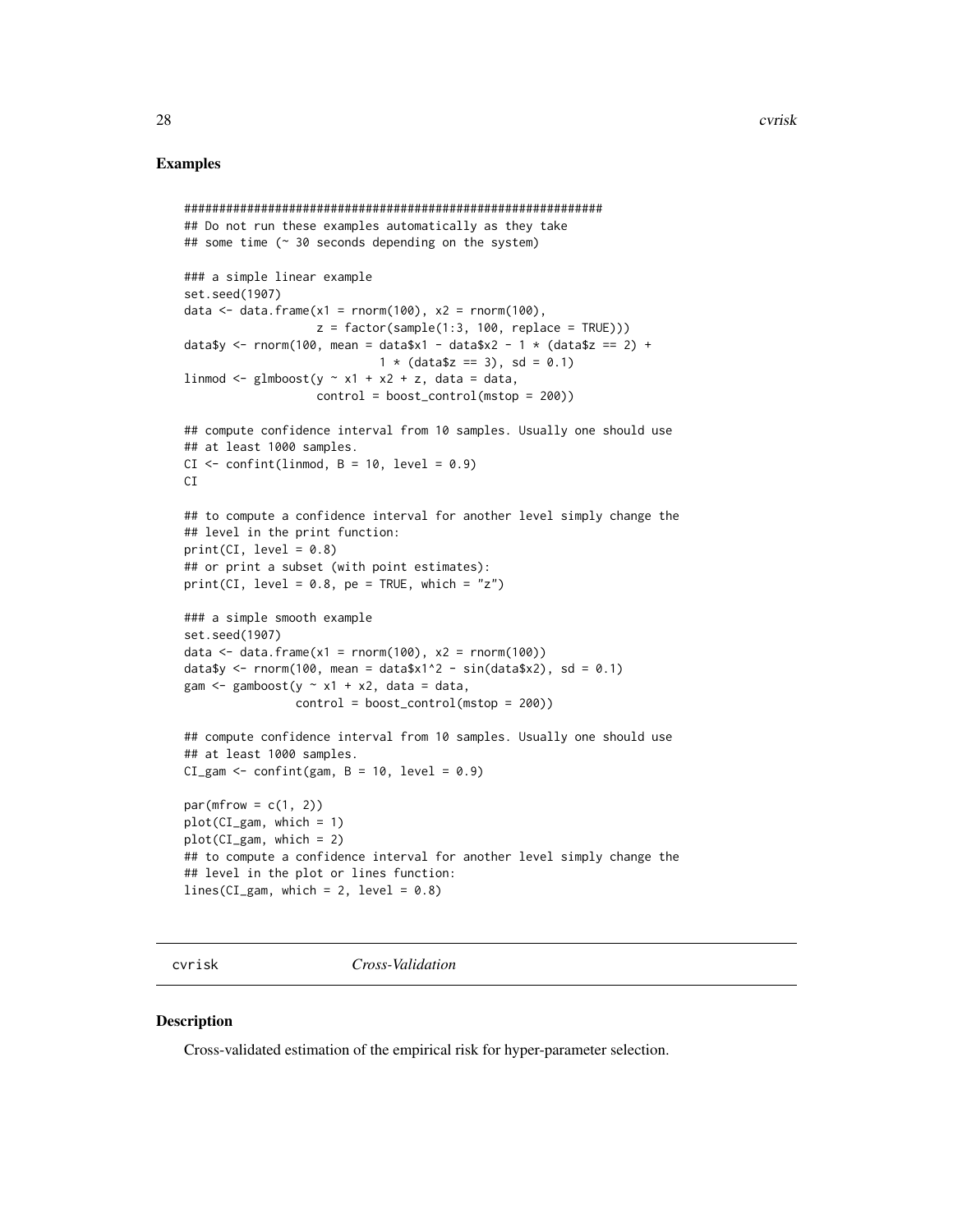<span id="page-28-0"></span>cvrisk 29

# Usage

```
## S3 method for class 'mboost'
cvrisk(object, folds = cv(model.weights(object)),
      grid = 0:mstop(object),
      papply = mclapply,
      fun = NULL, mc.preschedule = FALSE, ...)
cv(weights, type = c("bootstrap", "kfold", "subsampling"),
   B = ifelse(type == "kfold", 10, 25), prob = 0.5, strata = NULL)## Plot cross-valiation results
## S3 method for class 'cvrisk'
plot(x,
    xlab = "Number of boosting iterations", ylab = attr(x, "risk"),
    ylim = range(x), man = attr(x, "type"), ...)
```
# Arguments

| object     | an object of class mboost.                                                                                                                                                                                                                           |
|------------|------------------------------------------------------------------------------------------------------------------------------------------------------------------------------------------------------------------------------------------------------|
| folds      | a weight matrix with number of rows equal to the number of observations. The<br>number of columns corresponds to the number of cross-validation runs. Can be<br>computed using function cv and defaults to 25 bootstrap samples.                     |
| grid       | a vector of stopping parameters the empirical risk is to be evaluated for.                                                                                                                                                                           |
| papply     | (parallel) apply function, defaults to mclapply. Alternatively, parlapply can<br>be used. In the latter case, usually more setup is needed (see example for some<br>details). To run cvrisk sequentially (i.e. not in parallel), one can use lapply. |
| fun        | if fun is NULL, the out-of-sample risk is returned. fun, as a function of object,<br>may extract any other characteristic of the cross-validated models. These are<br>returned as is.                                                                |
|            | mc.preschedule preschedule tasks if are parallelized using mclapply (default: FALSE)? For de-<br>tails see mclapply.                                                                                                                                 |
| weights    | a numeric vector of weights for the model to be cross-validated.                                                                                                                                                                                     |
| type       | character argument for specifying the cross-validation method. Currently (strat-<br>ified) bootstrap, k-fold cross-validation and subsampling are implemented.                                                                                       |
| B          | number of folds, per default 25 for bootstrap and subsampling and 10 for<br>kfold.                                                                                                                                                                   |
| prob       | percentage of observations to be included in the learning samples for subsam-<br>pling.                                                                                                                                                              |
| strata     | a factor of the same length as weights for stratification.                                                                                                                                                                                           |
| x          | an object of class cvrisk.                                                                                                                                                                                                                           |
| xlab, ylab | axis labels.                                                                                                                                                                                                                                         |
| ylim       | limits of y-axis.                                                                                                                                                                                                                                    |
| main       | main title of graphic.                                                                                                                                                                                                                               |
| $\cdots$   | additional arguments passed to mclapply or plot.                                                                                                                                                                                                     |
|            |                                                                                                                                                                                                                                                      |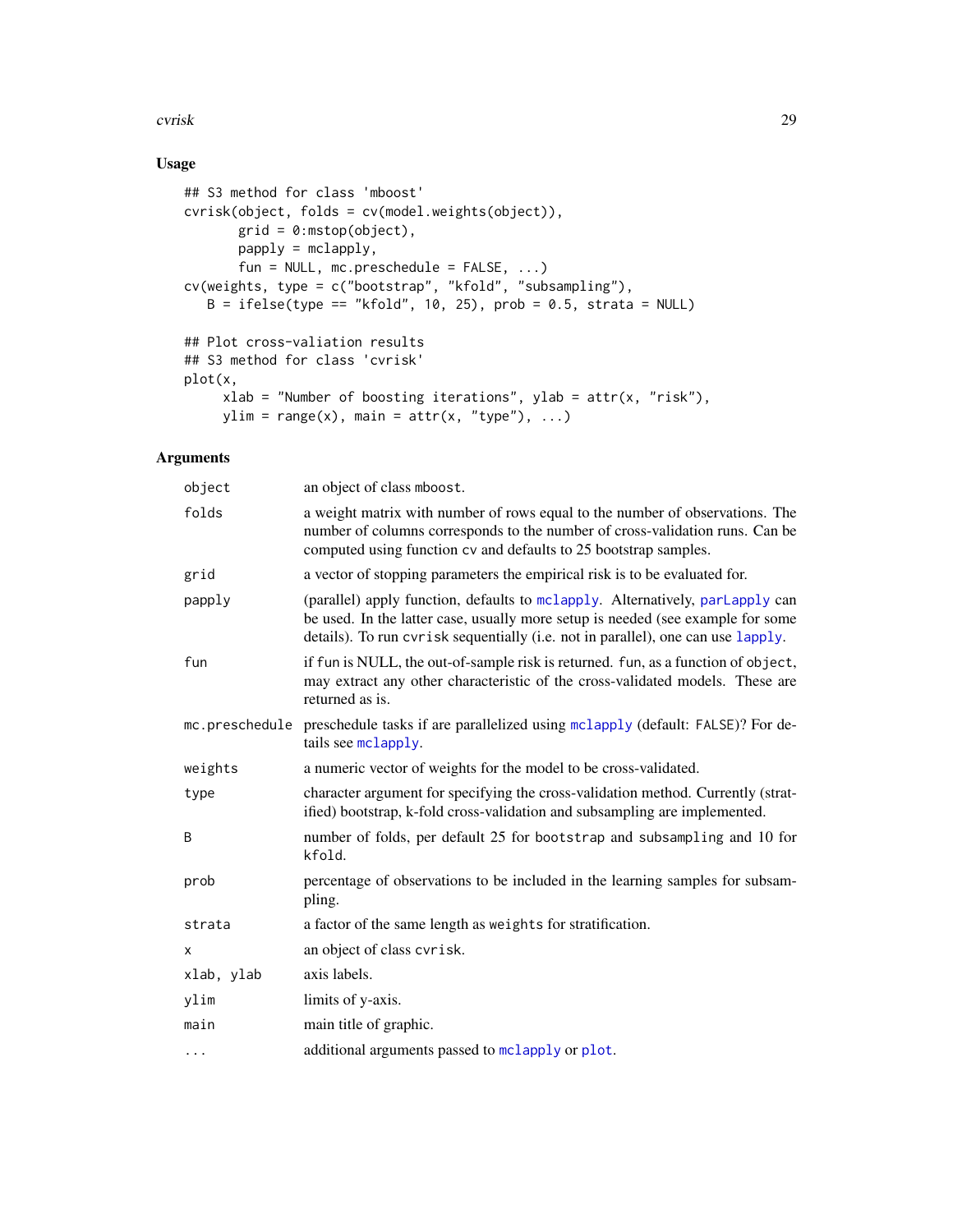# Details

The number of boosting iterations is a hyper-parameter of the boosting algorithms implemented in this package. Honest, i.e., cross-validated, estimates of the empirical risk for different stopping parameters mstop are computed by this function which can be utilized to choose an appropriate number of boosting iterations to be applied.

Different forms of cross-validation can be applied, for example 10-fold cross-validation or bootstrapping. The weights (zero weights correspond to test cases) are defined via the folds matrix.

cvrisk runs in parallel on OSes where forking is possible (i.e., not on Windows) and multiple cores/processors are available. The scheduling can be changed by the corresponding arguments of [mclapply](#page-0-0) (via the dot arguments).

The function cv can be used to build an appropriate weight matrix to be used with cvrisk. If strata is defined sampling is performed in each stratum separately thus preserving the distribution of the strata variable in each fold.

There exist various functions to display and work with cross-validation results. One can print and plot (see above) results and extract the optimal iteration via [mstop](#page-48-2).

# Value

An object of class cvrisk (when fun wasn't specified), basically a matrix containing estimates of the empirical risk for a varying number of bootstrap iterations. plot and print methods are available as well as a mstop method.

#### References

Torsten Hothorn, Friedrich Leisch, Achim Zeileis and Kurt Hornik (2006), The design and analysis of benchmark experiments. *Journal of Computational and Graphical Statistics*, 14(3), 675–699.

Andreas Mayr, Benjamin Hofner, and Matthias Schmid (2012). The importance of knowing when to stop - a sequential stopping rule for component-wise gradient boosting. *Methods of Information in Medicine*, 51, 178–186.

DOI: <http://dx.doi.org/10.3414/ME11-02-0030>

# See Also

[AIC.mboost](#page-48-2) for AIC based selection of the stopping iteration. Use mstop to extract the optimal stopping iteration from cvrisk object.

# Examples

```
data("bodyfat", package = "TH.data")
### fit linear model to data
model \leq glmboost(DEXfat \sim ., data = bodyfat, center = TRUE)
### AIC-based selection of number of boosting iterations
maic <- AIC(model)
maic
```
<span id="page-29-0"></span>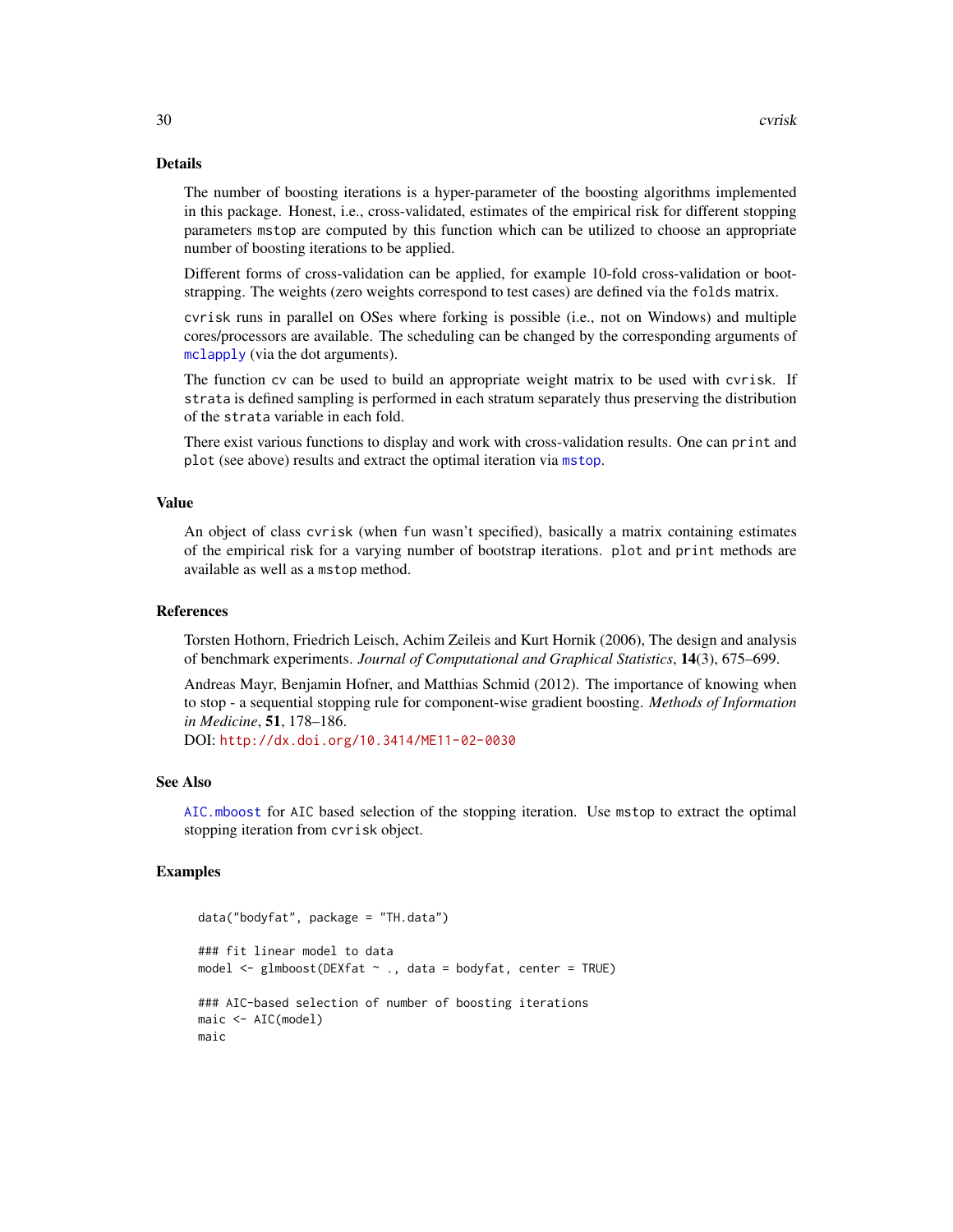#### cvrisk 31

```
### inspect coefficient path and AIC-based stopping criterion
 par(max = par("mai") * c(1, 1, 1, 1.8))plot(model)
 abline(v = mstop(maic), col = "lightgray")### 10-fold cross-validation
 cv10f <- cv(model.weights(model), type = "kfold")
 cvm <- cvrisk(model, folds = cv10f, papply = lapply)
 print(cvm)
 mstop(cvm)
 plot(cvm)
 ### 25 bootstrap iterations (manually)
 set.seed(290875)
 n <- nrow(bodyfat)
 bs25 <- rmultinom(25, n, rep(1, n)/n)
 cvm <- cvrisk(model, folds = bs25, papply = lapply)
 print(cvm)
 mstop(cvm)
 plot(cvm)
 ### same by default
 set.seed(290875)
 cvrisk(model, papply = lapply)
 ### 25 bootstrap iterations (using cv)
 set.seed(290875)
 bs25_2 <- cv(model.weights(model), type="bootstrap")
 all(bs25 == bs25_2)############################################################
## Do not run this example automatically as it takes
## some time (~ 5 seconds depending on the system)
 ### trees
 blackbox <- blackboost(DEXfat ~ ., data = bodyfat)
 cvtree <- cvrisk(blackbox, papply = lapply)
 plot(cvtree)
## End(Not run this automatically)
### cvrisk in parallel modes:
## Not run:
## at least not automatically
## parallel::mclapply() which is used here for parallelization only runs
## on unix systems (here we use 2 cores)
    cvrisk(model, mc.cores = 2)
```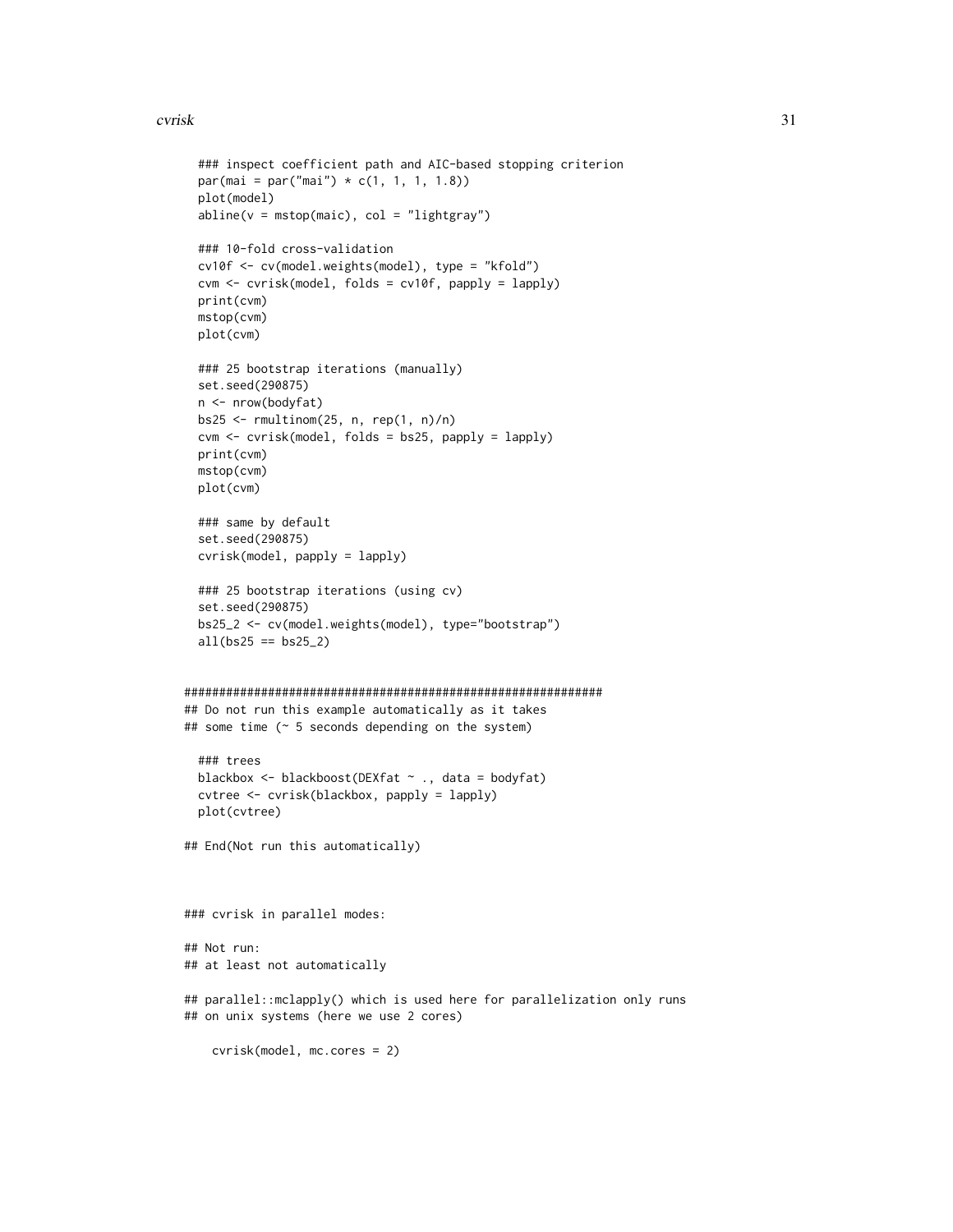<span id="page-31-0"></span>## infrastructure needs to be set up in advance

```
cl <- makeCluster(25) # e.g. to run cvrisk on 25 nodes via PVM
   myApply \leq function(X, FUN, ...) {
      myFun <- function(...) {
         library("mboost") # load mboost on nodes
          FUN(\ldots)}
      ## further set up steps as required
      parLapply(cl = cl, X, myFun, ...)}
    cvrisk(model, papply = myApply)
    stopCluster(cl)
## End(Not run)
```
<span id="page-31-2"></span>Family *Gradient Boosting Families*

# <span id="page-31-1"></span>Description

boost\_family objects provide a convenient way to specify loss functions and corresponding risk functions to be optimized by one of the boosting algorithms implemented in this package.

# Usage

```
Family(ngradient, loss = NULL, risk = NULL,
       offset = function(y, w)optimize(risk, interval = range(y),y = y, w = w)$minimum,
       check_y = function(y),
       weights = c("any", "none", "zeroone", "case"),
       nuisance = function() return(NA),
       name = "user-specified", fW = NULL,
       response = function(f) NA,
       rclass = function(f) NA)AdaExp()
AUC()
Binomial(type = c("adaboost", "glm"),
         link = c("logit", "probit", "cloglog", "cauchit", "log"), ...)
GaussClass()
GaussReg()
Gaussian()
Huber(d = NULL)Laplace()
Poisson()
```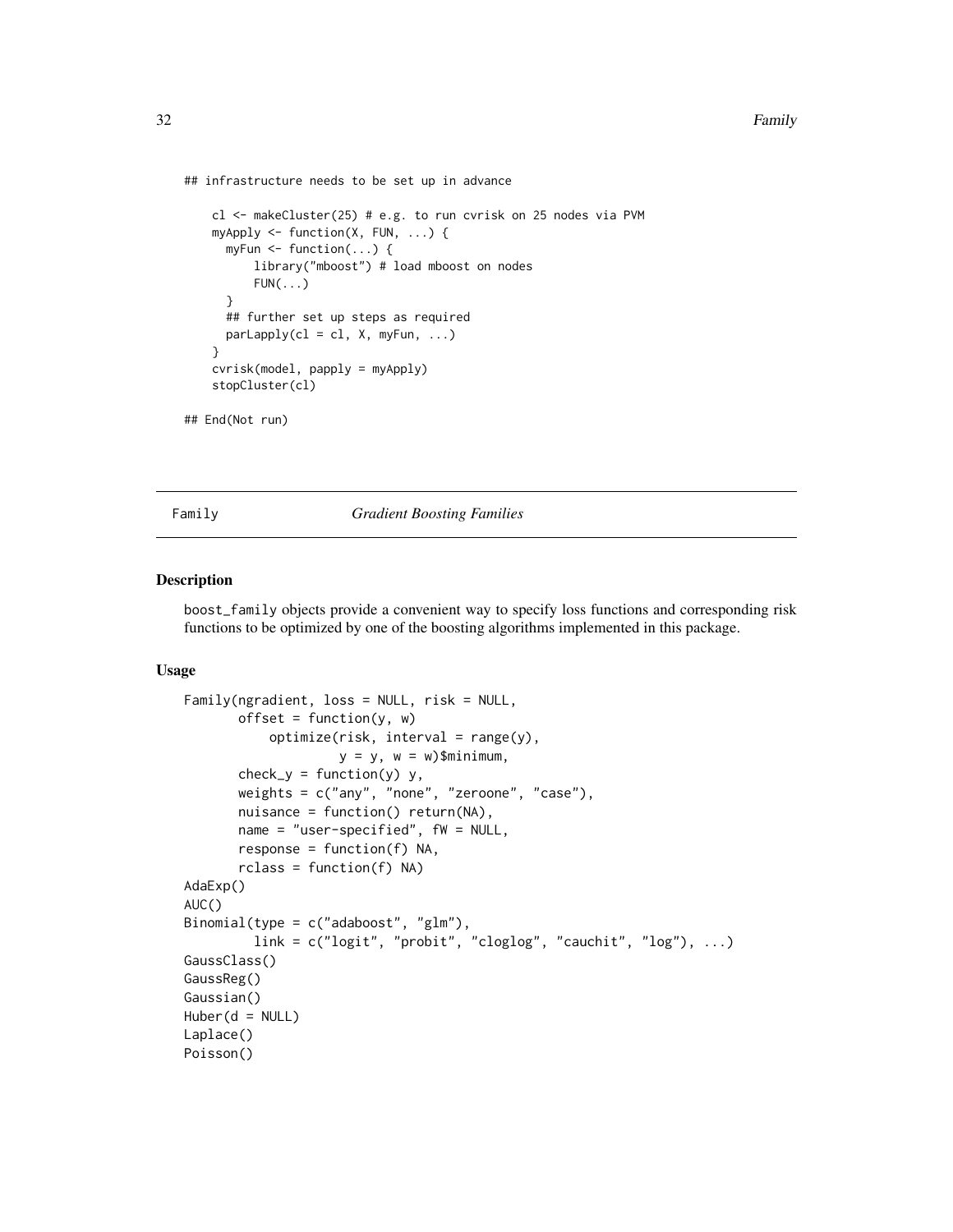# Family 33

```
GammaReg(nuirange = c(0, 100))
CoxPH()
QuantReg(tau = 0.5, qoffset = 0.5)
ExpectReg(tau = 0.5)
NBinomial(nuirange = c(0, 100))
PropOdds(nuirange = c(-0.5, -1), offrange = c(-5, 5))
Weibull(nuirange = c(0, 100))
Loglog(nuirange = c(0, 100))Lognormal(nuirange = c(\theta, 100))
Gehan()
Hurdle(nuirange = c(\theta, 100))
Multinomial()
Cindex(sigma = 0.1, ipcw = 1)
RCG(nuirange = c(0, 1), offrange = c(-5, 5))
```
# Arguments

| ngradient | a function with arguments y, f and w implementing the negative gradient of the<br>loss function (which is to be minimized).                                                                                                                     |
|-----------|-------------------------------------------------------------------------------------------------------------------------------------------------------------------------------------------------------------------------------------------------|
| loss      | an optional loss function with arguments y and f.                                                                                                                                                                                               |
| risk      | an optional risk function with arguments y, f and w to be minimized (!), the<br>weighted mean of the loss function by default.                                                                                                                  |
| offset    | a function with argument y and w (weights) for computing a <i>scalar</i> offset.                                                                                                                                                                |
| fW        | transformation of the fit for the diagonal weights matrix for an approximation of<br>the boosting hat matrix for loss functions other than squared error.                                                                                       |
| response  | inverse link function of a GLM or any other transformation on the scale of the<br>response.                                                                                                                                                     |
| rclass    | function to derive class predictions from conditional class probabilities (for<br>models with factor response variable).                                                                                                                        |
| $check_y$ | a function for checking and transforming the class / mode of a response variable.                                                                                                                                                               |
| nuisance  | a function for extracting nuisance parameters from the family.                                                                                                                                                                                  |
| weights   | a character indicating what type of weights are allowed. These can be either arbi-<br>trary (non-negative) weights code"any", only zero and one weights "zeroone",<br>(non-negative) interger weights "case", or no weights are allowed "none". |
| name      | a character giving the name of the loss function for pretty printing.                                                                                                                                                                           |
| type      | which parameterization of Binomial shoule be used?b                                                                                                                                                                                             |
| link      | link function. For possible values see Usage section.                                                                                                                                                                                           |
| d         | delta parameter for Huber loss function. If omitted, it is chosen adaptively.                                                                                                                                                                   |
| tau       | the quantile or expectile to be estimated, a number strictly between 0 and 1.                                                                                                                                                                   |
| qoffset   | quantile of response distribution to be used as offset, i.e., starting values for the<br>intercept. Per default the median of the response is used, which is in general a<br>good choice (see Fenske et al. 2011, for details).                 |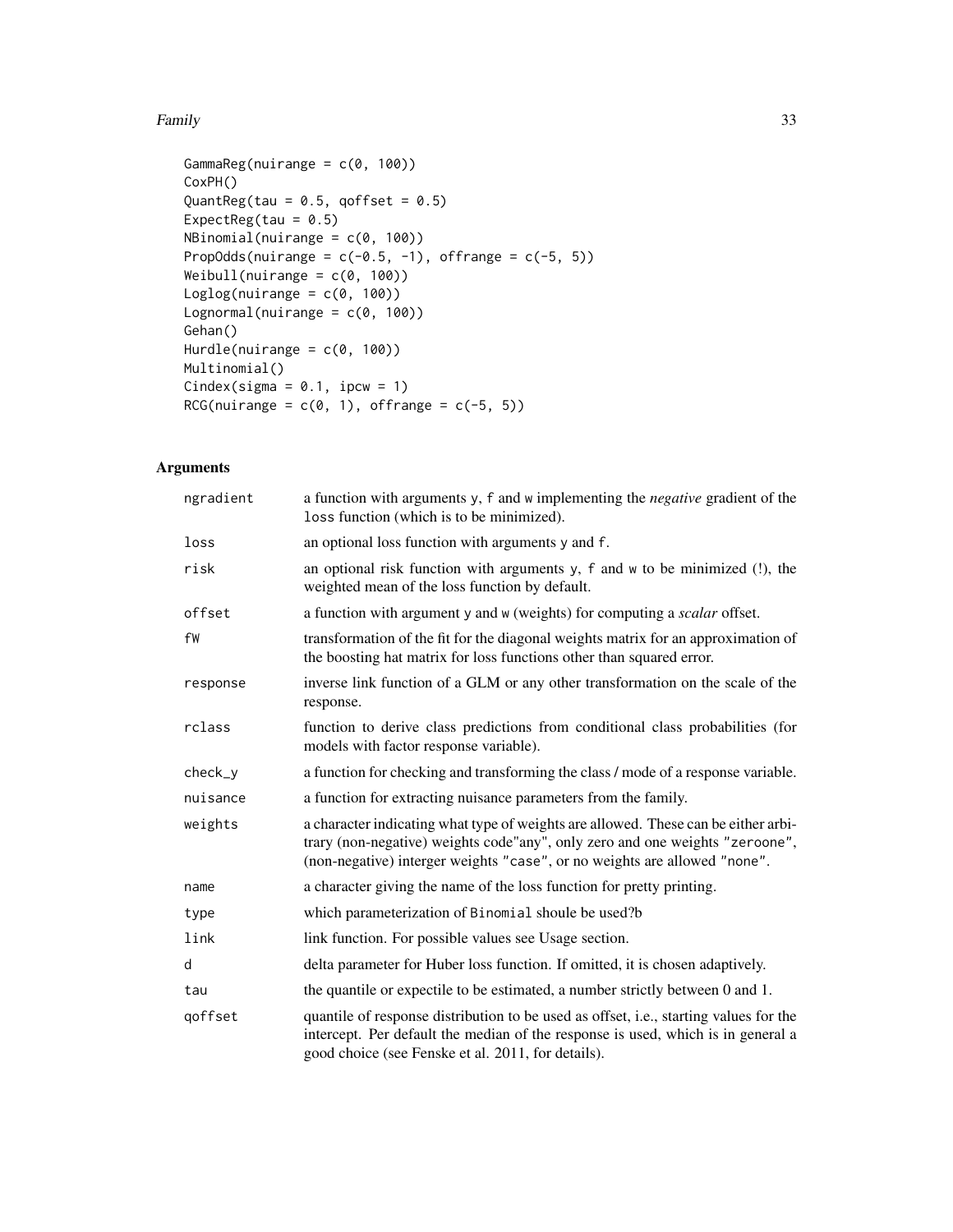<span id="page-33-0"></span>

| nuirange | a vector containing the end-points of the interval to be searched for the minimum<br>risk w.r.t. the nuisance parameter. In case of PropOdds, the starting values for<br>the nuisance parameters. |
|----------|---------------------------------------------------------------------------------------------------------------------------------------------------------------------------------------------------|
| offrange | interval to search in for offset.                                                                                                                                                                 |
| sigma    | smoothness parameter for sigmoid functions inside Cindex.                                                                                                                                         |
| ipcw     | vector containing inverse probability of censoring weights for all observations.<br>If omitted, it is estimated inside Cindex family.                                                             |
| $\cdots$ | additional arguments to link functions.                                                                                                                                                           |

# Details

The boosting algorithm implemented in [mboost](#page-44-2) minimizes the (weighted) empirical risk function risk $(y, f, w)$  with respect to f. By default, the risk function is the weighted sum of the loss function loss(y, f) but can be chosen arbitrarily. The ngradient(y, f) function is the negative gradient of loss(y, f) with respect to f.

Pre-fabricated functions for the most commonly used loss functions are available as well. Buehlmann and Hothorn (2007) give a detailed overview of the available loss functions. An updated overview can be found in Hofner et al (2014).

The offset function returns the population minimizers evaluated at the response, i.e.,  $1/2 \log (p/(1-p))$  $(p))$  for Binomial() or AdaExp() and  $(\sum w_i)^{-1} \sum w_i y_i$  for Gaussian() and the median for Huber() and Laplace(). The offset is used as starting value for the boosting algorithm.

Note that all families are functions and thus need to be specified either with empty brackets (e.g.,  $family = Gaussian()$  for Gaussian regression) or with additional arguments if these are supported by the respective family (e.g., family = QuantReg(tau =  $0.2$ ) for quantile regression for the 20% quantile).

#### A short summary of the available families is given in the following paragraphs:

AdaExp(), Binomial() and AUC() implement families for binary classification. AdaExp() uses the exponential loss, which essentially leads to the AdaBoost algorithm of Freund and Schapire (1996). Binomial() implements the negative binomial log-likelihood of a logistic regression model as loss function. Thus, using Binomial family closely corresponds to fitting a logistic model. Alternative link functions can be specified.

However, the coefficients resulting from boosting with family Binomial(link = "logit") are  $1/2$  of the coefficients of a logit model obtained via [glm](#page-0-0). Buehlmann and Hothorn (2007) argue that the family Binomial is the preferred choice for binary classification. For binary classification problems the response y has to be a factor. Internally y is re-coded to  $-1$  and  $+1$  (Buehlmann and Hothorn 2007).

Binomial(type =  $"g1m"$ ) is an alternative to Binomial() leading to coefficients of the same size as coefficients from a classical logit model via [glm](#page-0-0). Additionally, it works not only with a two-level factor but also with a two-column matrix containing the number of successes and number of failures (again, similar to  $g1m$ ).

AUC() uses  $1 - AUC(y, f)$  as the loss function. The area under the ROC curve (AUC) is defined as  $AUC = (n_{-1}n_1)^{-1} \sum_{i:y_i=1} \sum_{j:y_j=-1} I(f_i > f_j)$ . Since this is not differentiable in f, we approximate the jump function  $I((f_i - f_j) > 0)$  by the distribution function of the triangular distribution on [−1, 1] with mean 0, similar to the logistic distribution approximation used in Ma and Huang (2005).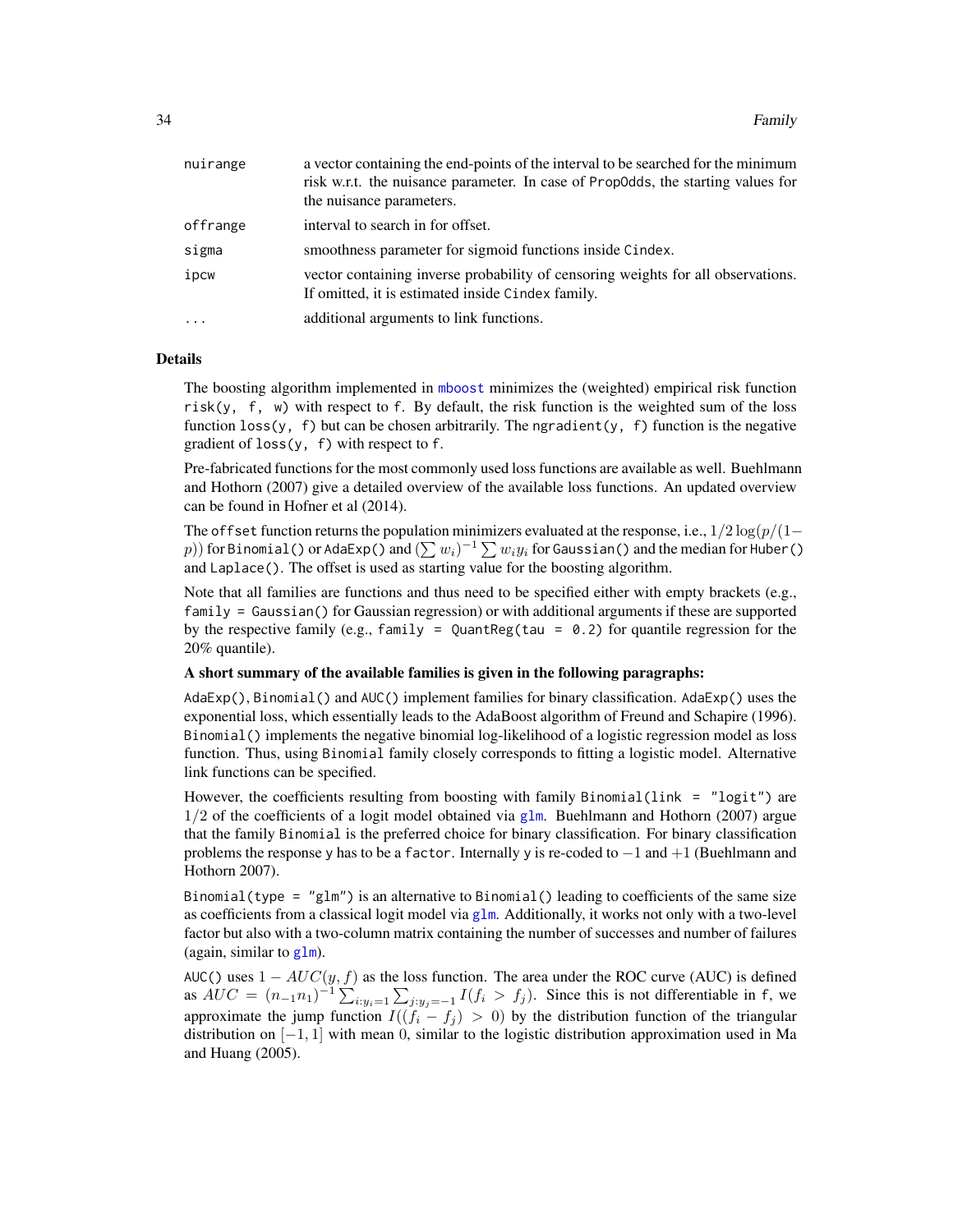# <span id="page-34-0"></span>Family 35

Gaussian() is the default family in [mboost](#page-44-2). It implements  $L_2$ Boosting for continuous response. Note that families GaussReg() and GaussClass() (for regression and classification) are deprecated now. Huber() implements a robust version for boosting with continuous response, where the Huberloss is used. Laplace() implements another strategy for continuous outcomes and uses the  $L_1$ -loss instead of the  $L_2$ -loss as used by Gaussian().

Poisson() implements a family for fitting count data with boosting methods. The implemented loss function is the negative Poisson log-likelihood. Note that the natural link function  $\log(\mu) = \eta$ is assumed. The default step-site nu =  $\theta$ . 1 is probably too large for this family (leading to infinite residuals) and smaller values are more appropriate.

GammaReg() implements a family for fitting nonnegative response variables. The implemented loss function is the negative Gamma log-likelihood with logarithmic link function (instead of the natural link).

CoxPH() implements the negative partial log-likelihood for Cox models. Hence, survival models can be boosted using this family.

QuantReg() implements boosting for quantile regression, which is introduced in Fenske et al. (2009). ExpectReg works in analogy, only for expectiles, which were introduced to regression by Newey and Powell (1987).

Families with an additional scale parameter can be used for fitting models as well: PropOdds() leads to proportional odds models for ordinal outcome variables (Schmid et al., 2011). When using this family, an ordered set of threshold parameters is re-estimated in each boosting iteration. An example is given below which also shows how to obtain the thresholds. NBinomial() leads to regression models with a negative binomial conditional distribution of the response. Weibull(), Loglog(), and Lognormal() implement the negative log-likelihood functions of accelerated failure time models with Weibull, log-logistic, and lognormal distributed outcomes, respectively. Hence, parametric survival models can be boosted using these families. For details see Schmid and Hothorn (2008) and Schmid et al. (2010).

Gehan() implements rank-based estimation of survival data in an accelerated failure time model. The loss function is defined as the sum of the pairwise absolute differences of residuals. The response needs to be defined as Surv(y, delta), where y is the observed survial time (subject to censoring) and delta is the non-censoring indicator (see [Surv](#page-0-0) for details). For details on Gehan() see Johnson and Long (2011).

Cindex() optimizes the concordance-index for survival data (often denoted as Harrell's C or Cindex). The concordance index evaluates the rank-based concordance probability between the model and the outcome. The C-index measures whether large values of the model are associated with short survival times and vice versa. The interpretation is similar to the AUC: A C-index of 1 represents a perfect discrimination while a C-index of 0.5 will be achieved by a completely noninformative marker. The Cindex() family is based on an estimator by Uno et al. (2011), which incorporates inverse probability of censoring weighting ipcw. To make the estimator differentiable, sigmoid functions are applied; the corresponding smoothness can be controlled via sigma. For details on Cindex() see Mayr and Schmid (2014).

Hurdle models for zero-inflated count data can be fitted by using a combination of the Binomial() and Hurdle() families. While the Binomial() family allows for fitting the zero-generating process of the Hurdle model, Hurdle() fits a negative binomial regression model to the non-zero counts. Note that the specification of the Hurdle model allows for using Binomial() and Hurdle() independently of each other.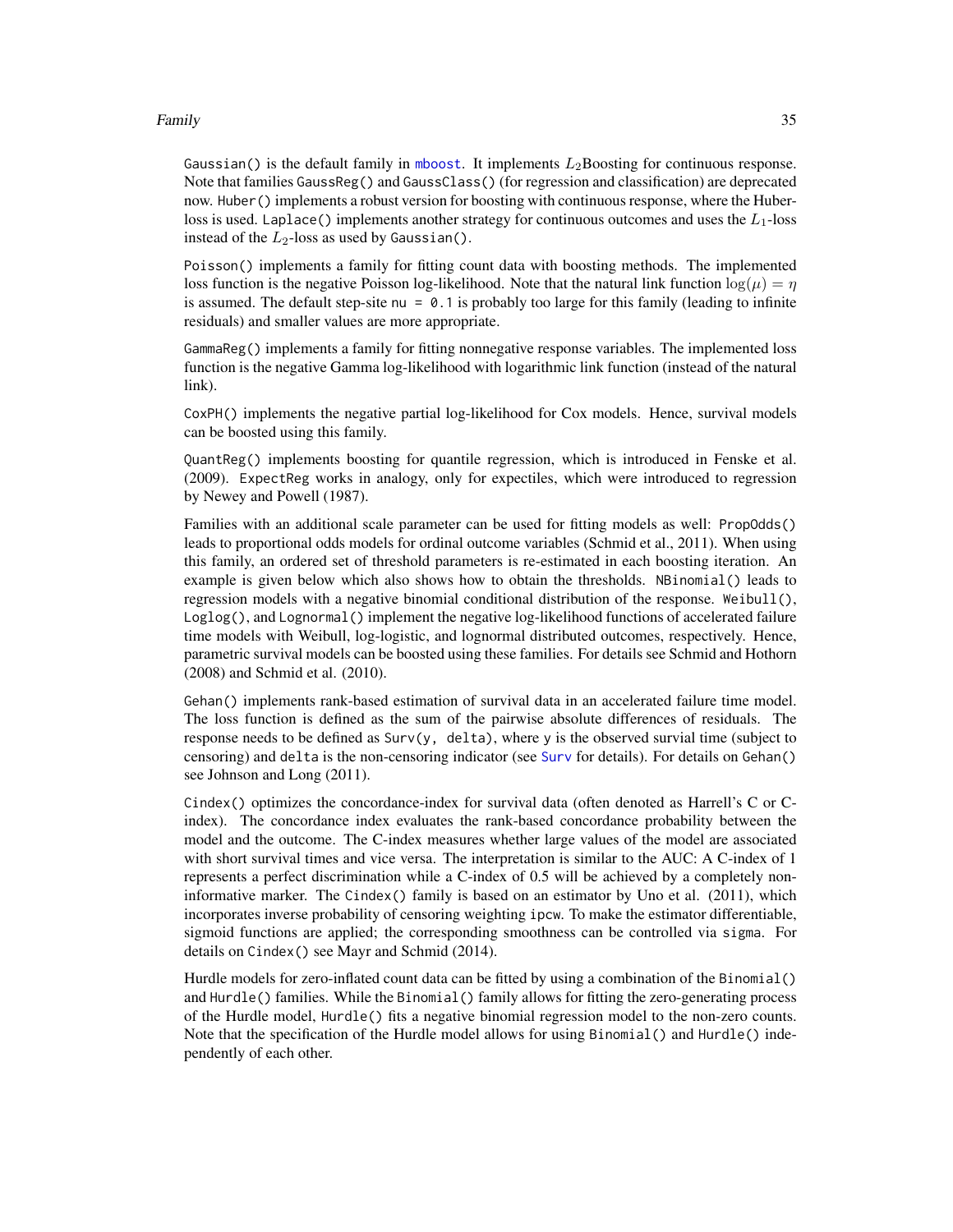Linear or additive multinomial logit models can be fitted using Multinomial(); although is family requires some extra effort for model specification (see example). More specifically, the predictor must be in the form of a linear array model (see [%O%](#page-6-1)). Note that this family does not work with treebased base-learners at the moment. The class corresponding to the last level of the factor coding of the response is used as reference class.

RCG() implements the ratio of correlated gammas (RCG) model proposed by Weinhold et al. (2016).

# Value

An object of class boost\_family.

# Warning

The coefficients resulting from boosting with family Binomial(link = "logit") are  $1/2$  of the coefficients of a logit model obtained via  $g \ln$  (see above).

For AUC(), variables should be centered and scaled and observations with weight > 0 must not contain missing values. The estimated coefficients for AUC() have no probabilistic interpretation.

# Author(s)

ExpectReg() was donated by Fabian Sobotka. AUC() was donated by Fabian Scheipl.

#### References

Peter Buehlmann and Torsten Hothorn (2007), Boosting algorithms: regularization, prediction and model fitting. *Statistical Science*, 22(4), 477–505.

Nora Fenske, Thomas Kneib, and Torsten Hothorn (2011), Identifying risk factors for severe childhood malnutrition by boosting additive quantile regression. *Journal of the American Statistical Association*, 106:494-510.

Yoav Freund and Robert E. Schapire (1996), Experiments with a new boosting algorithm. In *Machine Learning: Proc. Thirteenth International Conference*, 148–156.

Shuangge Ma and Jian Huang (2005), Regularized ROC method for disease classification and biomarker selection with microarray data. *Bioinformatics*, 21(24), 4356–4362.

Andreas Mayr and Matthias Schmid (2014). Boosting the concordance index for survival data – a unified framework to derive and evaluate biomarker combination. *PloS ONE*, 9(1):84483.

Whitney K. Newey and James L. Powell (1987), Asymmetric least squares estimation and testing. *Econometrika*, 55, 819–847.

Matthias Schmid and Torsten Hothorn (2008), Flexible boosting of accelerated failure time models. *BMC Bioinformatics*, 9(269).

Matthias Schmid, Sergej Potapov, Annette Pfahlberg, and Torsten Hothorn (2010). Estimation and regularization techniques for regression models with multidimensional prediction functions. *Statistics and Computing*, 20, 139–150.

Schmid, M., T. Hothorn, K. O. Maloney, D. E. Weller and S. Potapov (2011): Geoadditive regression modeling of stream biological condition. *Environmental and Ecological Statistics*, 18(4), 709–733.

<span id="page-35-0"></span>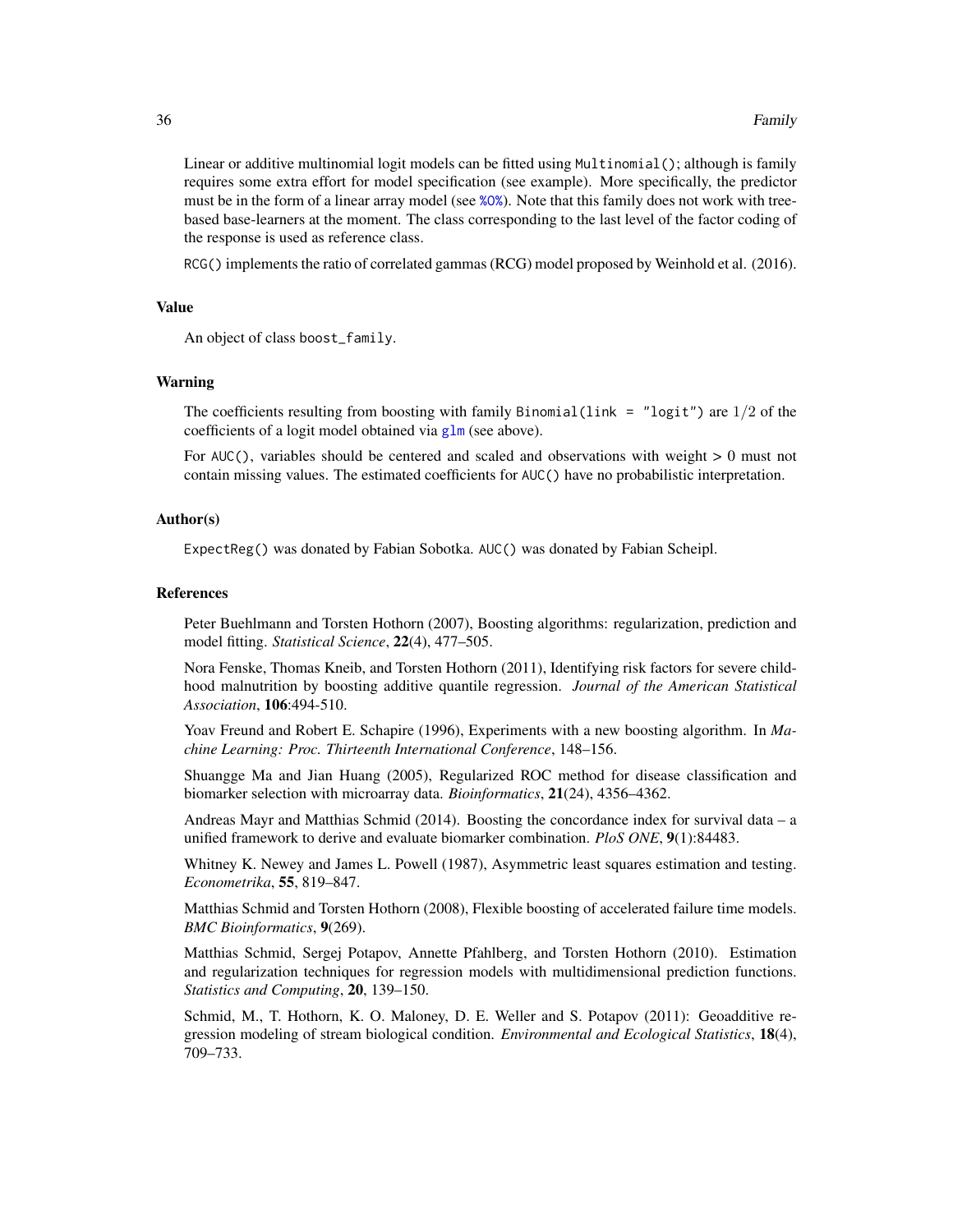# <span id="page-36-0"></span>Family 37

Uno H, Cai T, Pencina MJ, D Agostino RB and Wei LJ (2011). On the C-statistics for evaluating overall adequacy of risk prediction procedures with censored survival data. *Statistics in Medicine*,  $30(10)$ ,  $1105-17$ .

Benjamin Hofner, Andreas Mayr, Nikolay Robinzonov and Matthias Schmid (2014). Model-based Boosting in R: A Hands-on Tutorial Using the R Package mboost. *Computational Statistics*, 29,  $3 - 35.$ 

<http://dx.doi.org/10.1007/s00180-012-0382-5>

Available as vignette via: vignette(package = "mboost", "mboost\_tutorial")

Brent A. Johnson and Qi Long (2011) Survival ensembles by the sum of pairwise differences with application to lung cancer microarray studies. *Annals of Applied Statistics*, 5, 1081–1101.

Weinhold, L., S. Pechlivanis, S. Wahl, P. Hoffmann and M. Schmid (2016) A Statistical Model for the Analysis of Bounded Response Variables in DNA Methylation Studies. *BMC Bioinformatics*. 2016; 17: 480. <http://dx.doi.org/10.1186/s12859-016-1347-4>

# See Also

[mboost](#page-44-2) for the usage of Familys. See [boost\\_family-class](#page-24-1) for objects resulting from a call to Family.

# Examples

```
### Define a new family
MyGaussian <- function(){
      Family(ngradient = function(y, f, w = 1) y - f,
      loss = function(y, f) (y - f)^2,
      name = "My Gauss Variant")
}
# Now use the new family
data(bodyfat, package = "TH.data")
mod \leq mboost(DEXfat \sim ., data = bodyfat, family = MyGaussian())
# N.B. that the family needs to be called with empty brackets
############################################################
## Do not run and check these examples automatically as
## they take some time
### Proportional odds model
data(iris)
iris$Species <- factor(iris$Species, ordered = TRUE)
if (require("MASS")) {
    (mod.polr <- polr(Species ~ Sepal.Length, data = iris))
}
mod.PropOdds <- glmboost(Species ~ Sepal.Length, data = iris,
                         family = PropOdds(numimage = c(-0.5, 3)))mstop(mod.PropOdds) <- 1000
## thresholds are treated as nuisance parameters, to extract these use
nuisance(mod.PropOdds)
## effect estimate
coef(mod.PropOdds)["Sepal.Length"]
```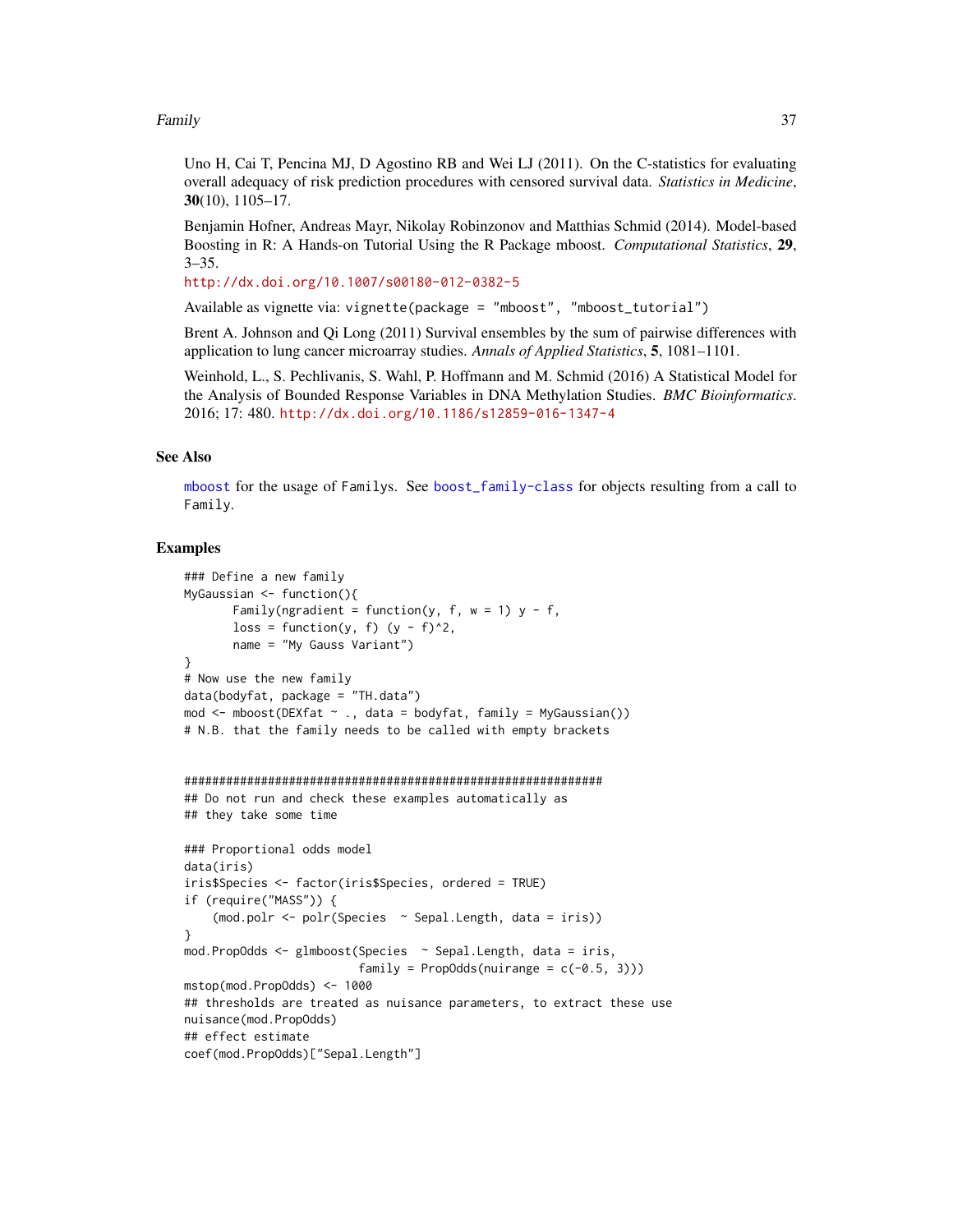```
## make thresholds comparable to a model without intercept
nuisance(mod.PropOdds) - coef(mod.PropOdds)["(Intercept)"] -
    attr(coef(mod.PropOdds), "offset")
## End(Not run and test)
### Multinomial logit model via a linear array model
## One needs to convert the data to a list
myiris <- as.list(iris)
## ... and define a dummy vector with one factor level less
## than the outcome, which is used as reference category.
myiris$class <- factor(levels(iris$Species)[-nlevels(iris$Species)])
## Now fit the linear array model
mlm <- mboost(Species ~ bols(Sepal.Length, df = 2) %O%
                        bols(class, df = 2, contrasts.arg = "contr.dummy"),
              data = myiris,
              family = Multinomial())
coef(mlm) ## one should use more boosting iterations.
head(round(pred <- predict(mlm, type = "response"), 2))
## Prediction with new data:
newdata <- as.list(iris[1,])
## One always needs to keep the dummy vector class as above!
newdata$class <- factor(levels(iris$Species)[-nlevels(iris$Species)])
pred2 <- predict(mlm, type = "response", newdata = newdata)
## check results
pred[1, ]
pred2
############################################################
## Do not run and check these examples automatically as
## they take some time
## Compare results with nnet::multinom
if (require("nnet")) {
   mlmn <- multinom(Species ~ Sepal.Length, data = iris)
   max(abs(fitted(mlm[1000], type = "response") -
            fitted(mlmn, type = "prob")))
}
## End(Not run and test)
############################################################
## Do not run and check these examples automatically as
## they take some time
### Example for RCG model
## generate covariate values
set.seed(12345)
x1 <- rnorm(500)
```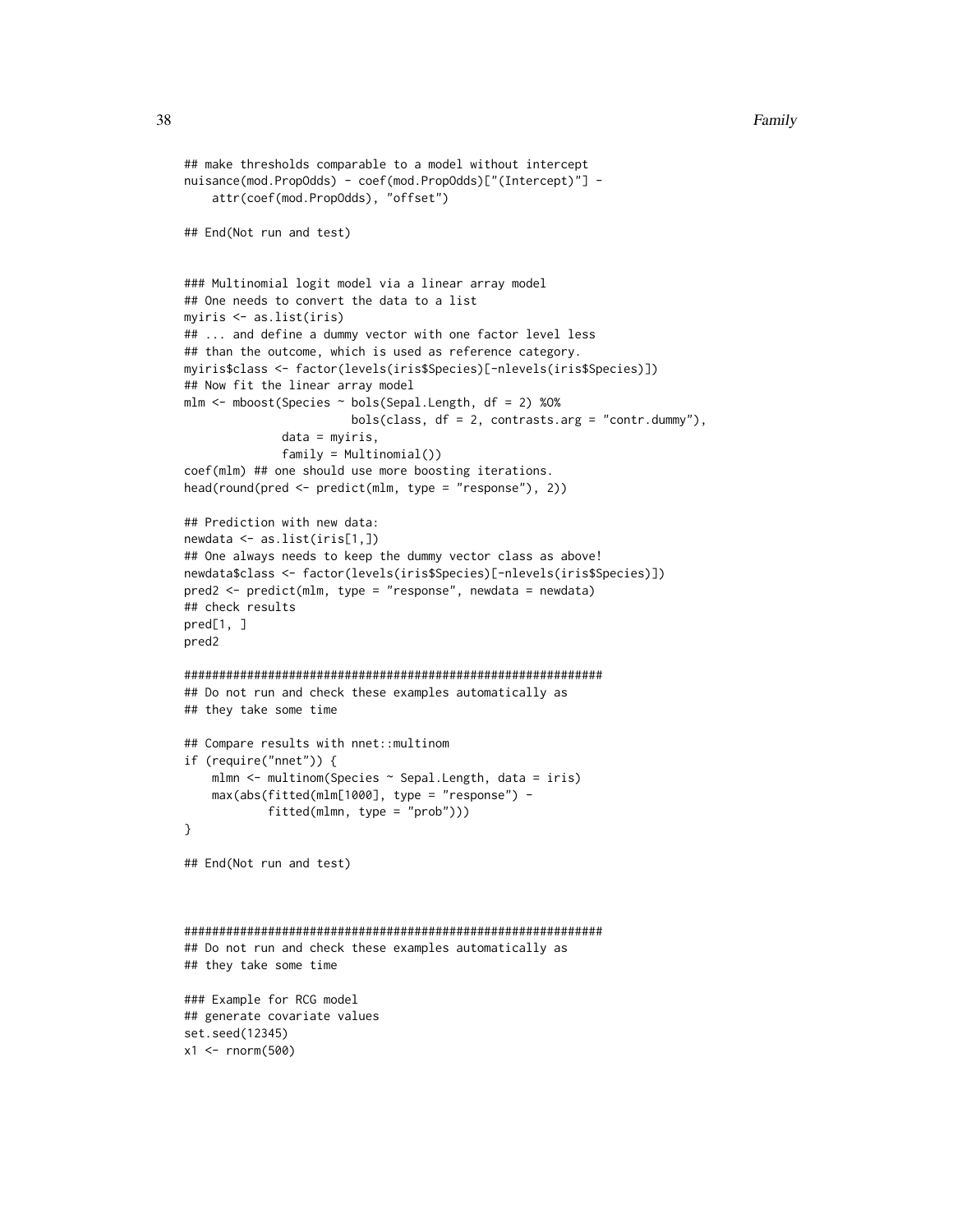```
x2 <- rnorm(500)
## generate linear predictors
zetaM <- 0.1 + 0.3 * x1 - 0.5 * x2
zetaU <- 0.1 - 0.1 * x1 + 0.2 * x2
## generate beta values
M < - rgamma(500, shape = 2, rate = exp(zeta))
U \leq - \text{rgamma}(500, \text{ shape} = 2, \text{ rate} = \exp(\text{zeta}))y <- M / (M + U)
## fit RCG model
data <- data.frame(y, x1, x2)
RCGmodel \leq glmboost(y \sim x1 + x2, data = data, family = RCG(),
                     control = boost_control(mstop = 2000,
                     trace = TRUE, nu = 0.01)## true coefficients: gamma = (0.0, 0.4, -0.7),
## alpha (= shape) = 2,
\# \# rho = 0
## compare to coefficient estimates
coef(RCGmodel)
nuisance(RCGmodel)
## compute downstream tests
## (only suitable without early stopping, i.e., if likelihood based model converged)
downstream.test(RCGmodel)
## compute conditional expectations
predictions <- predict(RCGmodel, type = "response")
plot(predictions, y)
abline(0,1)
## End(Not run and test)
```
FP *Fractional Polynomials*

# Description

Fractional polynomials transformation for continuous covariates.

# Usage

FP(x,  $p = c(-2, -1, -0.5, 0.5, 1, 2, 3)$ , scaling = TRUE)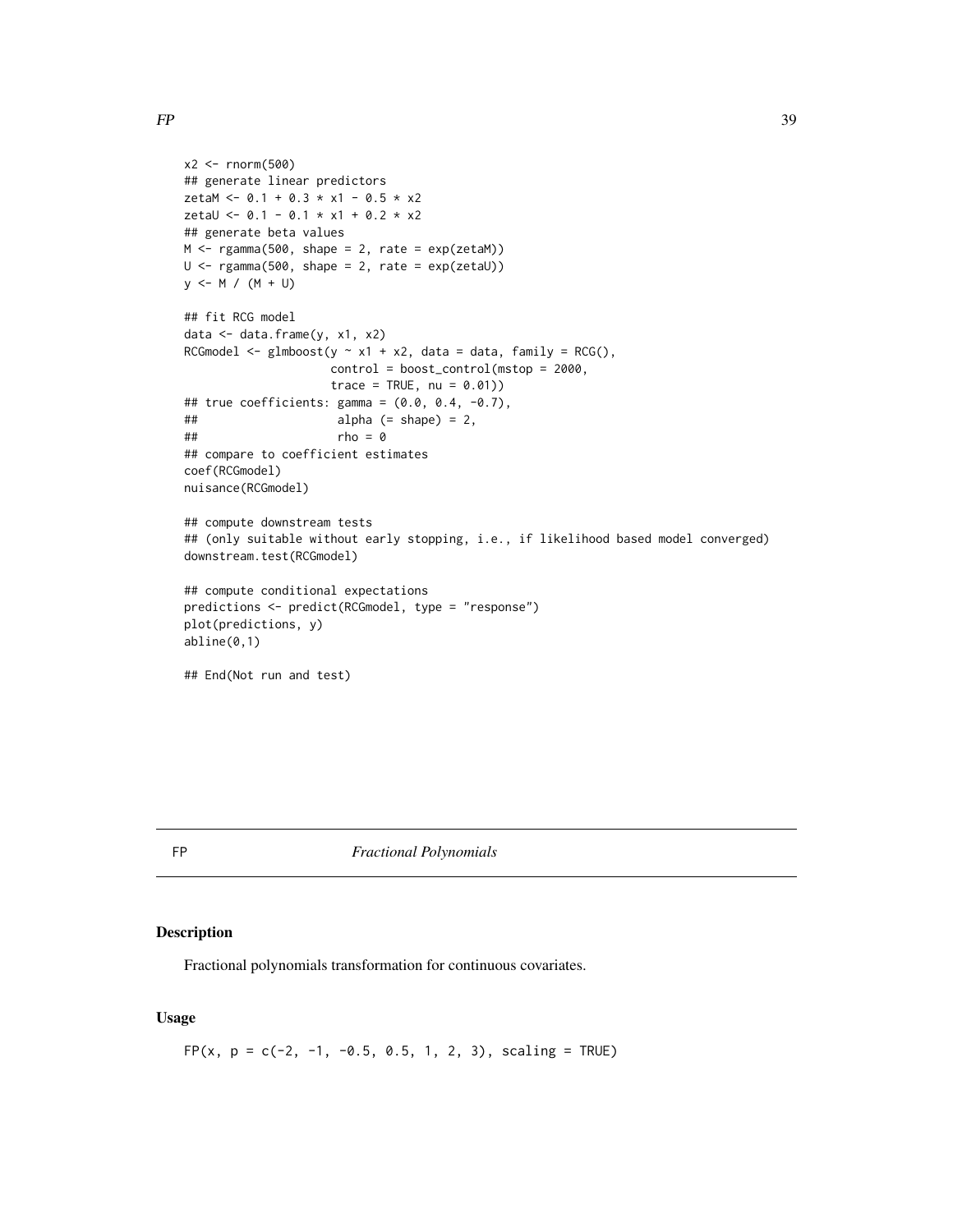#### <span id="page-39-0"></span>Arguments

|         | a numeric vector.                                                           |
|---------|-----------------------------------------------------------------------------|
|         | all powers of x to be included.                                             |
| scaling | a logical indicating if the measurements are scaled prior to model fitting. |

#### Details

A fractional polynomial refers to a model  $\sum_{j=1}^k (\beta_j x^{p_j} + \gamma_j x^{p_j} \log(x)) + \beta_{k+1} \log(x) + \gamma_{k+1} \log(x)^2$ , where the degree of the fractional polynomial is the number of non-zero regression coefficients  $\beta$ and  $\gamma$ .

# Value

A matrix including all powers  $p$  of x, all powers  $p$  of  $log(x)$ , and  $log(x)$ .

# References

Willi Sauerbrei and Patrick Royston (1999), Building multivariable prognostic and diagnostic models: transformation of the predictors by using fractional polynomials. *Journal of the Royal Statistical Society A*, 162, 71–94.

#### See Also

[gamboost](#page-44-1) to fit smooth models, [bbs](#page-6-1) for P-spline base-learners

# Examples

```
data("bodyfat", package = "TH.data")
tbodyfat <- bodyfat
### map covariates into [1, 2]
indep <- names(tbodyfat)[-2]
tbodyfat[indep] <- lapply(bodyfat[indep], function(x) {
   x \leq x - \min(x)x / max(x) + 1})
### generate formula
fpfm <- as.formula(paste("DEXfat ~ ",
    paste("FP(", indep, ", scaling = FALSE)", collapse = "+")))
fpfm
### fit linear model
bf_fp <- glmboost(fpfm, data = tbodyfat,
                 control = boost_control(mstop = 3000))
### when to stop
mstop(aic <- AIC(bf_fp))
plot(aic)
```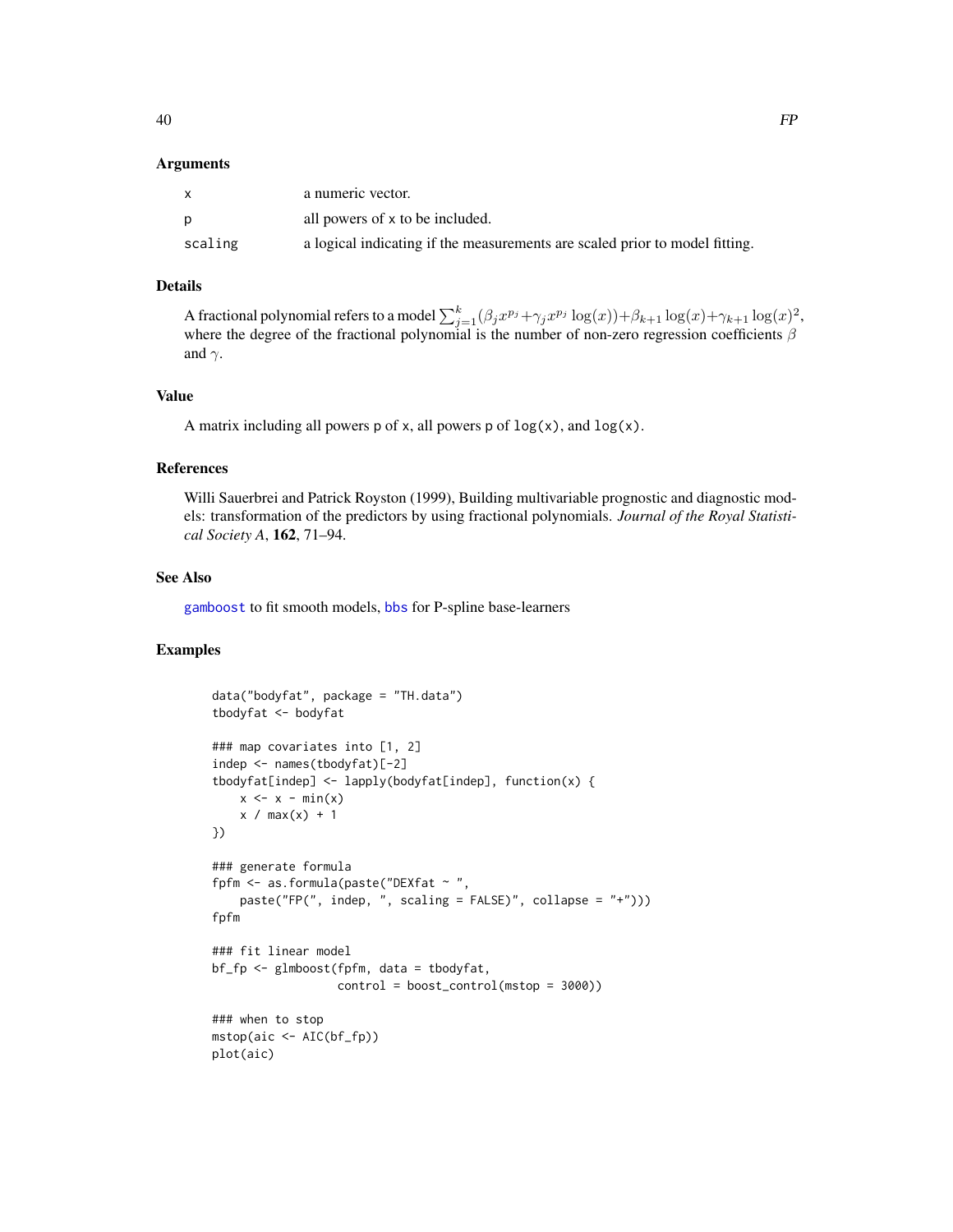#### <span id="page-40-0"></span>glmboost 41

```
### coefficients
cf <- coef(bf_fp[mstop(aic)])
length(cf)
cf[abs(cf) > 0]
```
<span id="page-40-1"></span>glmboost *Gradient Boosting with Component-wise Linear Models*

# Description

Gradient boosting for optimizing arbitrary loss functions where component-wise linear models are utilized as base-learners.

# Usage

```
## S3 method for class 'formula'
glmboost(formula, data = list(), weights = NULL,
          offset = NULL, family = Gaussian(),
          na.action = na.pass, contrasts.arg = NULL,
          center = TRUE, control = boost_control(), oobweights = NULL, ...)
## S3 method for class 'matrix'
glmboost(x, y, center = TRUE, weights = NULL,offset = NULL, family = Gaussian(),
         na. action = na.pass, control = boost_control(), oobweights = NULL, ...)
## Default S3 method:
glmboost(x, ...)
```
# Arguments

| formula       | a symbolic description of the model to be fit.                                                                                                                                                      |
|---------------|-----------------------------------------------------------------------------------------------------------------------------------------------------------------------------------------------------|
| data          | a data frame containing the variables in the model.                                                                                                                                                 |
| weights       | an optional vector of weights to be used in the fitting process.                                                                                                                                    |
| offset        | a numeric vector to be used as offset (optional).                                                                                                                                                   |
| family        | a Family object.                                                                                                                                                                                    |
| na.action     | a function which indicates what should happen when the data contain NAs.                                                                                                                            |
| contrasts.arg | a list, whose entries are contrasts suitable for input to the contrasts replace-<br>ment function and whose names are the names of columns of data containing<br>factors. See model.matrix.default. |
| center        | logical indicating of the predictor variables are centered before fitting.                                                                                                                          |
| control       | a list of parameters controlling the algorithm. For more details see boost_control.                                                                                                                 |
| oobweights    | an additional vector of out-of-bag weights, which is used for the out-of-bag risk<br>"oobag")). This argument is also used<br>$(i.e., if boost-control(risk =$<br>internally by cvrisk.             |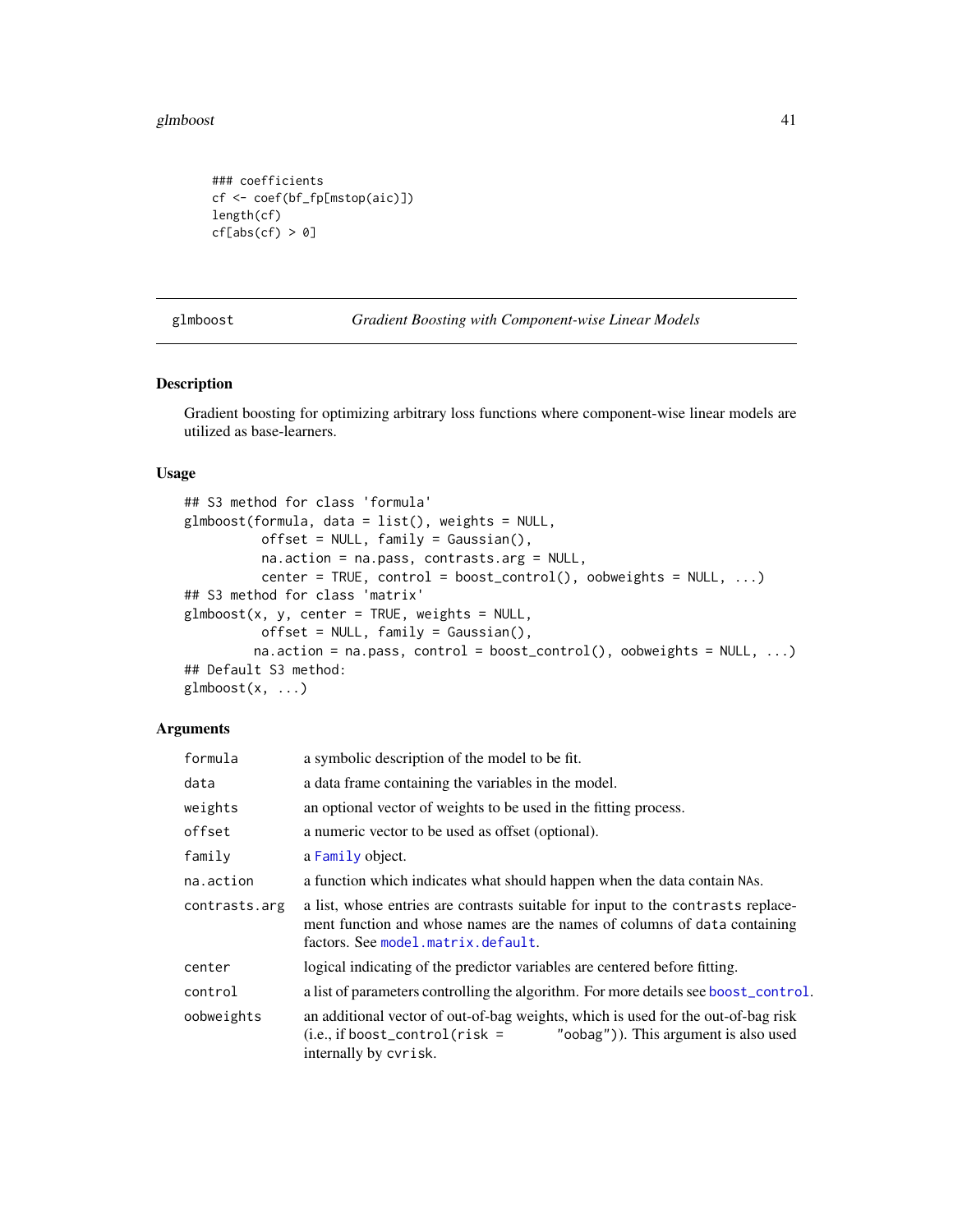<span id="page-41-0"></span>42 glmboost

| x                 | design matrix. Sparse matrices of class Matrix can be used as well. |
|-------------------|---------------------------------------------------------------------|
|                   | vector of responses.                                                |
| $\cdot\cdot\cdot$ | additional arguments passed to mboost_fit; currently none.          |

# Details

A (generalized) linear model is fitted using a boosting algorithm based on component-wise univariate linear models. The fit, i.e., the regression coefficients, can be interpreted in the usual way. The methodology is described in Buehlmann and Yu (2003), Buehlmann (2006), and Buehlmann and Hothorn (2007). Examples and further details are given in Hofner et al (2014).

#### Value

An object of class glmboost with [print](#page-0-0), [coef](#page-0-0), [AIC](#page-0-0) and [predict](#page-0-0) methods being available. For inputs with longer variable names, you might want to change par("mai") before calling the plot method of glmboost objects visualizing the coefficients path.

# References

Peter Buehlmann and Bin Yu (2003), Boosting with the L2 loss: regression and classification. *Journal of the American Statistical Association*, 98, 324–339.

Peter Buehlmann (2006), Boosting for high-dimensional linear models. *The Annals of Statistics*, 34(2), 559–583.

Peter Buehlmann and Torsten Hothorn (2007), Boosting algorithms: regularization, prediction and model fitting. *Statistical Science*, 22(4), 477–505.

Torsten Hothorn, Peter Buehlmann, Thomas Kneib, Mattthias Schmid and Benjamin Hofner (2010), Model-based Boosting 2.0. *Journal of Machine Learning Research*, 11, 2109–2113.

Benjamin Hofner, Andreas Mayr, Nikolay Robinzonov and Matthias Schmid (2014). Model-based Boosting in R: A Hands-on Tutorial Using the R Package mboost. *Computational Statistics*, 29,  $3 - 35.$ 

<http://dx.doi.org/10.1007/s00180-012-0382-5>

Available as vignette via: vignette(package = "mboost", "mboost\_tutorial")

#### See Also

See [mboost\\_fit](#page-46-1) for the generic boosting function, [gamboost](#page-44-1) for boosted additive models, and [blackboost](#page-20-1) for boosted trees.

See [baselearners](#page-6-2) for possible base-learners.

See cyrisk for cross-validated stopping iteration.

Furthermore see [boost\\_control](#page-23-1), [Family](#page-31-2) and [methods](#page-48-1).

# Examples

```
### a simple two-dimensional example: cars data
cars.gb <- glmboost(dist ~ speed, data = cars,
                   control = boost_countrol(mstop = 2000),
```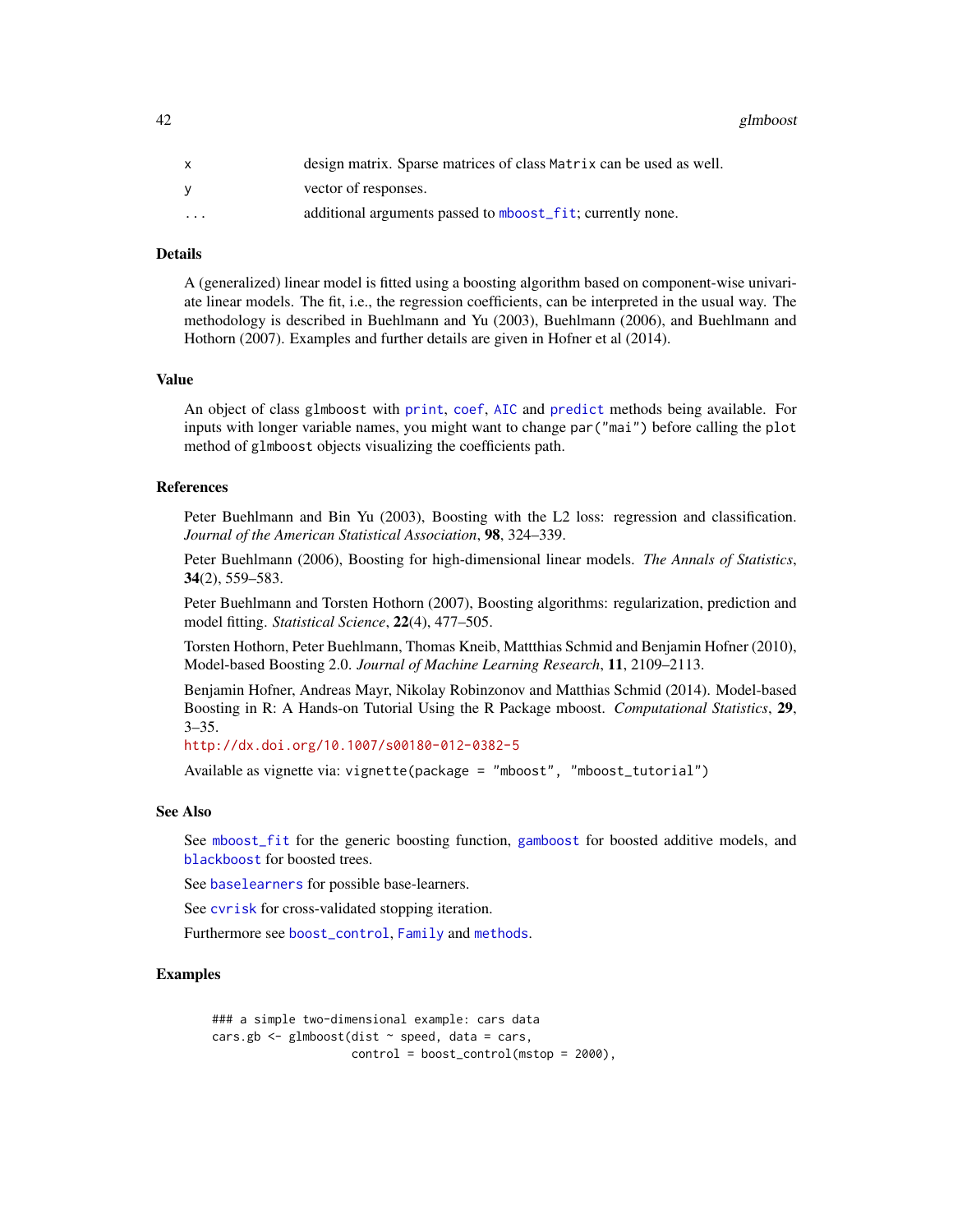#### glmboost 43

cars.gb

```
center = FALSE)
```

```
### coefficients should coincide
cf \leq coef(cars.gb, off2int = TRUE) ## add offset to intercept
coef(cars.gb) + c(cars.gb$offset, 0) ## add offset to intercept (by hand)
signif(cf, 3)
signif(coef(lm(dist \sim speed, data = cars)), 3)
## almost converged. With higher mstop the results get even better
### now we center the design matrix for
### much quicker "convergence"
cars.gb_centered <- glmboost(dist \sim speed, data = cars,
                             control = boost_countrol(mstop = 2000),
                             center = TRUE)
## plot coefficient paths of glmboost
par(mfrow=c(1,2), mai = par("mai") * c(1, 1, 1, 2.5))plot(cars.gb, main = "without centering")
plot(cars.gb_centered, main = "with centering")
### alternative loss function: absolute loss
cars.gbl <- glmboost(dist ~ speed, data = cars,
                     control = boost_countrol(mstop = 1000),
                     family = Laplace()cars.gbl
coef(cars.gbl, off2int = TRUE)
### plot fit
par(mfrow = c(1,1))plot(dist ~ ~ speed, data = cars)lines(cars$speed, predict(cars.gb), col = "red") ## quadratic loss
lines(cars$speed, predict(cars.gbl), col = "green") ## absolute loss
### Huber loss with adaptive choice of delta
cars.gbh \leq glmboost(dist \sim speed, data = cars,
                     control = boost_countrol(mstop = 1000),
                     family = Huber()lines(cars$speed, predict(cars.gbh), col = "blue") ## Huber loss
legend("topleft", col = c("red", "green", "blue"), lty = 1,
       legend = c("Gaussian", "Laplace", "Huber"), bty = "n")
### sparse high-dimensional example that makes use of the matrix
### interface of glmboost and uses the matrix representation from
### package Matrix
library("Matrix")
n < -100p <- 10000
ptrue <- 10
X \leq - Matrix(0, nrow = n, ncol = p)
X[sample(1:(n * p), floor(n * p / 20))] <- runif(floor(n * p / 20))
beta <- numeric(p)
```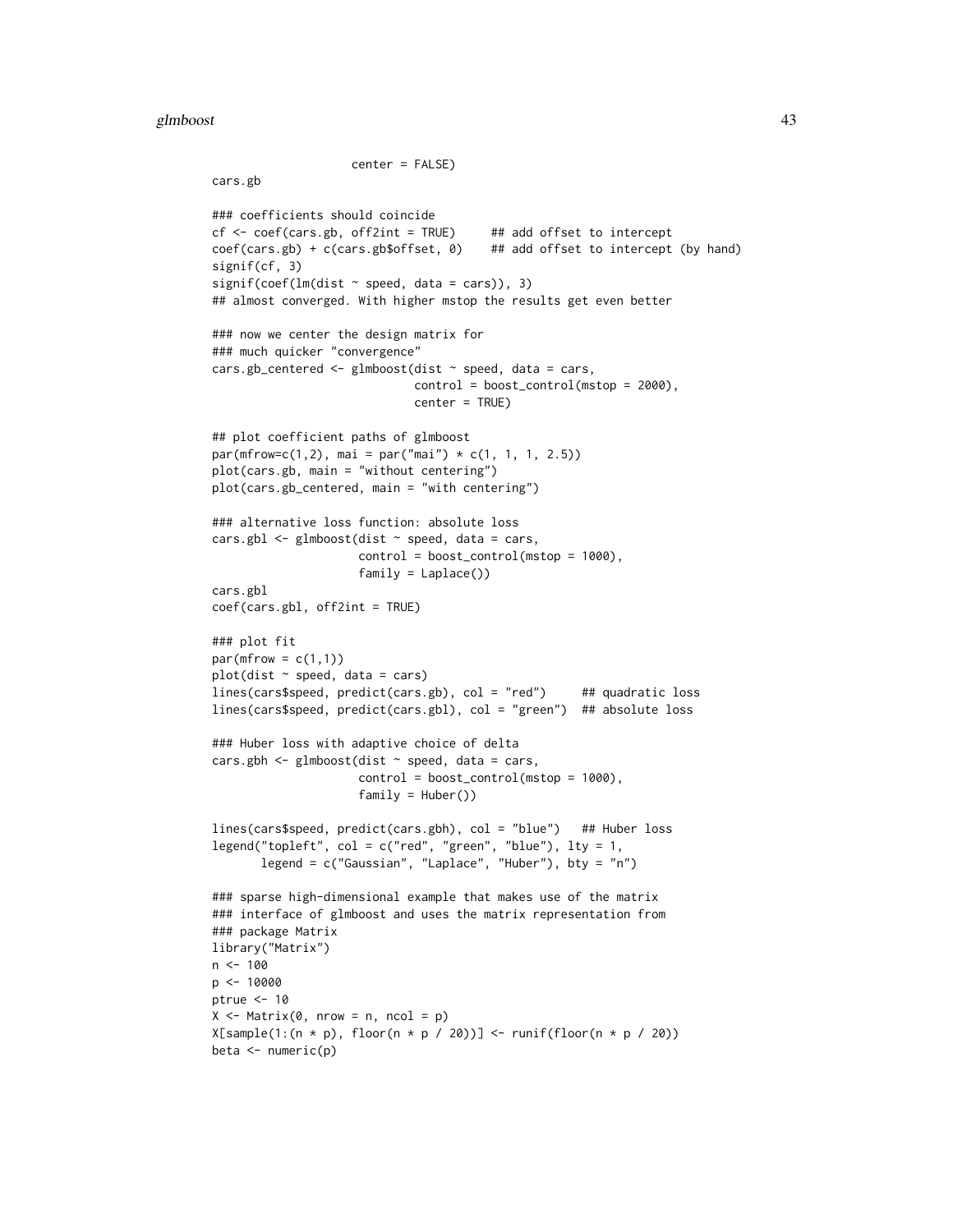```
beta[sample(1:p, ptrue)] <- 10
y \le - drop(X %*% beta + rnorm(n, sd = 0.1))
mod \le glmboost(y = y, x = X, center = TRUE) ### mstop needs tuning
coef(mod, which = which(beta > 0))
```
IPCweights *Inverse Probability of Censoring Weights*

# Description

Compute weights for censored regression via the inverted probability of censoring principle.

#### Usage

IPCweights( $x$ , maxweight = 5)

# Arguments

| x         | an object of class Surv.                   |
|-----------|--------------------------------------------|
| maxweight | the maximal value of the returned weights. |

# Details

Inverse probability of censoring weights are one possibility to fit models formulated in the *full data world* in the presence of censoring, i.e., the *observed data world*, see van der Laan and Robins (2003) for the underlying theory and Hothorn et al. (2006) for an application to survival analysis.

# Value

A vector of numeric weights.

# References

Mark J. van der Laan and James M. Robins (2003), *Unified Methods for Censored Longitudinal Data and Causality*, Springer, New York.

Torsten Hothorn, Peter Buehlmann, Sandrine Dudoit, Annette Molinaro and Mark J. van der Laan (2006), Survival ensembles. *Biostatistics* 7(3), 355–373.

Peter Buehlmann and Torsten Hothorn (2007), Boosting algorithms: regularization, prediction and model fitting. *Statistical Science*, 22(4), 477–505.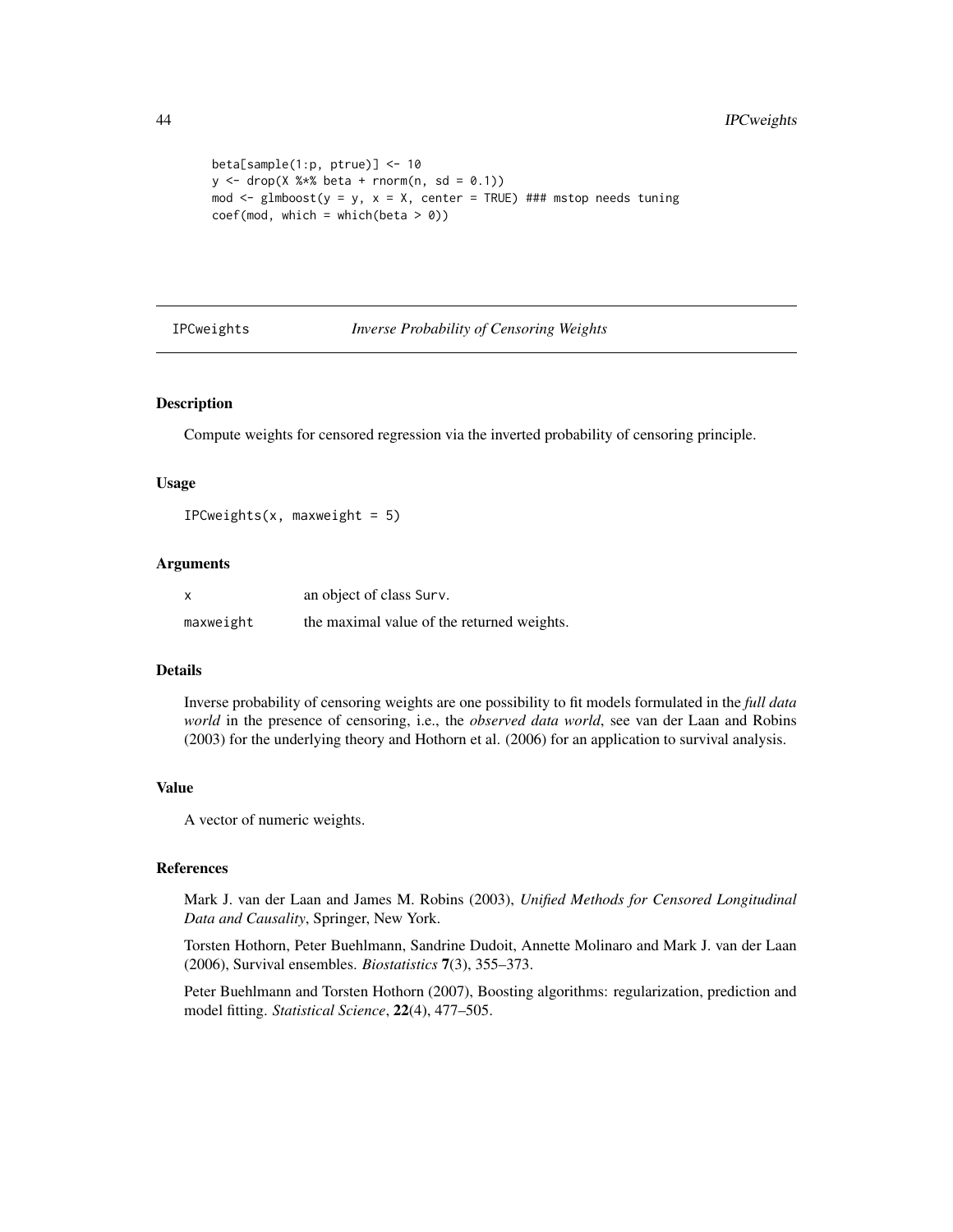<span id="page-44-2"></span><span id="page-44-0"></span>

# <span id="page-44-1"></span>Description

Gradient boosting for optimizing arbitrary loss functions, where component-wise arbitrary baselearners, e.g., smoothing procedures, are utilized as additive base-learners.

# Usage

```
mboost(formula, data = list(), na.action = na.omit, weights = NULL,
       offset = NULL, family = Gaussian(), control = boost_control(),
      oobweights = NULL, baselearner = c("bbs", "bols", "btree", "bss", "bns"),
       ...)
```

```
gamboost(formula, data = list(), na.action = na.omit, weights = NULL,
        offset = NULL, family = Gaussian(), control = boost_control(),
       oobweights = NULL, baselearner = c("bbs", "bols", "btree", "bss", "bns"),
         dfbase = 4, ...)
```
# Arguments

| formula     | a symbolic description of the model to be fit.                                                                                                                                                                                                                                                                                                                                                                                                                                                                                                                                                                                                      |
|-------------|-----------------------------------------------------------------------------------------------------------------------------------------------------------------------------------------------------------------------------------------------------------------------------------------------------------------------------------------------------------------------------------------------------------------------------------------------------------------------------------------------------------------------------------------------------------------------------------------------------------------------------------------------------|
| data        | a data frame containing the variables in the model.                                                                                                                                                                                                                                                                                                                                                                                                                                                                                                                                                                                                 |
| na.action   | a function which indicates what should happen when the data contain NAs.                                                                                                                                                                                                                                                                                                                                                                                                                                                                                                                                                                            |
| weights     | (optional) a numeric vector of weights to be used in the fitting process.                                                                                                                                                                                                                                                                                                                                                                                                                                                                                                                                                                           |
| offset      | a numeric vector to be used as offset (optional).                                                                                                                                                                                                                                                                                                                                                                                                                                                                                                                                                                                                   |
| family      | a Family object.                                                                                                                                                                                                                                                                                                                                                                                                                                                                                                                                                                                                                                    |
| control     | a list of parameters controlling the algorithm. For more details see boost_control.                                                                                                                                                                                                                                                                                                                                                                                                                                                                                                                                                                 |
| oobweights  | an additional vector of out-of-bag weights, which is used for the out-of-bag risk<br>"oobag")). This argument is also used<br>$(i.e., if boost-control(risk =$<br>internally by cvrisk.                                                                                                                                                                                                                                                                                                                                                                                                                                                             |
| baselearner | a character specifying the component-wise base learner to be used: bbs means<br>P-splines with a B-spline basis (see Schmid and Hothorn 2008), bols linear<br>models and btree boosts stumps. bss and bns are deprecated. Component-<br>wise smoothing splines have been considered in Buehlmann and Yu (2003) and<br>Schmid and Hothorn (2008) investigate P-splines with a B-spline basis. Kneib,<br>Hothorn and Tutz (2009) also utilize P-splines with a B-spline basis, supplement<br>them with their bivariate tensor product version to estimate interaction surfaces<br>and spatial effects and also consider random effects base learners. |
| dfbase      | a single integer giving the degrees of freedom for P-spline base-learners (bbs)<br>globally.                                                                                                                                                                                                                                                                                                                                                                                                                                                                                                                                                        |
| $\cdots$    | additional arguments passed to mboost_fit; currently none.                                                                                                                                                                                                                                                                                                                                                                                                                                                                                                                                                                                          |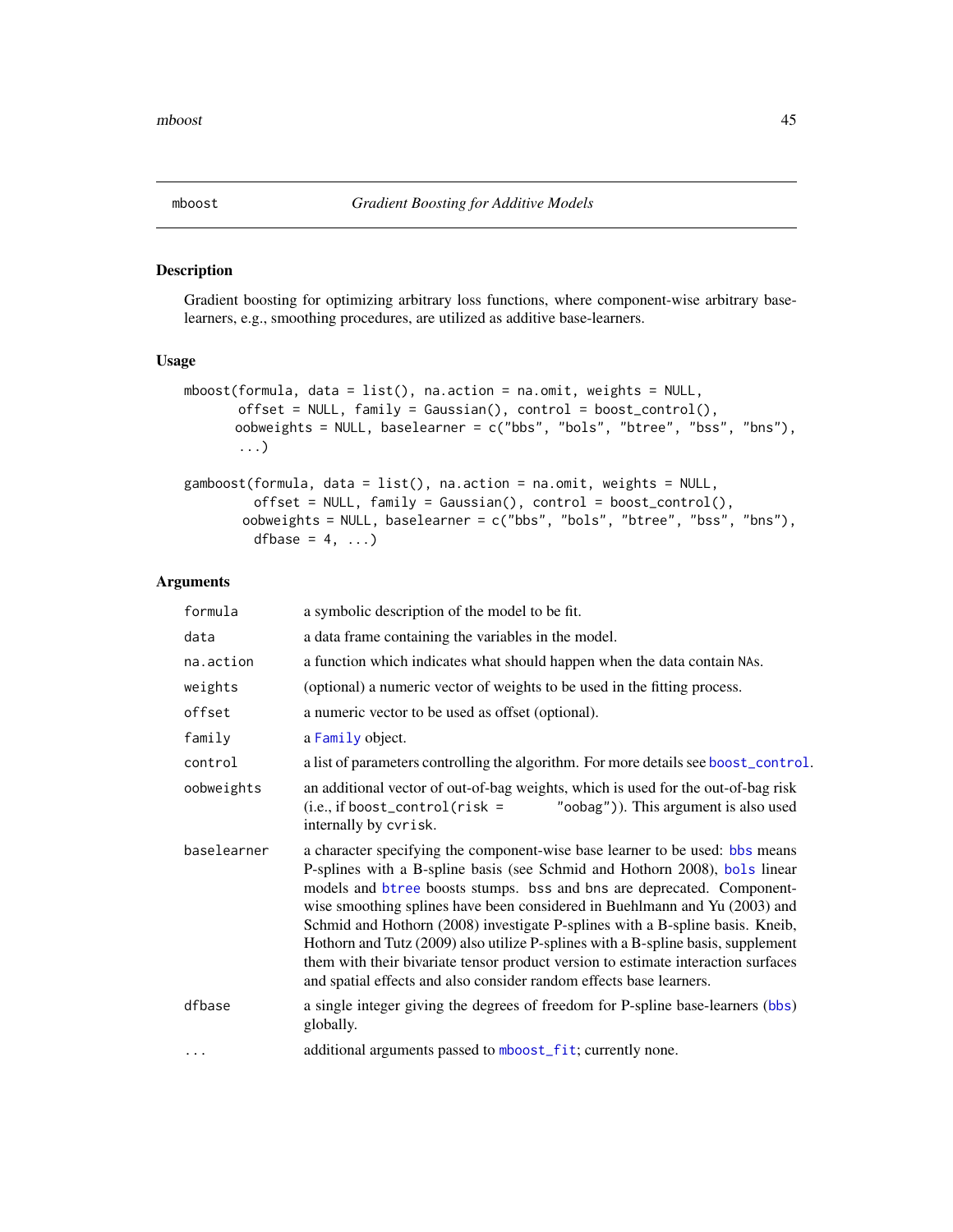#### <span id="page-45-0"></span>Details

A (generalized) additive model is fitted using a boosting algorithm based on component-wise baselearners.

The base-learners can either be specified via the formula object or via the baselearner argument. The latter argument is the default base-learner which is used for all variables in the formula, whithout explicit base-learner specification (i.e., if the base-learners are explicitly specified in formula, the baselearner argument will be ignored for this variable).

Of note, "bss" and "bns" are deprecated and only in the list for backward compatibility.

Note that more base-learners (i.e., in addition to the ones provided via baselearner) can be specified in formula. See [baselearners](#page-6-2) for details.

The only difference when calling mboost and gamboost is that the latter function allows one to specify default degrees of freedom for smooth effects specified via baselearner = "bbs". In all other cases, degrees of freedom need to be set manually via a specific definition of the corresponding base-learner.

# Value

An object of class mboost with [print](#page-0-0), [AIC](#page-0-0), [plot](#page-56-2) and [predict](#page-0-0) methods being available.

# References

Peter Buehlmann and Bin Yu (2003), Boosting with the L2 loss: regression and classification. *Journal of the American Statistical Association*, 98, 324–339.

Peter Buehlmann and Torsten Hothorn (2007), Boosting algorithms: regularization, prediction and model fitting. *Statistical Science*, 22(4), 477–505.

Thomas Kneib, Torsten Hothorn and Gerhard Tutz (2009), Variable selection and model choice in geoadditive regression models, *Biometrics*, 65(2), 626–634.

Matthias Schmid and Torsten Hothorn (2008), Boosting additive models using component-wise P-splines as base-learners. *Computational Statistics \& Data Analysis*, 53(2), 298–311.

Torsten Hothorn, Peter Buehlmann, Thomas Kneib, Mattthias Schmid and Benjamin Hofner (2010), Model-based Boosting 2.0. *Journal of Machine Learning Research*, 11, 2109 – 2113.

Benjamin Hofner, Andreas Mayr, Nikolay Robinzonov and Matthias Schmid (2014). Model-based Boosting in R: A Hands-on Tutorial Using the R Package mboost. *Computational Statistics*, 29,  $3 - 35.$ 

<http://dx.doi.org/10.1007/s00180-012-0382-5>

Available as vignette via: vignette(package = "mboost", "mboost\_tutorial")

#### See Also

See [mboost\\_fit](#page-46-1) for the generic boosting function, [glmboost](#page-40-1) for boosted linear models, and [blackboost](#page-20-1) for boosted trees.

See [baselearners](#page-6-2) for possible base-learners.

See [cvrisk](#page-27-1) for cross-validated stopping iteration.

Furthermore see [boost\\_control](#page-23-1), [Family](#page-31-2) and [methods](#page-48-1).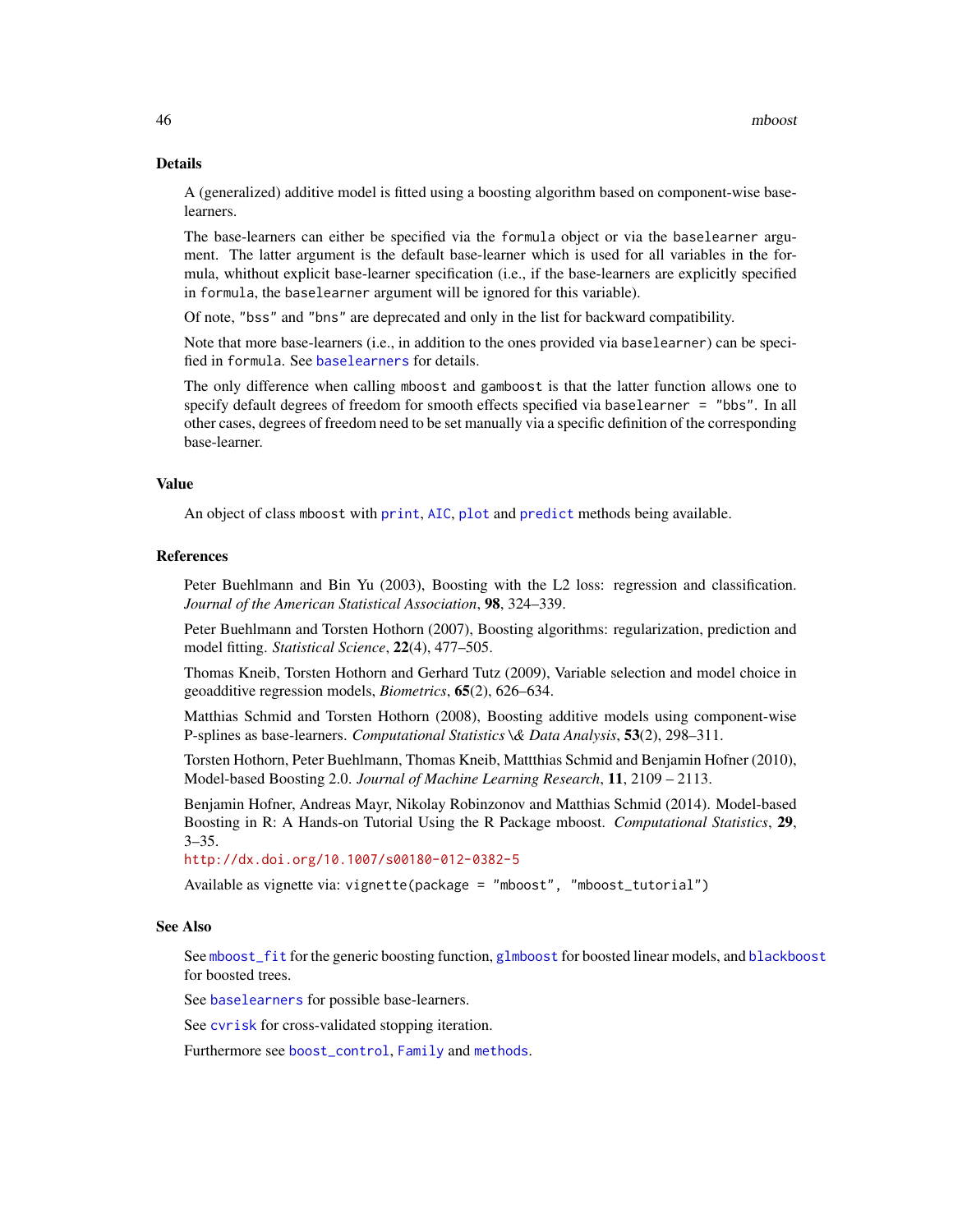#### <span id="page-46-0"></span>mboost\_fit 47

# Examples

```
### a simple two-dimensional example: cars data
cars.gb \leq gamboost(dist \sim speed, data = cars, dfbase = 4,
                     control = boost_countrol(mstop = 50)cars.gb
AIC(cars.gb, method = "corrected")
### plot fit for mstop = 1, \ldots, 50plot(dist ~ ~ speed, data = cars)tmp <- sapply(1:mstop(AIC(cars.gb)), function(i)
    lines(cars$speed, predict(cars.gb[i]), col = "red"))
lines(cars$speed, predict(smooth.spline(cars$speed, cars$dist),
                           cars$speed)$y, col = "green")### artificial example: sinus transformation
x \le - sort(runif(100)) * 10
y \le -\sin(x) + \text{norm}(\text{length}(x), \text{ sd} = 0.25)plot(x, y)
### linear model
lines(x, fitted(lm(y \sim sin(x) - 1)), col = "red")
### GAM
lines(x, fitted(gamboost(y \sim x,
                 control = boost_countrol(mstop = 500)),
      col = "green")
```
<span id="page-46-1"></span>mboost\_fit *Model-based Gradient Boosting*

# Description

Work-horse for gradient boosting for optimizing arbitrary loss functions, where component-wise models are utilized as base-learners. Usually, this function is not called directly by the user.

# Usage

```
mboost_fit(blg, response, weights = rep(1, NROW(response)), offset = NULL,
           family = Gaussian(), control = boost_control(), oobweights =
           as.numeric(weights == 0))
```
# Arguments

| blg      | a list of objects of elements of class blg, as returned by all base-learners. |
|----------|-------------------------------------------------------------------------------|
| response | the response variable.                                                        |
| weights  | (optional) a numeric vector of weights to be used in the fitting process.     |
| offset   | a numeric vector to be used as offset (optional).                             |
| family   | a Family object.                                                              |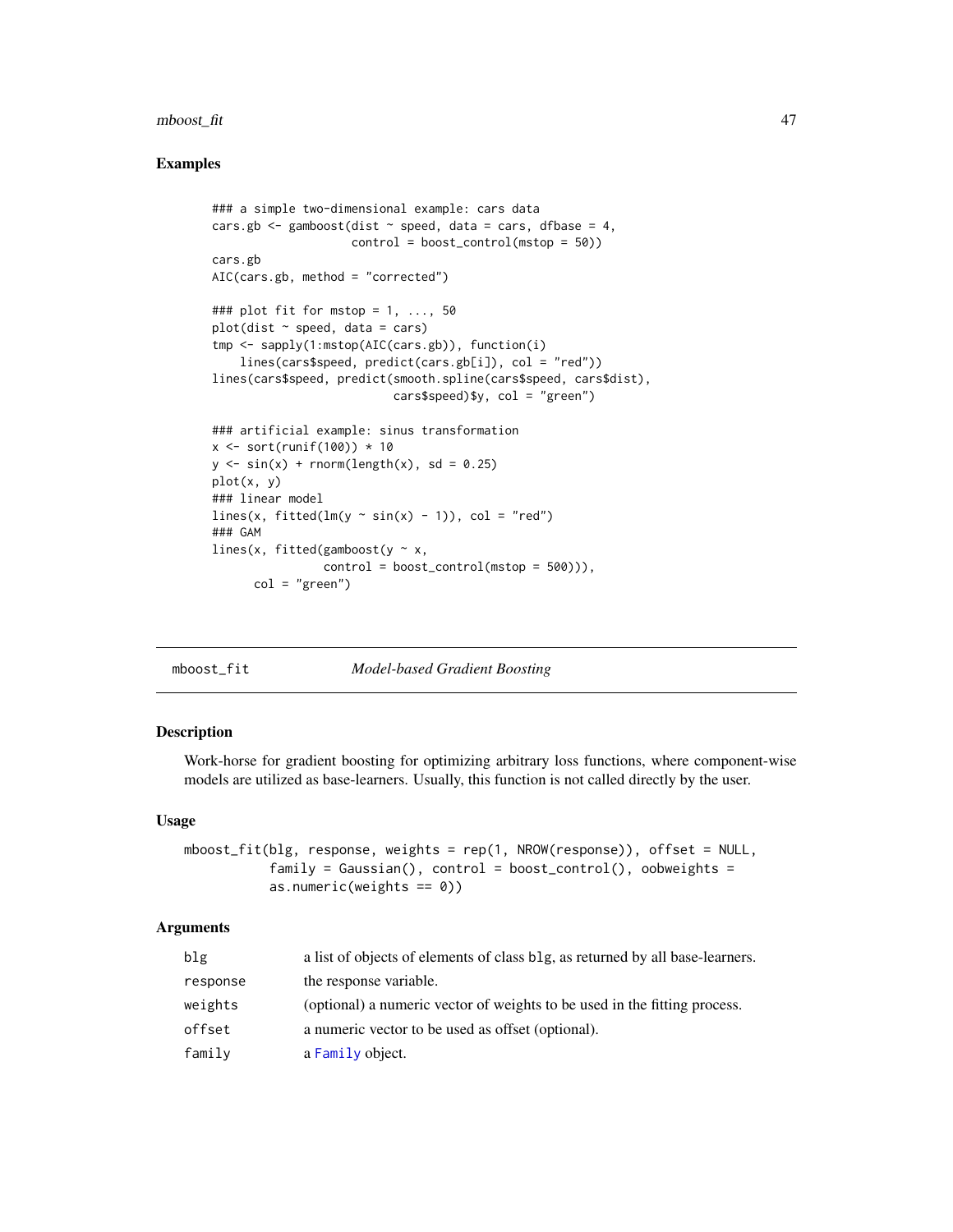<span id="page-47-0"></span>

| control    | a list of parameters controlling the algorithm. For more details see boost_control.                                                                                                     |
|------------|-----------------------------------------------------------------------------------------------------------------------------------------------------------------------------------------|
| oobweights | an additional vector of out-of-bag weights, which is used for the out-of-bag risk<br>"oobag")). This argument is also used<br>$(i.e., if boost-control(risk =$<br>internally by cyrisk. |
| $\ddots$ . | additional arguments passed to mboost_fit; currently none.                                                                                                                              |

# Details

The function implements component-wise functional gradient boosting in a generic way. This function is the main work horse and used as back-end by all boosting algorithms in a unified way. Usually, this function is not called directly. Note that the more convenient modelling interfaces [gamboost](#page-44-1), [glmboost](#page-40-1) and [blackboost](#page-20-1) all call mboost\_fit.

Basically, the algorithm is initialized with a function for computing the negative gradient of the loss function (via its family argument) and one or more base-learners (given as blg). Usually blg and response are computed in the functions [gamboost](#page-44-1), [glmboost](#page-40-1), [blackboost](#page-20-1) or [mboost](#page-44-2). See there for details on the specification of base-learners.

The algorithm minimized the in-sample empirical risk defined as the weighted sum (by weights) of the loss function (corresponding to the negative gradient) evaluated at the data.

The structure of the model is determined by the structure of the base-learners. If more than one base-learner is given, the model is additive in these components.

Base-learners can be specified via a formula interface (function mboost) or as a list of objects of class bl, see, e.g., [bols](#page-6-1).

oobweights is a vector used internally by cvrisk. When carrying out cross-validation to determine the optimal stopping iteration of a boosting model, the default value of oobweights (out-ofbag weights) assures that the cross-validated risk is computed using the same observation weights as those used for fitting the boosting model. It is strongly recommended to leave this argument unspecified.

# Value

An object of class mboost with [print](#page-0-0), [AIC](#page-0-0), [plot](#page-56-2) and [predict](#page-0-0) methods being available.

#### References

Peter Buehlmann and Bin Yu (2003), Boosting with the L2 loss: regression and classification. *Journal of the American Statistical Association*, 98, 324–339.

Peter Buehlmann and Torsten Hothorn (2007), Boosting algorithms: regularization, prediction and model fitting. *Statistical Science*, 22(4), 477–505.

Torsten Hothorn, Peter Buehlmann, Thomas Kneib, Mattthias Schmid and Benjamin Hofner (2010), Model-based Boosting 2.0. *Journal of Machine Learning Research*, 11, 2109–2113.

Yoav Freund and Robert E. Schapire (1996), Experiments with a new boosting algorithm. In *Machine Learning: Proc. Thirteenth International Conference*, 148–156.

Jerome H. Friedman (2001), Greedy function approximation: A gradient boosting machine. *The Annals of Statistics*, 29, 1189–1232.

Benjamin Hofner, Andreas Mayr, Nikolay Robinzonov and Matthias Schmid (2014). Model-based Boosting in R: A Hands-on Tutorial Using the R Package mboost. *Computational Statistics*, 29,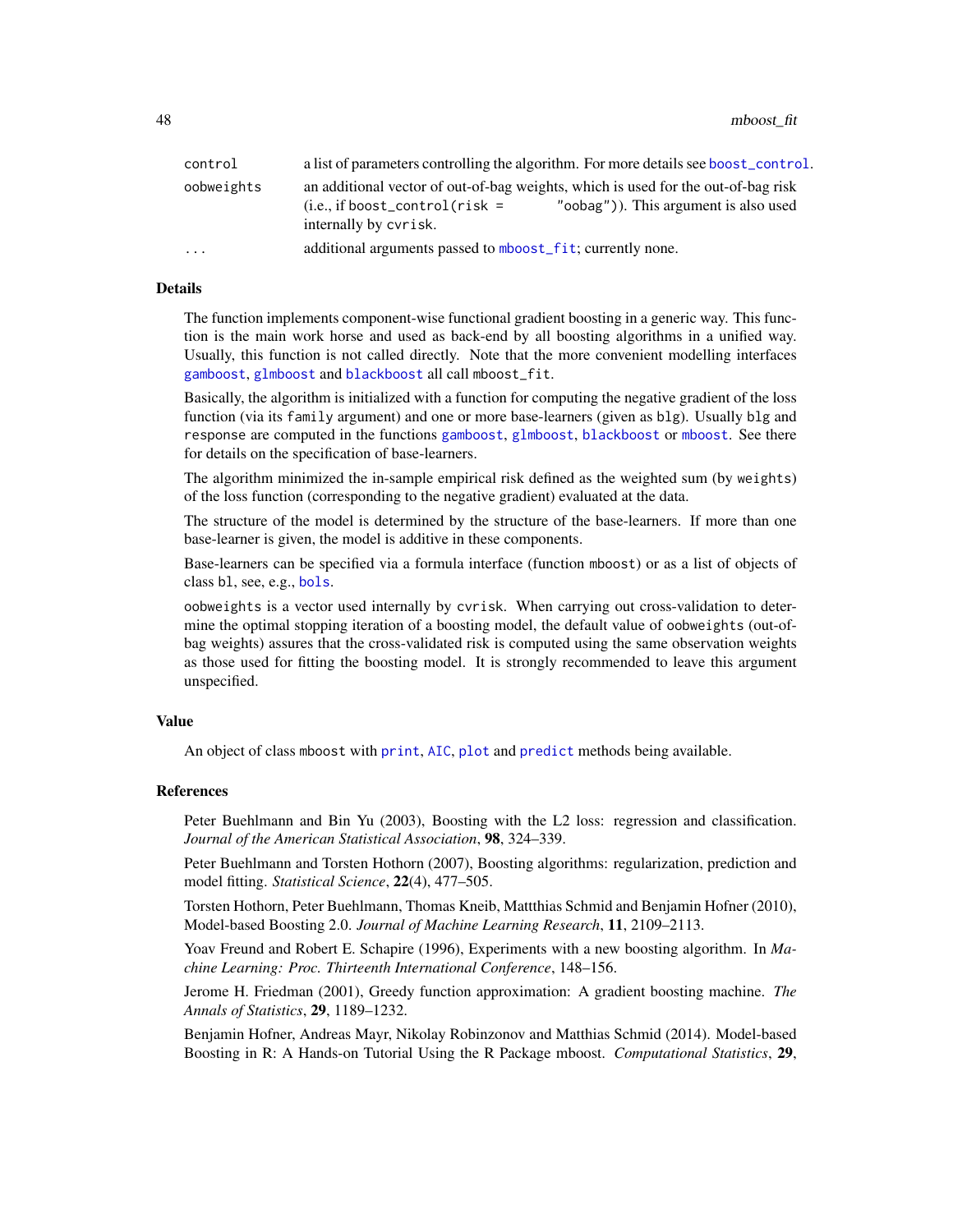#### <span id="page-48-0"></span>methods 49

 $3 - 35.$ <http://dx.doi.org/10.1007/s00180-012-0382-5> Available as vignette via: vignette(package = "mboost", "mboost\_tutorial")

# See Also

[glmboost](#page-40-1) for boosted linear models and [blackboost](#page-20-1) for boosted trees. See e.g. [bbs](#page-6-1) for possible base-learners. See [cvrisk](#page-27-1) for cross-validated stopping iteration. Furthermore see [boost\\_control](#page-23-1), [Family](#page-31-2) and [methods](#page-48-1).

# Examples

```
data("bodyfat", package = "TH.data")
```

```
### formula interface: additive Gaussian model with
### a non-linear step-function in `age', a linear function in `waistcirc'
### and a smooth non-linear smooth function in `hipcirc'
mod <- mboost(DEXfat ~ btree(age) + bols(waistcirc) + bbs(hipcirc),
              data = bodyfat)
layout(matrix(1:6, nc = 3, byrow = TRUE))plot(mod, main = "formula")
### the same
with(bodyfat,
     mod <- mboost_fit(list(btree(age), bols(waistcirc), bbs(hipcirc)),
                       response = DEXfat))
plot(mod, main = "base-learner")
```
<span id="page-48-1"></span>methods *Methods for Gradient Boosting Objects*

# <span id="page-48-2"></span>Description

Methods for models fitted by boosting algorithms.

# Usage

```
## S3 method for class 'glmboost'
print(x, \ldots)## S3 method for class 'mboost'
print(x, \ldots)## S3 method for class 'mboost'
summary(object, ...)
## S3 method for class 'mboost'
coef(object, which = NULL,
    aggregate = c("sum", "cum", "none"), ...)
```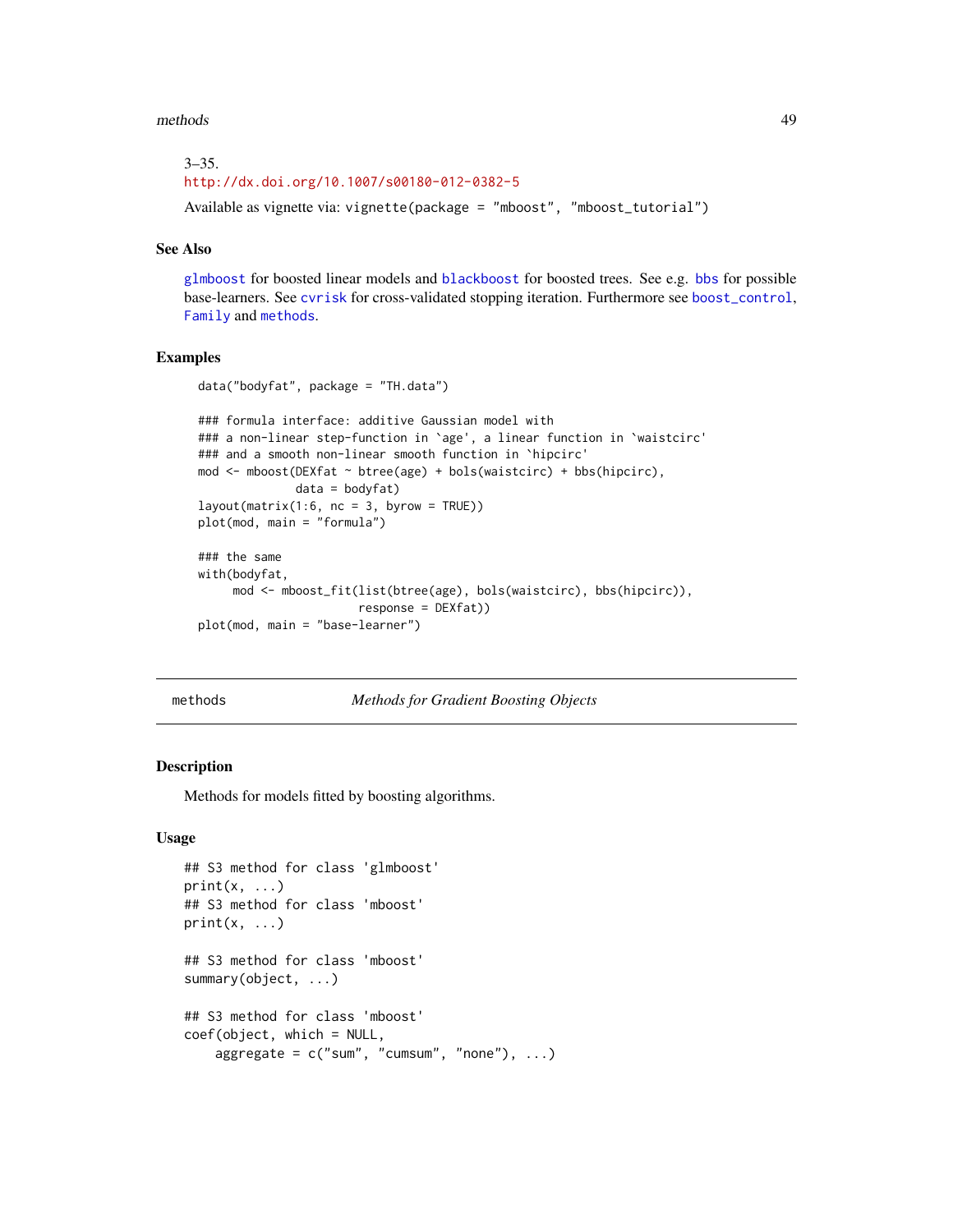#### 50 methods

```
## S3 method for class 'glmboost'
coef(object, which = NULL,
     aggregate = c("sum", "cum", "none"), off2int = FALSE, ...)## S3 method for class 'mboost'
x[i, return = TRUE, ...]mstop(x) < - value
## S3 method for class 'mboost'
AIC(object, method = c("corrected", "classical", "gMDL"),
    df = c("trace", "acts"), ..., k = 2)## S3 method for class 'mboost'
mstop(object, ...)
## S3 method for class 'gbAIC'
mstop(object, ...)
## S3 method for class 'cvrisk'
mstop(object, ...)
## S3 method for class 'mboost'
predict(object, newdata = NULL,
        type = c("link", "response", "class"), which = NULL,
        aggregate = c("sum", "cum", "none"), ...## S3 method for class 'glmboost'
predict(object, newdata = NULL,
        type = c("link", "response", "class"), which = NULL,
        aggregate = c("sum", "cum", "none"), ...)## S3 method for class 'mboost'
fitted(object, ...)
## S3 method for class 'mboost'
residuals(object, ...)
## S3 method for class 'mboost'
resid(object, ...)
## S3 method for class 'glmboost'
variable.names(object, which = NULL, usedonly = FALSE, ...)
## S3 method for class 'mboost'
variable.names(object, which = NULL, usedonly = FALSE, ...)
## S3 method for class 'mboost'
extract(object, what = c("design", "penalty", "lambda", "df",
                         "coefficients", "residuals",
                         "variable.names", "bnames", "offset",
                         "nuisance", "weights", "index", "control"),
        which = NULL, ...)## S3 method for class 'glmboost'
```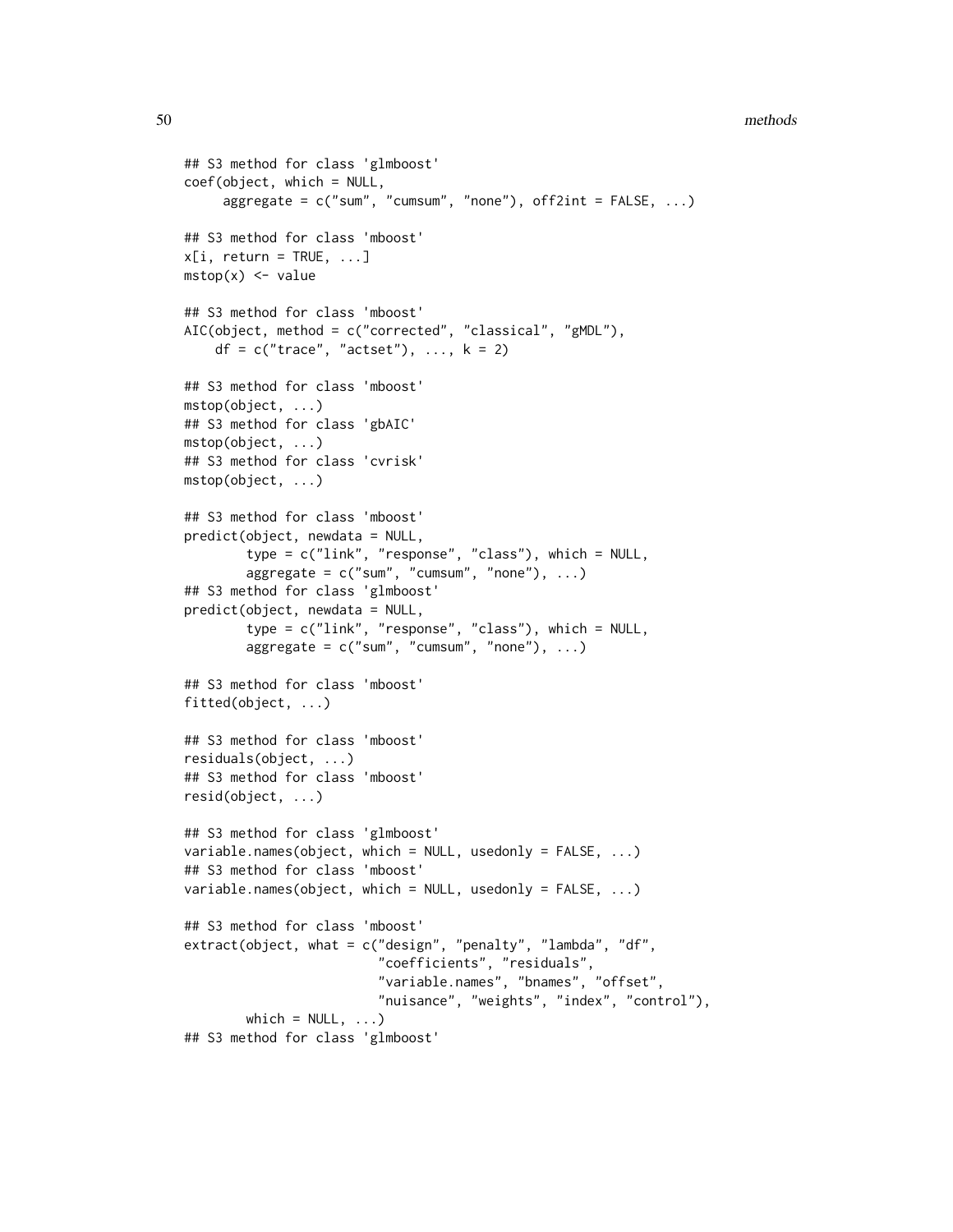```
extract(object, what = c("design", "coefficients", "residuals",
                         "variable.names", "offset",
                         "nuisance", "weights", "control"),
        which = NULL, asmatrix = FALSE, ...)
## S3 method for class 'blg'
extract(object, what = c("design", "penalty", "index"),
        asmatrix = FALSE, expand = FALSE, ...## S3 method for class 'mboost'
logLik(object, ...)
## S3 method for class 'gamboost'
hatvalues(model, ...)
## S3 method for class 'glmboost'
hatvalues(model, ...)
## S3 method for class 'mboost'
selected(object, ...)
## S3 method for class 'mboost'
risk(object, ...)
## S3 method for class 'mboost'
```
nuisance(object)

downstream.test(object, ...)

# Arguments

| object    | objects of class glmboost, gamboost, blackboost or gbAIC.                                                                                                                                                                                                                                                                                                                |
|-----------|--------------------------------------------------------------------------------------------------------------------------------------------------------------------------------------------------------------------------------------------------------------------------------------------------------------------------------------------------------------------------|
| X         | objects of class glmboost or gamboost.                                                                                                                                                                                                                                                                                                                                   |
| model     | objects of class mboost                                                                                                                                                                                                                                                                                                                                                  |
| newdata   | optionally, a data frame in which to look for variables with which to predict.<br>In case the model was fitted using the matrix interface to glmboost, newdata<br>must be a matrix as well (an error is given otherwise).                                                                                                                                                |
| which     | a subset of base-learners to take into account for computing predictions or co-<br>efficients. If which is given (as an integer vector or characters corresponding to<br>base-learners) a list or matrix is returned.                                                                                                                                                    |
| usedonly  | logical. Indicating whether all variable names should be returned or only those<br>selected in the boosting algorithm.                                                                                                                                                                                                                                                   |
| type      | the type of prediction required. The default is on the scale of the predictors;<br>the alternative "response" is on the scale of the response variable. Thus for<br>a binomial model the default predictions are of log-odds (probabilities on logit<br>scale) and type = "response" gives the predicted probabilities. The "class"<br>option returns predicted classes. |
| aggregate | a character specifying how to aggregate predictions or coefficients of single<br>base-learners. The default returns the prediction or coefficient for the final<br>number of boosting iterations. "cumsum" returns a list with matrices (one per                                                                                                                         |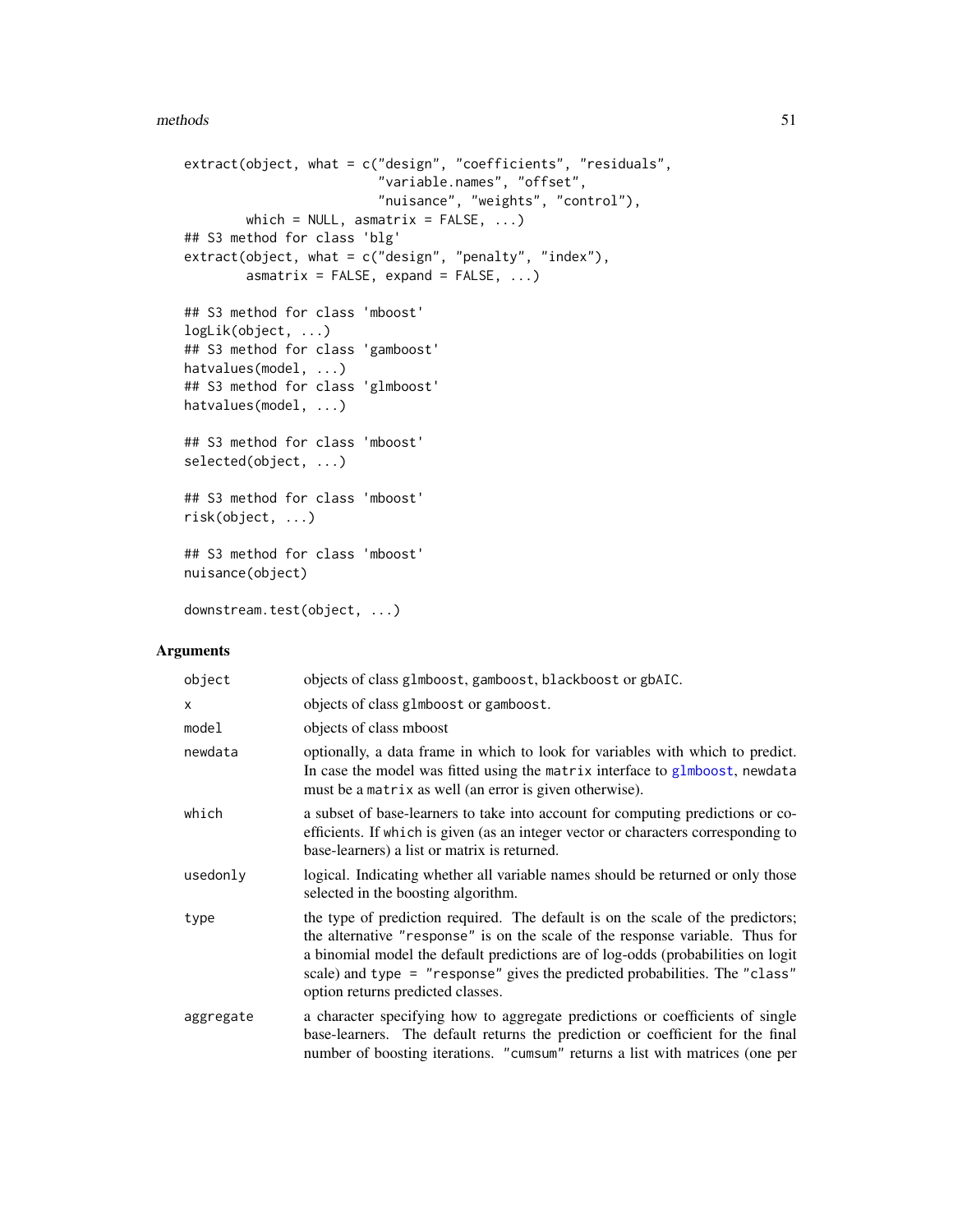<span id="page-51-0"></span>

|          | base-learner) with the cumulative coefficients for all iterations simultaneously<br>(in columns). "none" returns a list of matrices where the <i>j</i> th columns of the<br>respective matrix contains the predictions of the base-learner of the jth boosting<br>iteration (and zero if the base-learner is not selected in this iteration).                                                                                                                                                        |
|----------|------------------------------------------------------------------------------------------------------------------------------------------------------------------------------------------------------------------------------------------------------------------------------------------------------------------------------------------------------------------------------------------------------------------------------------------------------------------------------------------------------|
| off2int  | logical. Indicating whether the offset should be added to the intercept (if there<br>is any) or if the offset is returned as attribute of the coefficient (default).                                                                                                                                                                                                                                                                                                                                 |
| i        | integer. Index specifying the model to extract. If $i = 0$ , the offset model is<br>returned. If i is smaller than the initial mstop, a subset is used. If i is larger<br>than the initial mstop, additional boosting steps are performed until step i is<br>reached. See details for more information.                                                                                                                                                                                              |
| value    | integer. See i.                                                                                                                                                                                                                                                                                                                                                                                                                                                                                      |
| return   | a logical indicating whether the changed object is returned.                                                                                                                                                                                                                                                                                                                                                                                                                                         |
| method   | a character specifying if the corrected AIC criterion or a classical $(-2 \log \text{Lik} + \text{k})$<br>* df) should be computed.                                                                                                                                                                                                                                                                                                                                                                  |
| df       | a character specifying how degrees of freedom should be computed: trace de-<br>fines degrees of freedom by the trace of the boosting hat matrix and actset uses<br>the number of non-zero coefficients for each boosting iteration.                                                                                                                                                                                                                                                                  |
| k        | numeric, the <i>penalty</i> per parameter to be used; the default $k = 2$ is the classical<br>AIC. Only used when method = "classical".                                                                                                                                                                                                                                                                                                                                                              |
| what     | a character specifying the quantities to extract. Depending on object this can<br>be a subset of "design" (default; design matrix), "penalty" (penalty matrix),<br>"lambda" (smoothing parameter), "df" (degrees of freedom), "coefficients",<br>"residuals", "variable.names", "bnames" (names of the base-learners), "offset",<br>"nuisance", "weights", "index" (index of ties used to expand the design ma-<br>trix) and "control". In future versions additional extractors might be specified. |
| asmatrix | a logical indicating whether the the returned matrix should be coerced to a ma-<br>trix (default) or if the returned object stays as it is (i.e., potentially a sparse ma-<br>trix). This option is only applicable if extract returns matrices, i.e., what = "design"<br>or what $=$ "penalty".                                                                                                                                                                                                     |
| expand   | a logical indicating whether the design matrix should be expanded (default:<br>FALSE). This is useful if ties where taken into account either manually (via argu-<br>ment index in a base-learner) or automatically for data sets with many observa-<br>tions. expand = TRUE is equivalent to extract(B)[extract(B, what = "index"),]<br>for a base-learner B.                                                                                                                                       |
| .        | additional arguments passed to callies.                                                                                                                                                                                                                                                                                                                                                                                                                                                              |

# Details

These functions can be used to extract details from fitted models. print shows a dense representation of the model fit and summary gives a more detailed representation.

The function coef extracts the regression coefficients of a linear model fitted using the [glmboost](#page-40-1) function or an additive model fitted using the [gamboost](#page-44-1). Per default, only coefficients of selected base-learners are returned. However, any desired coefficient can be extracted using the which argument (see examples for details). Per default, the coefficient of the final iteration is returned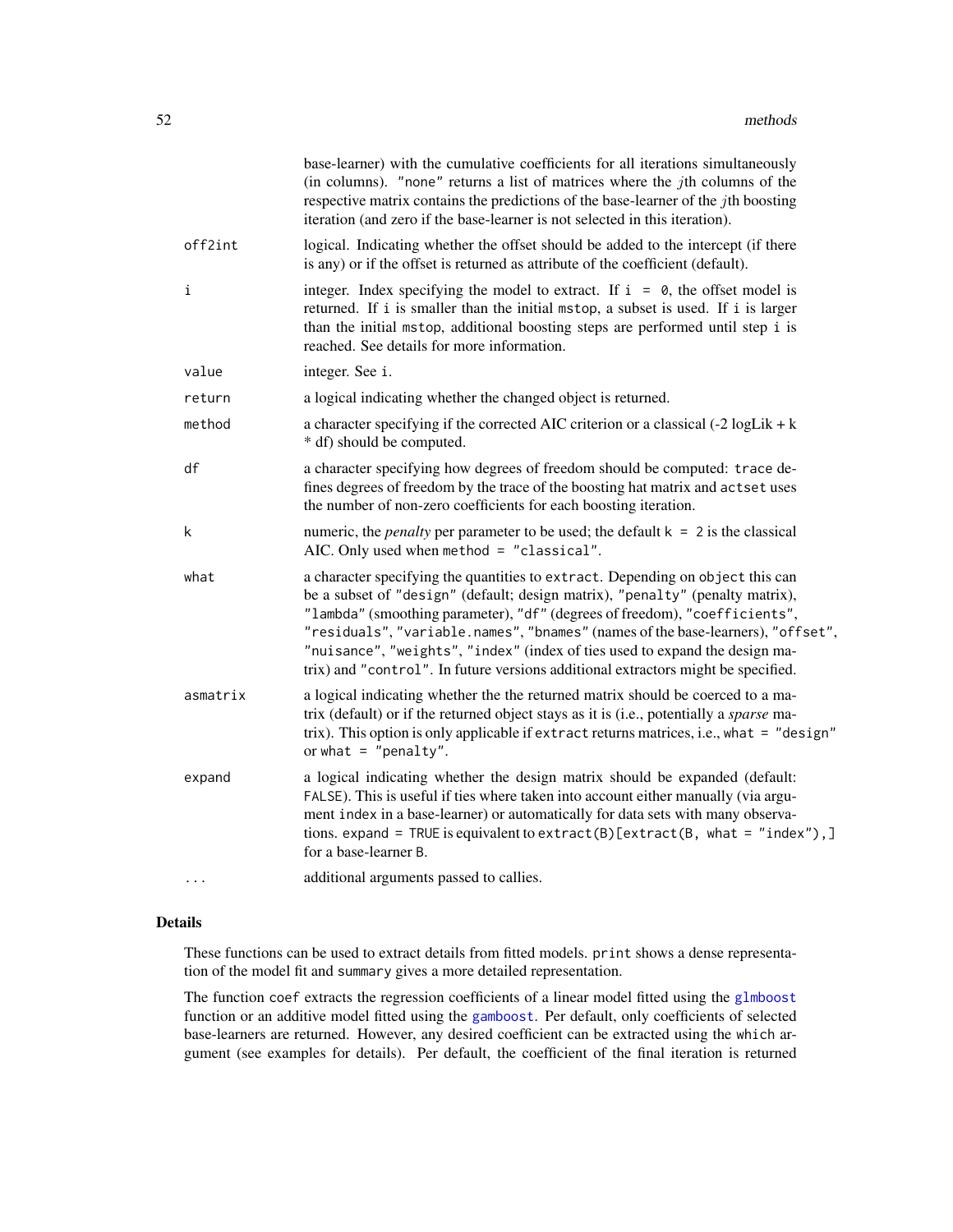### <span id="page-52-0"></span>methods 53

(aggregate = "sum") but it is also possible to return the coefficients from all iterations simultaniously (aggregate = "cumsum"). If aggregate = "none" is specified, the coefficients of the *selected* base-learners are returned (see examples below). For models fitted via [glmboost](#page-40-1) with option center = TRUE the intercept is rarely selected. However, it is implicitly estimated through the centering of the design matrix. In this case the intercept is always returned except which is specified such that the intercept is not selected. See examples below.

The predict function can be used to predict the status of the response variable for new observations whereas fitted extracts the regression fit for the observations in the learning sample. For predict newdata can be specified, otherwise the fitted values are returned. If which is specified, marginal effects of the corresponding base-learner(s) are returned. The argument type can be used to make predictions on the scale of the link (i.e., the linear predictor  $X\beta$ ), the response (i.e.  $h(X\beta)$ , where h is the response function) or the class (in case of classification). Furthermore, the predictions can be aggregated analogously to coef by setting aggregate to either sum (default; predictions of the final iteration are given), cumsum (predictions of all iterations are returned simultaniously) or none (change of prediction in each iteration). If applicable the offset is added to the predictions. If marginal predictions are requested the offset is attached to the object via  $attr(..., "offset")$ as adding the offset to one of the marginal predictions doesn't make much sense.

The [.mboost function can be used to enhance or restrict a given boosting model to the specified boosting iteration i. Note that in both cases the original x will be changed to reduce the memory footprint. If the boosting model is enhanced by specifying an index that is larger than the initial mstop, only the missing i - mstop steps are fitted. If the model is restricted, the spare steps are not dropped, i.e., if we increase i again, these boosting steps are immediately available. Alternatively, the same operation can be done by  $mstop(x) < -i$ .

The residuals function can be used to extract the residuals (i.e., the negative gradient of the current iteration). resid is is an alias for residuals.

Variable names (including those of interaction effects specified via by in a base-learner) can be extracted using the generic function variable.names, which has special methods for boosting objects.

The generic extract function can be used to extract various characteristics of a fitted model or a base-learner. Note that the sometimes a penalty function is returned (e.g. by extract(bols(x), what = "penalty")) even if the estimation is unpenalized. However, in this case the penalty paramter lambda is set to zero. If a matrix is returned by extract one can to set asmatrix = TRUE if the returned matrix should be coerced to class matrix. If asmatrix  $=$  FALSE one might get a sparse matrix as implemented in package Matrix. If one requests the design matrix (what  $=$  "design") expand  $=$  TRUE expands the resulting matrix by taking the duplicates handeled via index into account.

The ids of base-learners selected during the fitting process can be extracted using selected(). The nuisance() method extracts nuisance parameters from the fit that are handled internally by the corresponding family object, see ["boost\\_family"](#page-24-1). The risk() function can be used to extract the computed risk (either the "inbag" risk or the "oobag" risk, depending on the control argument; see [boost\\_control](#page-23-1)).

For (generalized) linear and additive models, the AIC function can be used to compute both the classical AIC (only available for familiy = Binomial() and familiy = Poisson()) and corrected AIC (Hurvich et al., 1998, only available when  $f$  amily = Gaussian() was used). Details on the used approximations for the hat matrix can be found in Buehlmann and Hothorn (2007). The AIC is useful for the determination of the optimal number of boosting iterations to be applied (which can be extracted via mstop). The degrees of freedom are either computed via the trace of the boosting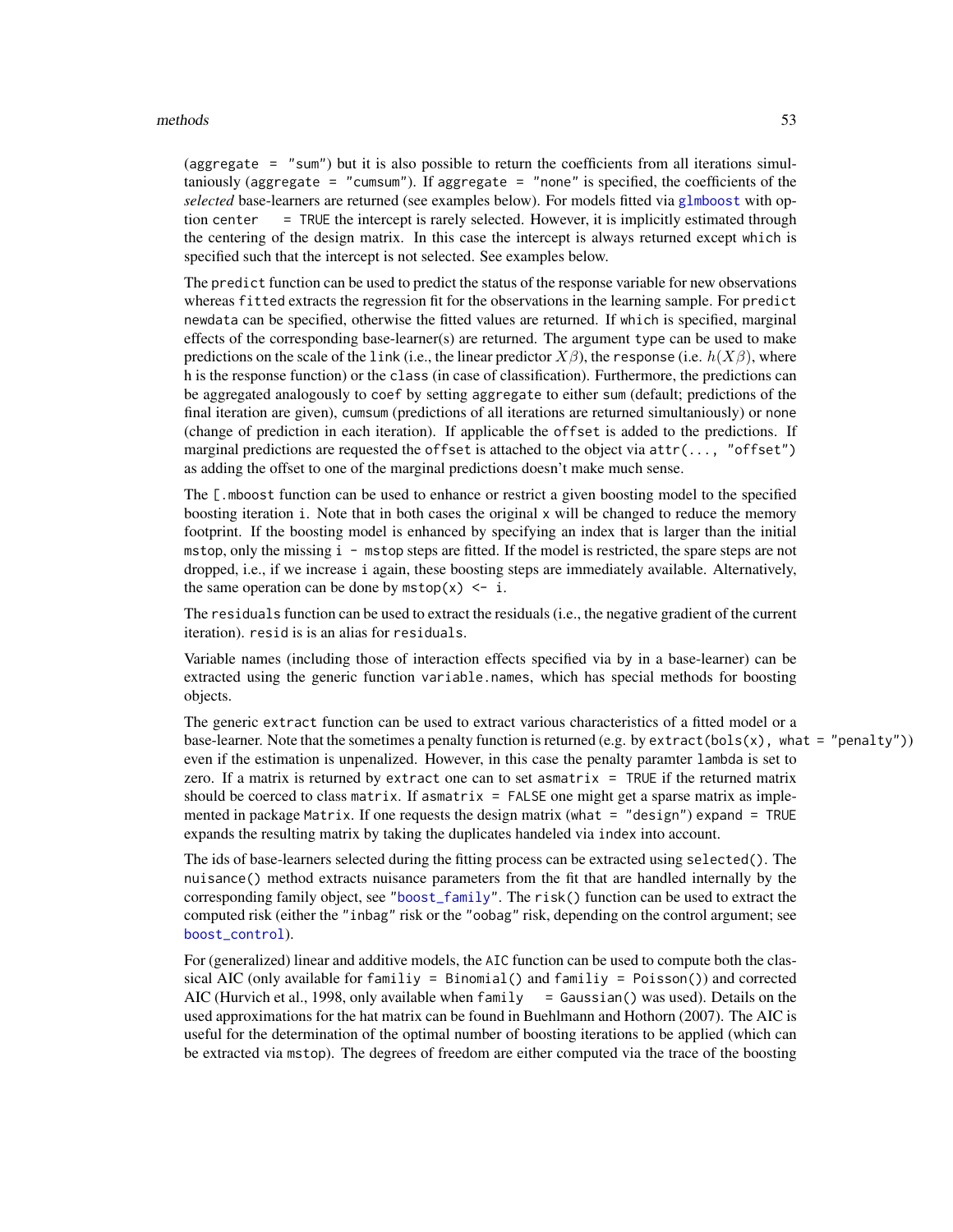<span id="page-53-0"></span>hat matrix (which is rather slow even for moderate sample sizes) or the number of variables (nonzero coefficients) that entered the model so far (faster but only meaningful for linear models fitted via [gamboost](#page-44-1) (see Hastie, 2007)). For a discussion of the use of AIC based stopping see also Mayr, Hofner and Schmid (2012).

In addition, the general Minimum Description Length criterion (Buehlmann and Yu, 2006) can be computed using function AIC.

Note that logLik and AIC only make sense when the corresponding [Family](#page-31-2) implements the appropriate loss function.

downstream.test computes tests for linear models fitted via [glmboost](#page-40-1) with a likelihood based loss function and only suitable without early stopping, i.e., if likelihood based model converged. In order to work, the Fisher matrix must be implemented in the [Family](#page-31-2); currently this is only the case for family [RCG](#page-31-1).

# Warning

The coefficients resulting from boosting with family Binomial(link = "logit") are  $1/2$  of the coefficients of a logit model obtained via [glm](#page-0-0) (see [Binomial](#page-31-1)).

#### Note

The [.mboost function changes the original object, i.e. gbmodel[10] changes gbmodel directly!

#### References

Benjamin Hofner, Andreas Mayr, Nikolay Robinzonov and Matthias Schmid (2014). Model-based Boosting in R: A Hands-on Tutorial Using the R Package mboost. *Computational Statistics*, 29,  $3 - 35.$ 

<http://dx.doi.org/10.1007/s00180-012-0382-5>

Clifford M. Hurvich, Jeffrey S. Simonoff and Chih-Ling Tsai (1998), Smoothing parameter selection in nonparametric regression using an improved Akaike information criterion. *Journal of the Royal Statistical Society, Series B*, 20(2), 271–293.

Peter Buehlmann and Torsten Hothorn (2007), Boosting algorithms: regularization, prediction and model fitting. *Statistical Science*, 22(4), 477–505.

Trevor Hastie (2007), Discussion of "Boosting algorithms: Regularization, prediction and model fitting" by Peter Buehlmann and Torsten Hothorn. *Statistical Science*, 22(4), 505.

Peter Buehlmann and Bin Yu (2006), Sparse boosting. *Journal of Machine Learning Research*, 7, 1001–1024.

Andreas Mayr, Benjamin Hofner, and Matthias Schmid (2012). The importance of knowing when to stop - a sequential stopping rule for component-wise gradient boosting. *Methods of Information in Medicine*, 51, 178–186.

DOI: <http://dx.doi.org/10.3414/ME11-02-0030>

# See Also

[gamboost](#page-44-1), [glmboost](#page-40-1) and [blackboost](#page-20-1) for model fitting.

[plot.mboost](#page-56-1) for plotting methods.

[cvrisk](#page-27-1) for cross-validated stopping iteration.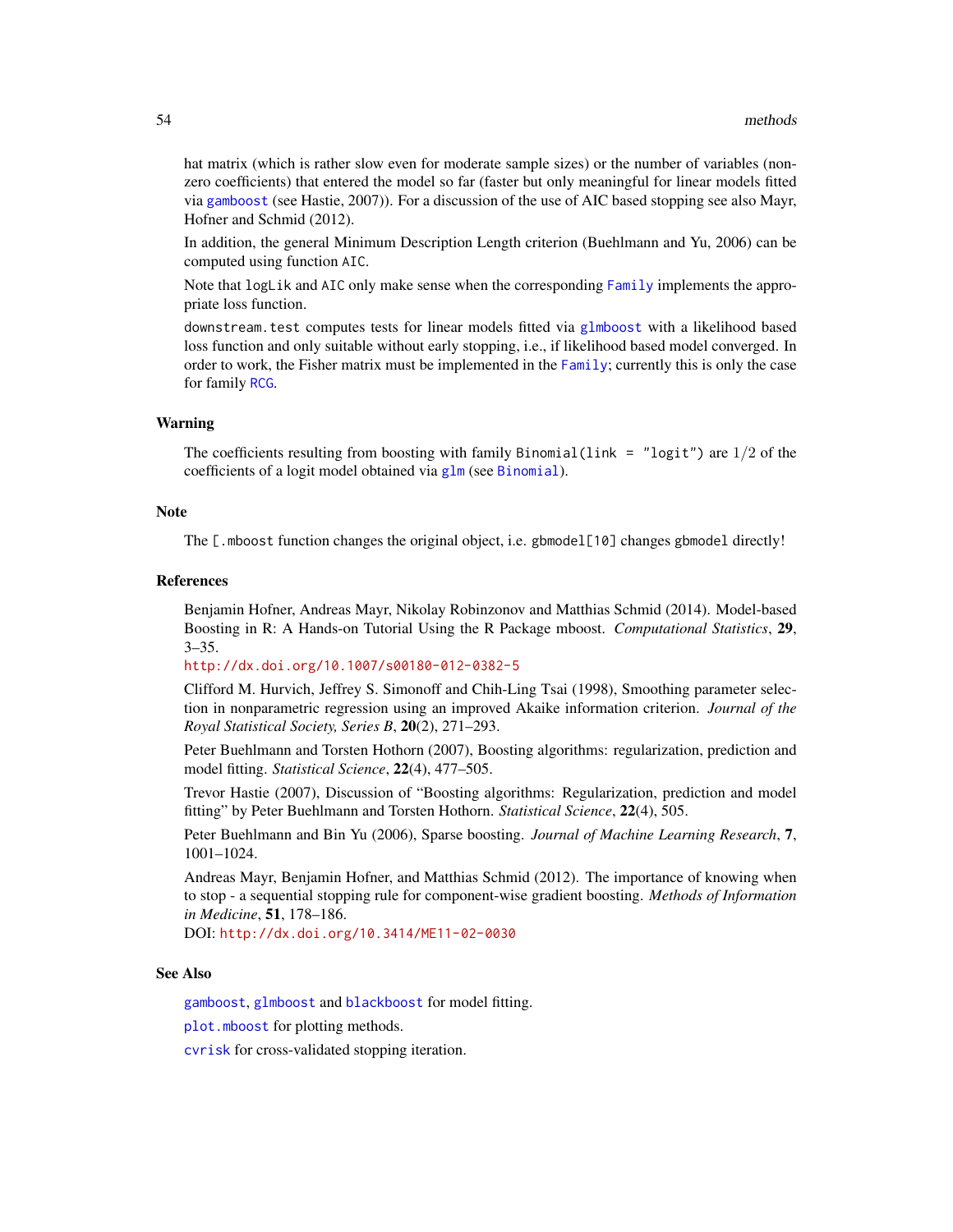#### methods 55

# Examples

```
### a simple two-dimensional example: cars data
cars.gb <- glmboost(dist ~ speed, data = cars,
                    control = boost_countrol(mstop = 2000),
                    center = FALSE)
cars.gb
### initial number of boosting iterations
mstop(cars.gb)
### AIC criterion
aic <- AIC(cars.gb, method = "corrected")
aic
### extract coefficients for glmboost
coef(cars.gb)
coef(cars.gb, off2int = TRUE) # offset added to intercept
coeff(lm(dist \sim speed, data = cars)) # directly comparable
cars.gb_centered \leq glmboost(dist \sim speed, data = cars,
                             center = TRUE)
selected(cars.gb_centered) # intercept never selected
coef(cars.gb_centered) \qquad \qquad \qquad \qquad \text{intercept implicitly estimated}# and thus returned
## intercept is internally corrected for mean-centering
- mean(cars$speed) * coef(cars.gb_centered, which="speed") # = intercept
# not asked for intercept thus not returned
coef(cars.gb_centered, which="speed")
# explicitly asked for intercept
coef(cars.gb_centered, which=c("Intercept", "speed"))
### enhance or restrict model
cars.gb \leq gamboost(dist \sim speed, data = cars,
                    control = boost_countrol(mstop = 100, trace = TRUE))cars.gb[10]
cars.gb[100, return = FALSE] # no refitting required
cars.gb[150, return = FALSE] # only iterations 101 to 150
                             # are newly fitted
### coefficients for optimal number of boosting iterations
coef(cars.gb[mstop(aic)])
plot(cars$dist, predict(cars.gb[mstop(aic)]),
     ylim = range(cars$dist))
abline(a = 0, b = 1)### example for extraction of coefficients
set.seed(1907)
n < -100x1 \leftarrow \text{norm}(n)x2 \le- rnorm(n)x3 \le- rnorm(n)
```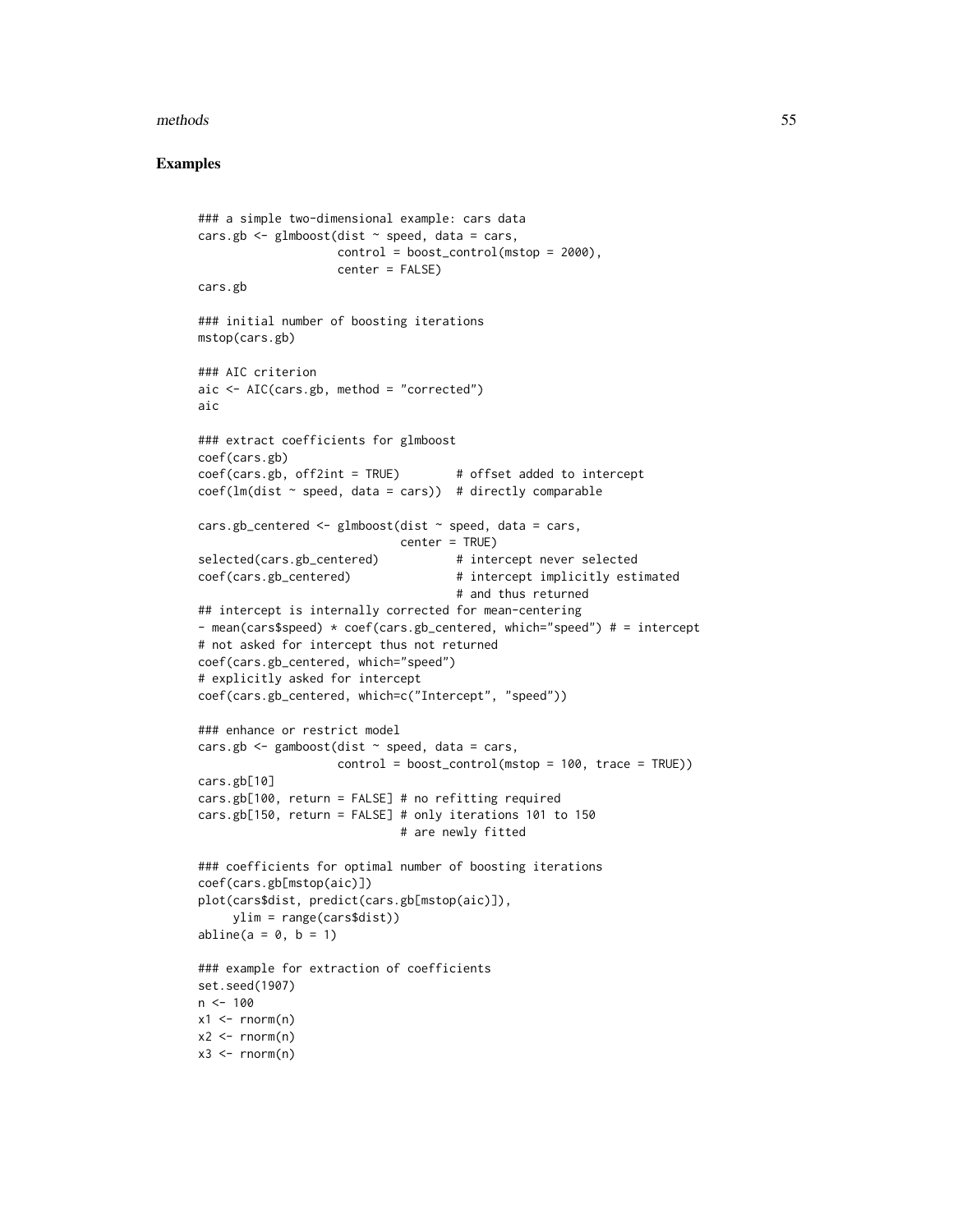```
x4 \le- rnorm(n)int \leq rep(1, n)
y \le -3 \times x1^2 - 0.5 \times x2 + \text{rnorm}(n, \text{sd} = 0.1)data <- data.frame(y = y, int = int, x1 = x1, x2 = x2, x3 = x3, x4 = x4)
model \leq gamboost(y \sim bols(int, intercept = FALSE) +
                      bbs(x1, center = TRUE, df = 1) +
                      bols(x1, intercept = FALSE) +bols(x2, intercept = FALSE) +bols(x3, intercept = FALSE) +bols(x4, intercept = FALSE),data = data, control = boost_countol(mstop = 500))coef(model) # standard output (only selected base-learners)
coef(model,
     which = 1:length(variable.names(model))) # all base-learners
coef(model, which = "x1") # shows all base-learning for x1cf1 <- coef(model, which = c(1,3,4), aggregate = "cumsum")
tmp \leftarrow supply(cf1, function(x) x)matplot(tmp, type = "l", main = "Coefficient Paths")
cf1_all <- coef(model, aggregate = "cumsum")
cf1_all <- lapply(cf1_all, function(x) x[, ncol(x)]) # last element
## same as coef(model)
cf2 <- coef(model, aggregate = "none")
cf2 <- lapply(cf2, rowSums) # same as coef(model)
### example continued for extraction of predictions
yhat <- predict(model) # standard prediction; here same as fitted(model)
p1 <- predict(model, which = "x1") # marginal effects of x1
orderX <- order(data$x1)
## rowSums needed as p1 is a matrix
plot(data$x1[orderX], rowSums(p1)[orderX], type = "b")
## better: predictions on a equidistant grid
new_data <- data.frame(x1 = seq(min(data$x1), max(data$x1), length = 100))
p2 \le predict(model, newdata = new_data, which = "x1")
lines(new_data$x1, rowSums(p2), col = "red")
### extraction of model characteristics
extract(model, which = "x1") # design matrices for x1
extract(model, what = "penalty", which = "x1") # penalty matrices for x1
extract(model, what = "lambda", which = "x1") # df and corresponding lambda for x1
     ## note that bols(x1, intercept = FALSE) is unpenalized
extract(model, what = "bnames") ## name of complete base-learner
extract(model, what = "variable.names") ## only variable names
variable.names(model) ## the same
### extract from base-learners
```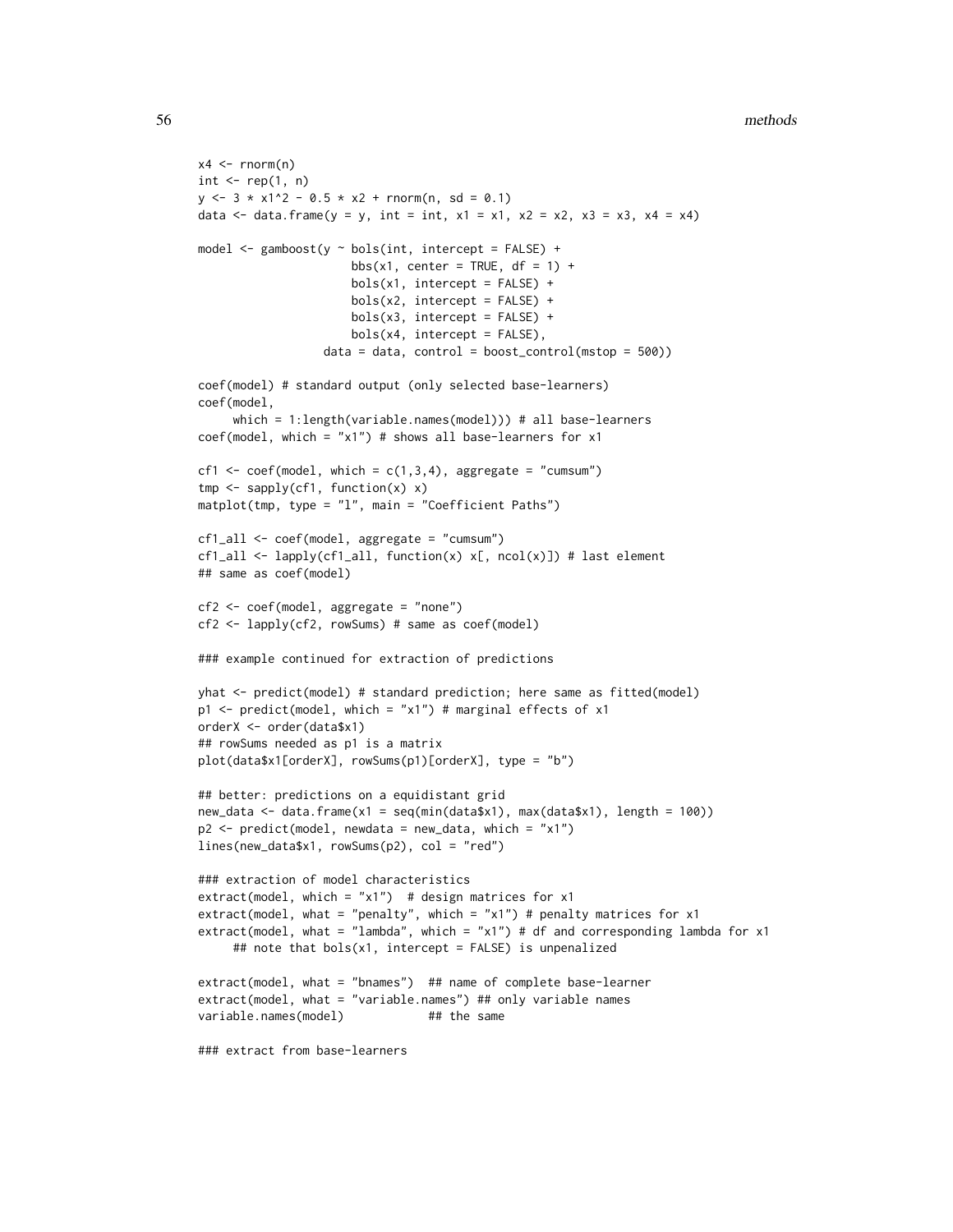```
extract(bbs(x1), what = "design")extract(bbs(x1), what = "penalty")## weights and lambda can only be extracted after using dpp
weights \leq rep(1, length(x1))
extract(bbs(x1)$dpp(weights), what = "lambda")
```
# <span id="page-56-2"></span>plot *Plot effect estimates of boosting models*

# <span id="page-56-1"></span>Description

Plot coefficient plots for glmboost models and partial effect plots for all other mboost models.

# Usage

```
## S3 method for class 'glmboost'
plot(x, main = deparse(x$call), col = NULL,
     off2int = FALSE, ...)## S3 method for class 'mboost'
plot(x, which = NULL, newdata = NULL,type = "b", rug = TRUE, rugcol = "black",
     ylim = NULL, xlab = NULL, ylab = expression(f[partial]),
     add = FALSE, ...)## S3 method for class 'mboost'
lines(x, which = NULL, type = "l", rug = FALSE, ...)
```
#### Arguments

| $\mathsf{x}$ | object of class glmboost or an object inheriting from mboost for plotting.                                                                                                                                                                                                                                                   |
|--------------|------------------------------------------------------------------------------------------------------------------------------------------------------------------------------------------------------------------------------------------------------------------------------------------------------------------------------|
| main         | a title for the plot.                                                                                                                                                                                                                                                                                                        |
| col          | (a vector of) colors for plotting the lines representing the coefficient paths.                                                                                                                                                                                                                                              |
| off2int      | logical indicating whether the offset should be added to the intercept (if there is<br>any) or if the offset is neglected for plotting (default).                                                                                                                                                                            |
| which        | a subset of base-learners used for plotting. If which is given (as an integer vec-<br>tor or characters corresponding to base-learners) only the corresponding partial<br>effect plots are depicted. Per default all selected base-learners are plotted.                                                                     |
| newdata      | optionally, a data frame in which to look for variables with which to make pre-<br>dictions that are then plotted. This is especially useful if the data that was used<br>to fit the model shows some larger gaps as effect plots are linearly interpolated<br>between observations. For an example using newdata see below. |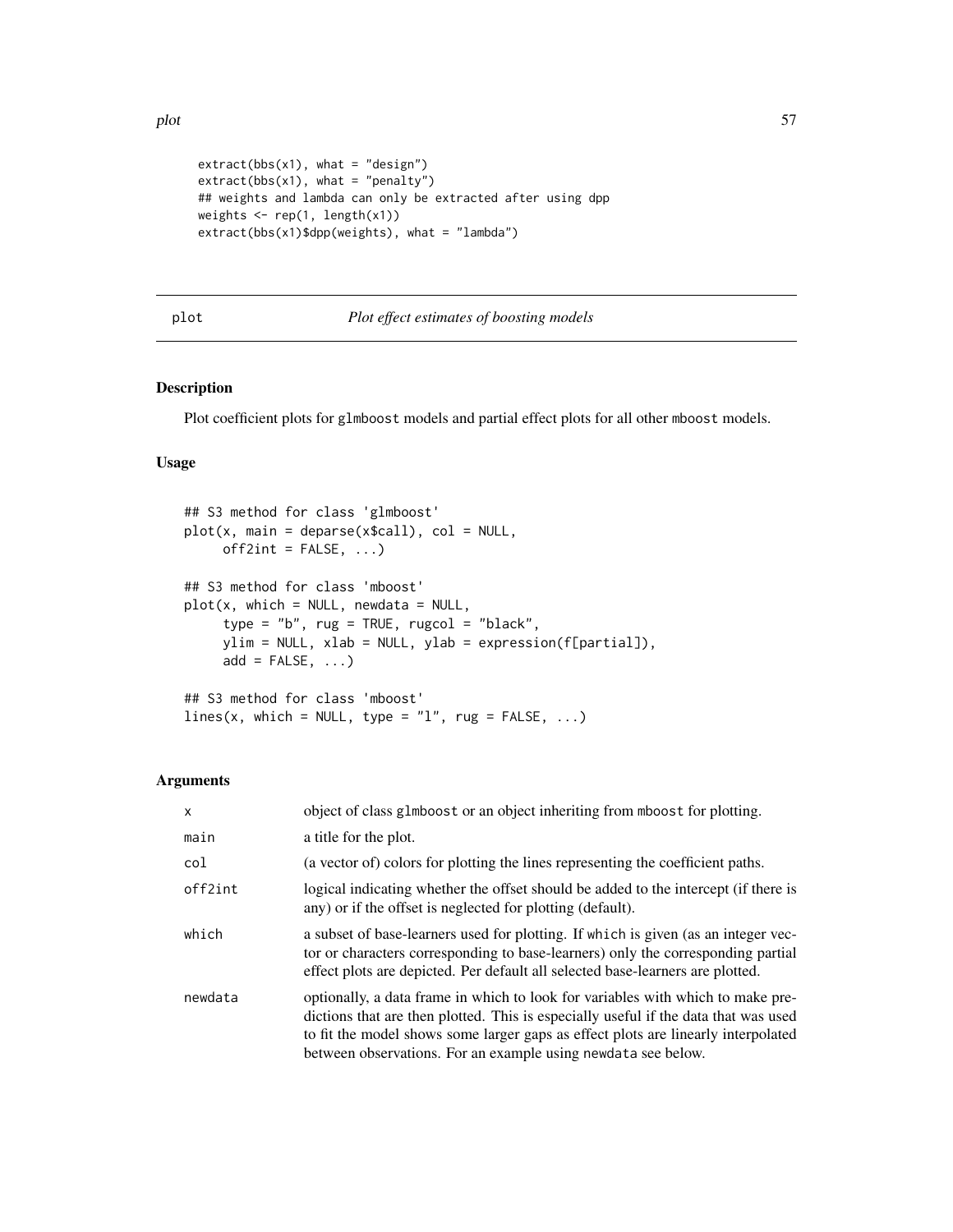<span id="page-57-0"></span>

| type   | character string giving the type of plot desired. Per default, points and lines<br>are plotted ("b"). Other useful options are points ("p") or lines (" $1$ "). See<br>plot.default for details. |
|--------|--------------------------------------------------------------------------------------------------------------------------------------------------------------------------------------------------|
| rug    | logical. Should a rug be added to the x-axis?                                                                                                                                                    |
| rugcol | color for the rug.                                                                                                                                                                               |
| vlim   | the y limits of the plot.                                                                                                                                                                        |
| xlab   | a label for the x axis.                                                                                                                                                                          |

| ylab | a label for the y axis.                                 |
|------|---------------------------------------------------------|
| add  | logical. Should the plot be added to the previous plot? |

... Additional arguments to the plot functions. E.g. one can specify the x limits xlim or the color of the plot using col.

# Details

The coefficient paths for glmboost models show how the coefficient estimates evolve with increasing mstop. Each line represents one parameter estimate. Parameter estimates are only depicted when they they are selected at any time in the boosting model. Parameters that are not selected are droped from the figure (see example).

Models specified with gamboost or mboost are plotted as partial effects. Only the effect of the current bossting iteration is depicted instead of the coefficient paths as for linear models. The function lines is just a wrapper to plot( $\dots$ , add = TRUE) where per default the effect is plotted as line and the rug is set to FALSE.

Spatial effects can be also plotted using the function plot for mboost models (using lattice graphics). More complex effects reuquire manual plotting: One needs to predict the effects on a disired grid and plot the effect estimates.

# Value

A plot of the fitted model.

#### References

Benjamin Hofner, Andreas Mayr, Nikolay Robinzonov and Matthias Schmid (2014). Model-based Boosting in R: A Hands-on Tutorial Using the R Package mboost. *Computational Statistics*, 29, 3–35.

<http://dx.doi.org/10.1007/s00180-012-0382-5>

# See Also

[mboost\\_methods](#page-48-2) for further methods.

# Examples

```
### a simple example: cars data with one random variable
set.seed(1234)
cars$z < -rnorm(50)
```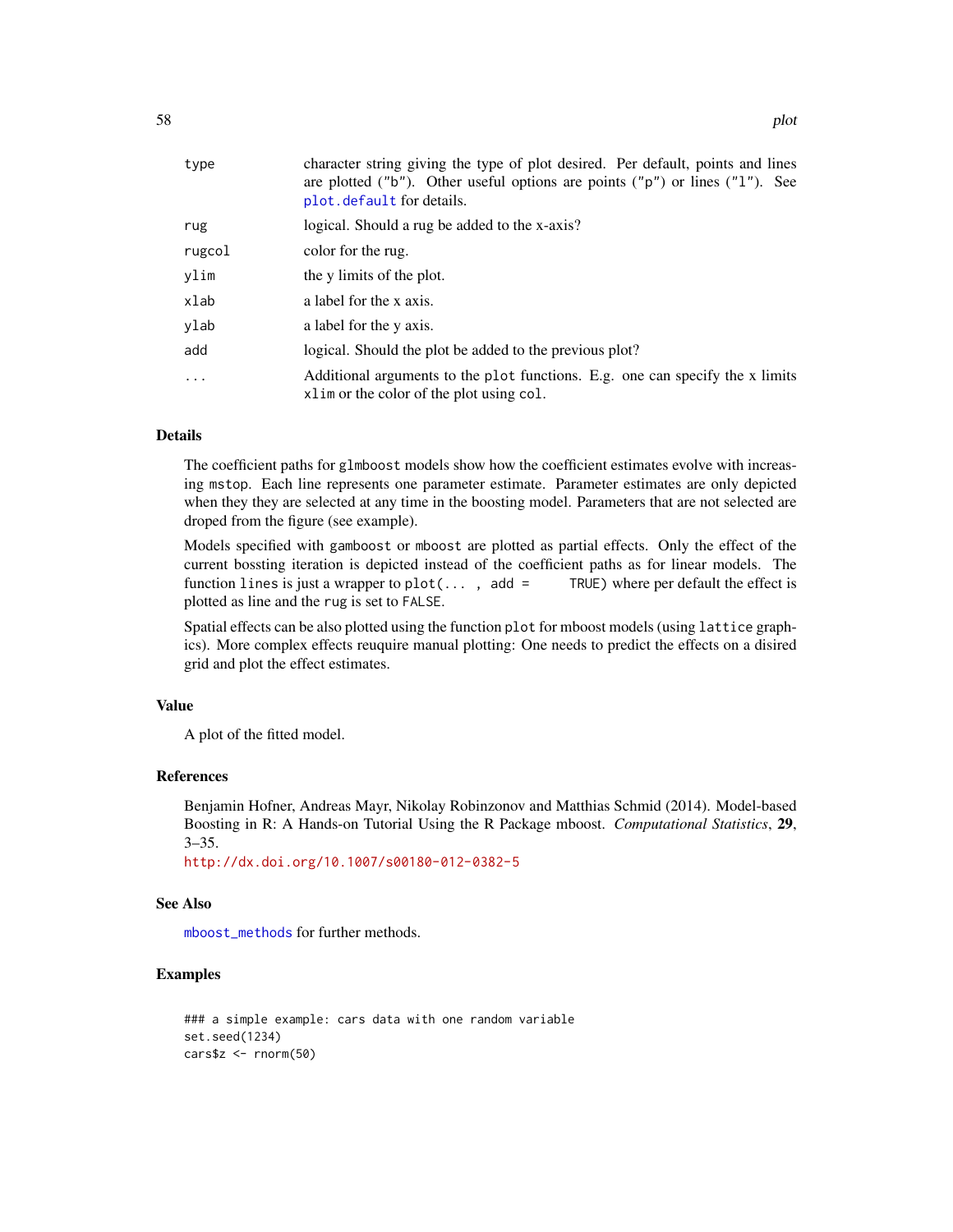```
########################################
## Plot linear models
########################################
## fit a linear model
cars.lm \leq glmboost(dist \sim speed + z, data = cars)
## plot coefficient paths of glmboost
par(mfrow = c(3, 1), mar = c(4, 4, 4, 8))plot(cars.lm,
     main = "Coefficient paths (offset not included)")
plot(cars.lm, off2int = TRUE,
     main = "Coefficient paths (offset included in intercept)")
## plot coefficient paths only for the first 15 steps,
## i.e., bevore z is selected
mstop(cars.lm) <- 15
plot(cars.lm, off2int = TRUE, main = "z is not yet selected")
########################################
```

```
## Plot additive models; basics
########################################
```

```
## fit an additive model
cars.gam \leq gamboost(dist \sim speed + z, data = cars)
```

```
## plot effects
par(mfrow = c(1, 2), mar = c(4, 4, 0.1, 0.1))plot(cars.gam)
```

```
## use same y-lims
plot(cars.gam, ylim = c(-50, 50))
```

```
## plot only the effect of speed
plot(cars.gam, which = "speed")
## as partial matching is used we could also use
plot(cars.gam, which = "sp")
```

```
########################################
## More complex plots
########################################
```
## Let us use more boosting iterations and compare the effects.

## We change the plot type and plot both effects in one figure:  $par(mfrow = c(1, 1), mar = c(4, 4, 4, 0.1))$ mstop(cars.gam) <- 100  $plot(cars.gam, which = 1, col = "red", type = "l", rug = FALSE,$ main = "Compare effect for various models")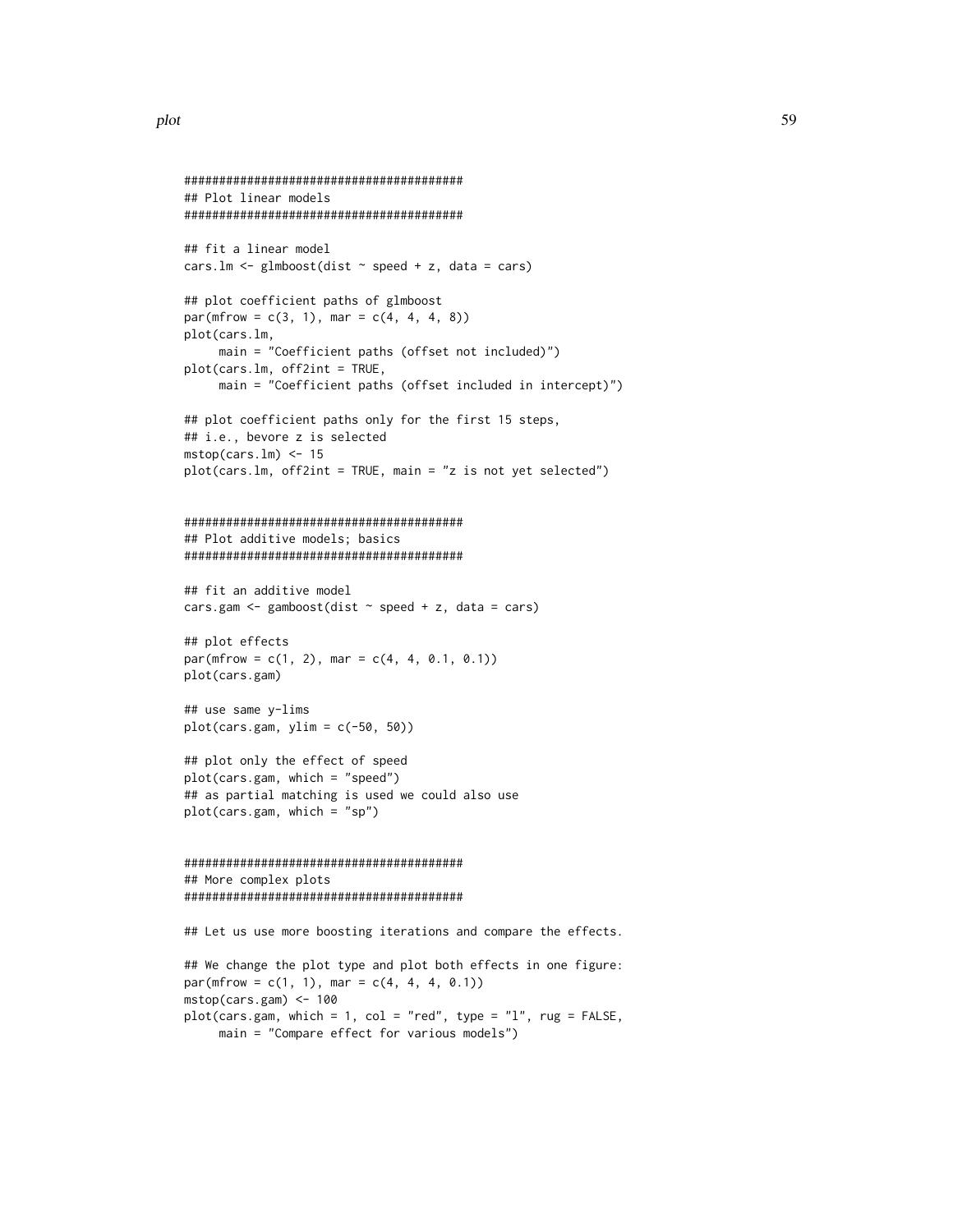```
## Now the same model with 1000 iterations
mstop(cars.gam) <- 1000
lines(cars.gam, which = 1, col = "grey", lty = "dotted")## There are some gaps in the data. Use newdata to get a smoother curve:
newdata <- data.frame(speed = seq(min(cars$speed), max(cars$speed),
                                  length = 200))
lines(cars.gam, which = 1, col = "grey", lty = "dashed",
      newdata = newdata)
## The model with 1000 steps seems to overfit the data.
## Usually one should use e.g. cross-validation to tune the model.
## Finally we refit the model using linear effects as comparison
cars.glm <- gamboost(dist \sim speed + z, baselearner = bols, data = cars)
lines(cars.glm, which = 1, col = "black")
## We see that all effects are more or less linear.
## Add a legend
legend("topleft", title = "Model",
       legend = c("... with mstop = 100", "... with mstop = 1000","... with linear effects"),
       lty = c("solid", "dashed", "solid"),
       col = c("red", "grey", "black"))
```
<span id="page-59-1"></span>

stabsel *Stability Selection*

# **Description**

Selection of influential variables or model components with error control.

#### Usage

```
## a method to compute stability selection paths for fitted mboost models
## S3 method for class 'mboost'
stabsel(x, cutoff, q, PFER, grid = 0:mstop(x),
        folds = subsample(model.weights(x), B = B),
       B = ifelse(sampling-type == "MB", 100, 50),assumption = c("unimodal", "r-concave", "none"),
        sampling.type = c("SS", "MB"),
        papply = mclapply, verbose = TRUE, FWER, eval = TRUE, \ldots)
## just a wrapper to stabsel(p, ..., eval = FALSE)
## S3 method for class 'mboost'
stabsel_parameters(p, ...)
```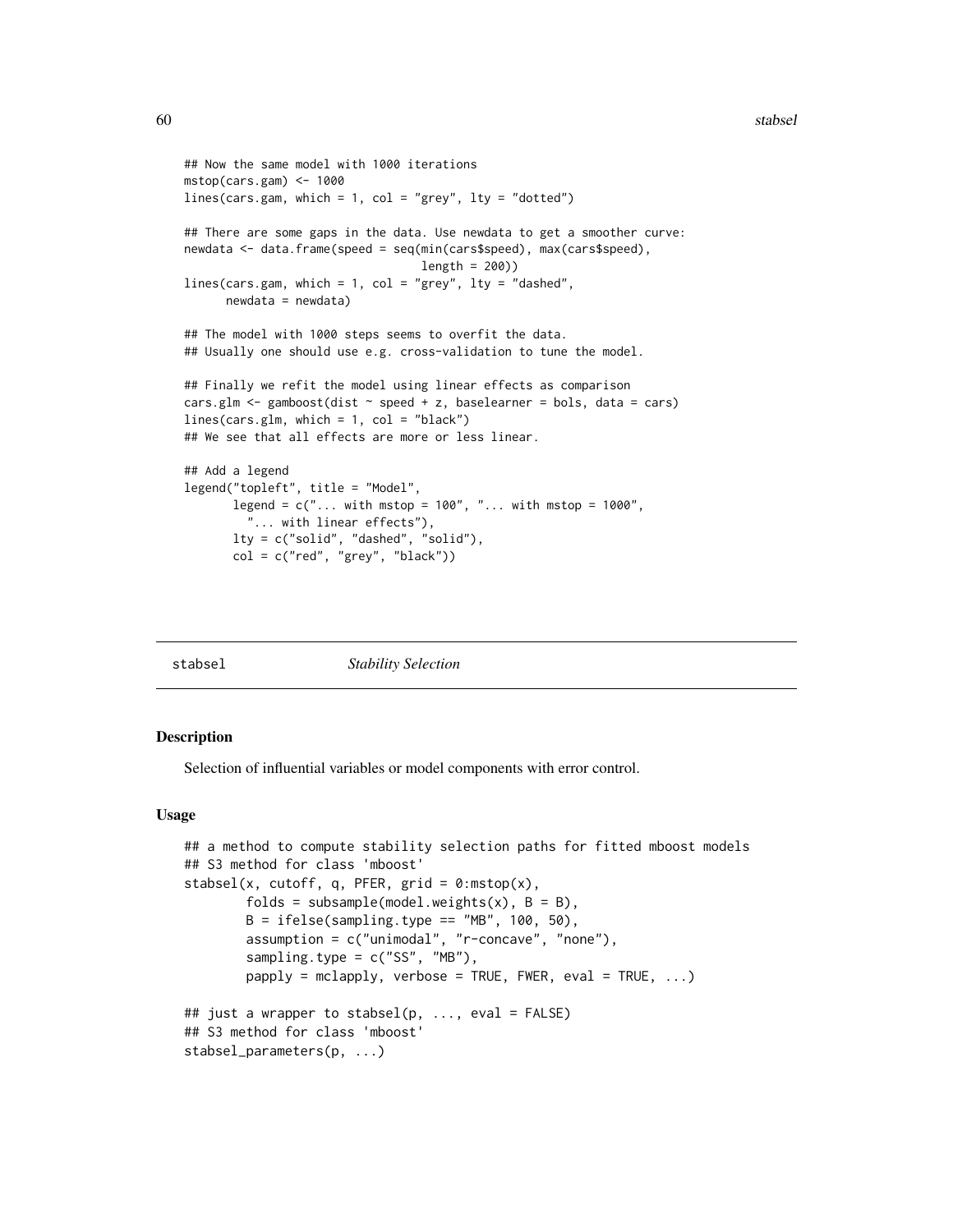#### <span id="page-60-0"></span>stabsel 61

# Arguments

| x, p          | an fitted model of class "mboost".                                                                                                                                                                                                                                                                                                                                                                                                                   |
|---------------|------------------------------------------------------------------------------------------------------------------------------------------------------------------------------------------------------------------------------------------------------------------------------------------------------------------------------------------------------------------------------------------------------------------------------------------------------|
| cutoff        | cutoff between 0.5 and 1. Preferably a value between 0.6 and 0.9 should be<br>used.                                                                                                                                                                                                                                                                                                                                                                  |
| q             | number of (unique) selected variables (or groups of variables depending on the<br>model) that are selected on each subsample.                                                                                                                                                                                                                                                                                                                        |
| PFER          | upper bound for the per-family error rate. This specifies the amount of falsely<br>selected base-learners, which is tolerated. See details.                                                                                                                                                                                                                                                                                                          |
| grid          | a numeric vector of the form $\theta$ : m. See also cyrisk.                                                                                                                                                                                                                                                                                                                                                                                          |
| folds         | a weight matrix with number of rows equal to the number of observations, see<br>cvrisk and subsample. Usually one should not change the default here as<br>subsampling with a fraction of $1/2$ is needed for the error bounds to hold. One<br>usage scenario where specifying the folds by hand might be the case when one<br>has dependent data (e.g. clusters) and thus wants to draw clusters (i.e., multiple<br>rows together) not individuals. |
| assumption    | Defines the type of assumptions on the distributions of the selection probabilities<br>and simultaneous selection probabilities. Only applicable for sampling. type = "SS".<br>For sampling. type = $"MB"$ we always use code" none".                                                                                                                                                                                                                |
| sampling.type | use sampling scheme of of Shah & Samworth (2013), i.e., with complementarty<br>pairs (sampling.type = "SS"), or the original sampling scheme of Mein-<br>shausen & Buehlmann (2010).                                                                                                                                                                                                                                                                 |
| B             | number of subsampling replicates. Per default, we use 50 complementary pairs<br>for the error bounds of Shah & Samworth (2013) and 100 for the error bound<br>derived in Meinshausen & Buehlmann (2010). As we use $B$ complementray<br>pairs in the former case this leads to $2B$ subsamples.                                                                                                                                                      |
| papply        | (parallel) apply function, defaults to mclapply. Alternatively, parLapply can<br>be used. In the latter case, usually more setup is needed (see example of cyrisk<br>for some details).                                                                                                                                                                                                                                                              |
| verbose       | logical (default: TRUE) that determines wether warnings should be issued.                                                                                                                                                                                                                                                                                                                                                                            |
| <b>FWER</b>   | deprecated. Only for compatibility with older versions, use PFER instead.                                                                                                                                                                                                                                                                                                                                                                            |
| eval          | logical. Determines whether stability selection is evaluated (eval = TRUE;<br>default) or if only the parameter combination is returned.                                                                                                                                                                                                                                                                                                             |
| $\cdots$      | additional arguments to parallel apply methods such as mclapply and to cvrisk.                                                                                                                                                                                                                                                                                                                                                                       |
|               |                                                                                                                                                                                                                                                                                                                                                                                                                                                      |

# Details

For details see [stabsel](#page-59-1) in package stabs and Hofner et al. (2015).

# Value

An object of class stabsel with a special print method. The object has the following elements:

| phat     | selection probabilities.                                    |
|----------|-------------------------------------------------------------|
| selected | elements with maximal selection probability greater cutoff. |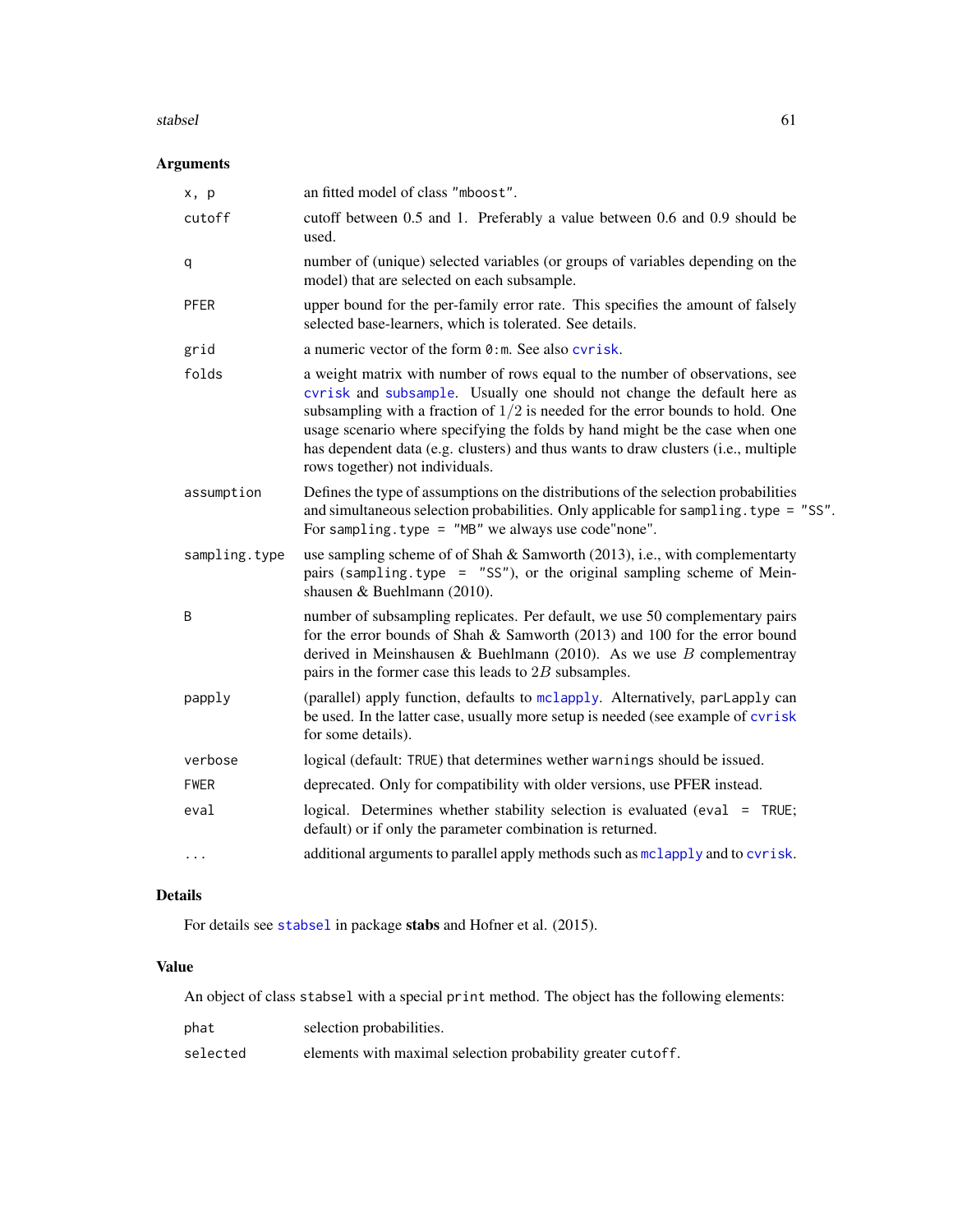<span id="page-61-0"></span>62 stabsel

| max           | maximum of selection probabilities.                  |
|---------------|------------------------------------------------------|
| cutoff        | cutoff used.                                         |
| q             | average number of selected variables used.           |
| <b>PFER</b>   | per-family error rate.                               |
| sampling.type | the sampling type used for stability selection.      |
| assumption    | the assumptions made on the selection probabilities. |
| call          | the call.                                            |

# References

B. Hofner, L. Boccuto and M. Goeker (2015), Controlling false discoveries in high-dimensional situations: Boosting with stability selection. *BMC Bioinformatics*, 16:144.

N. Meinshausen and P. Buehlmann (2010), Stability selection. *Journal of the Royal Statistical Society, Series B*, 72, 417–473.

R.D. Shah and R.J. Samworth (2013), Variable selection with error control: another look at stability selection. *Journal of the Royal Statistical Society, Series B*, 75, 55–80.

# See Also

[stabsel](#page-59-1) and [stabsel\\_parameters](#page-0-0)

# Examples

```
## make data set available
 data("bodyfat", package = "TH.data")
 ## set seed
 set.seed(1234)
 ### low-dimensional example
 mod <- glmboost(DEXfat ~ ., data = bodyfat)
 ## compute cutoff ahead of running stabsel to see if it is a sensible
 ## parameter choice.
 ## p = ncol(bodyfat) - 1 (= Outcome) + 1 (= Interept)stabsel_parameters(q = 3, PFER = 1, p = ncol(bodyfat) - 1 + 1,
                    sampling.type = "MB")
 ## the same:
 stabsel(mod, q = 3, PFER = 1, sampling.type = "MB", eval = FALSE)
############################################################
## Do not run and check these examples automatically as
## they take some time (~ 10 seconds depending on the system)
 ## now run stability selection
  (sbody \leq stabsel(mod, q = 3, PFER = 1, sampling-type = "MB")opar <- par(mai = par("mai") * c(1, 1, 1, 2.7))
 plot(sbody)
 par(opar)
```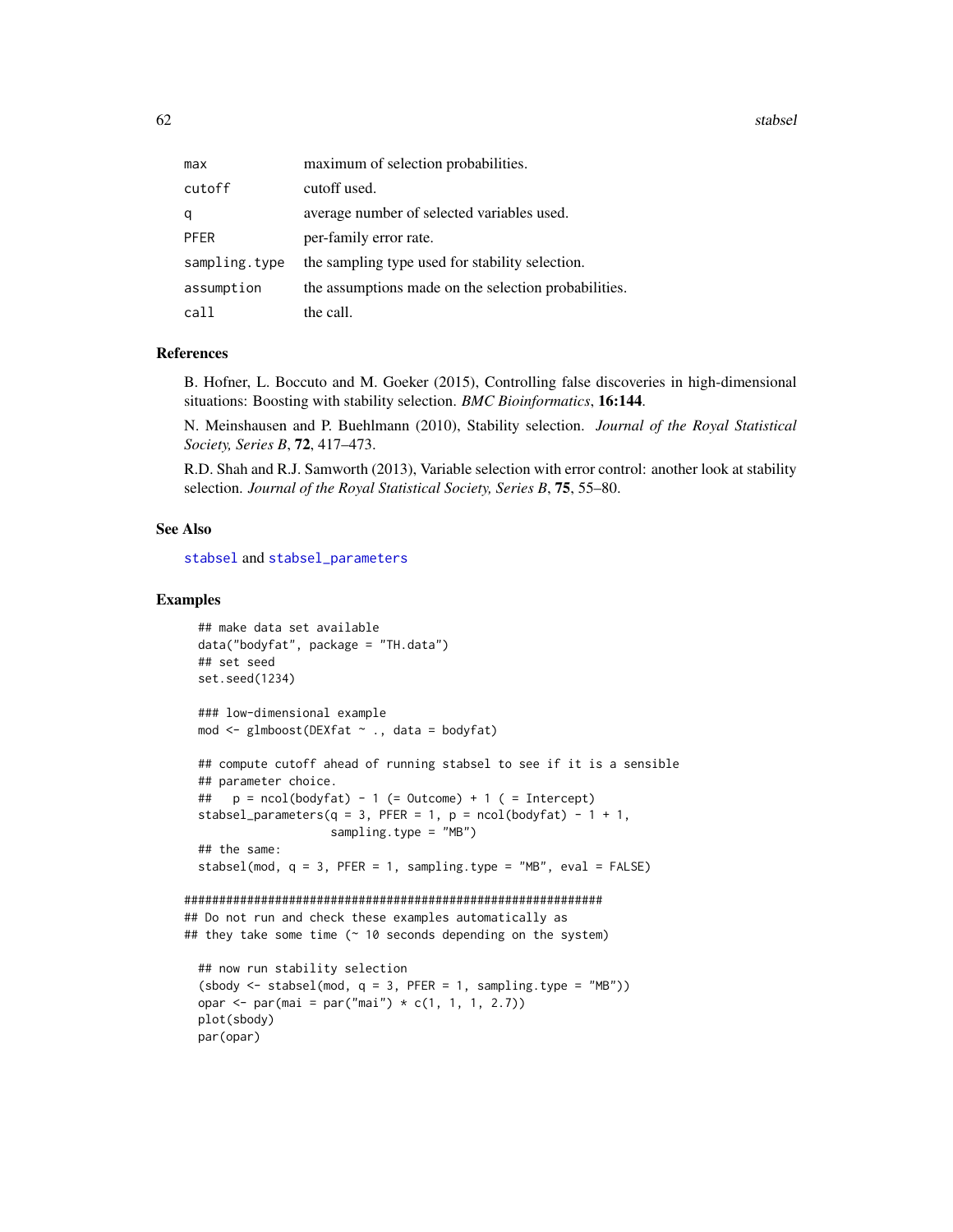#### <span id="page-62-0"></span>survFit 63

```
plot(sbody, type = "maxsel", ymargin = 6)
## End(Not run and test)
```
#### survFit *Survival Curves for a Cox Proportional Hazards Model*

# Description

Computes the predicted survivor function for a Cox proportional hazards model.

# Usage

```
## S3 method for class 'mboost'
survFit(object, newdata = NULL, ...)
## S3 method for class 'survFit'
plot(x, xlab = "Time", ylab = "Probability", ...)
```
# Arguments

| object   | an object of class mboost which is assumed to have a CoxPH family component.                          |
|----------|-------------------------------------------------------------------------------------------------------|
| newdata  | an optional data frame in which to look for variables with which to predict the<br>survivor function. |
| x        | an object of class survers for plotting.                                                              |
| xlab     | the label of the x axis.                                                                              |
| ylab     | the label of the y axis.                                                                              |
| $\cdots$ | additional arguments passed to callies.                                                               |

# Details

If newdata = NULL, the survivor function of the Cox proportional hazards model is computed for the mean of the covariates used in the [blackboost](#page-20-1), [gamboost](#page-44-1), or [glmboost](#page-40-1) call. The Breslow estimator is used for computing the baseline survivor function. If newdata is a data frame, the [predict](#page-0-0) method of object, along with the Breslow estimator, is used for computing the predicted survivor function for each row in newdata.

# Value

An object of class survFit containing the following components:

| surv    | the estimated survival probabilities at the time points given in time. |
|---------|------------------------------------------------------------------------|
| time    | the time points at which the survivor functions are evaluated.         |
| n.event | the number of events observed at each time point given in time.        |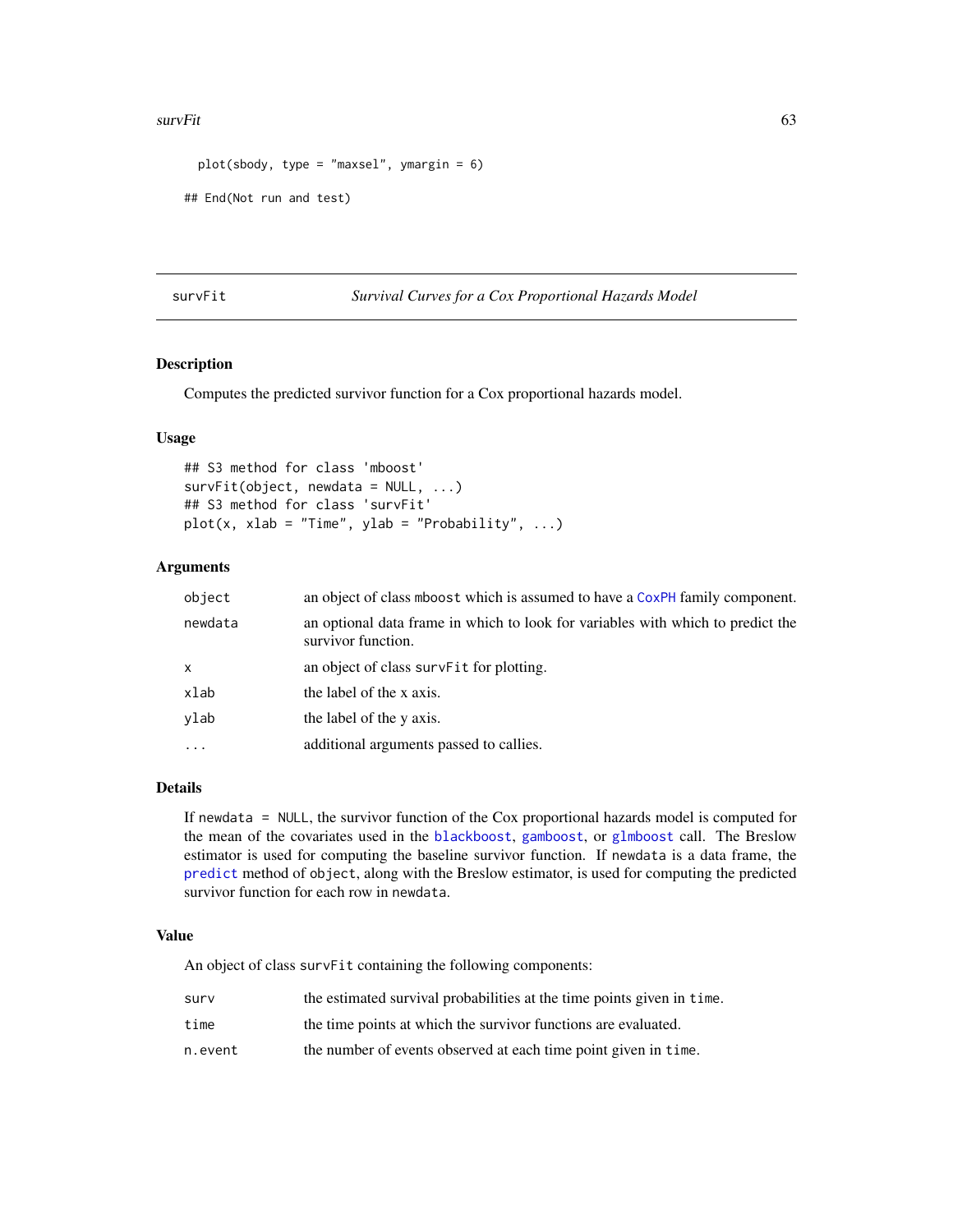64 varimp

# See Also

[gamboost](#page-44-1), [glmboost](#page-40-1) and [blackboost](#page-20-1) for model fitting.

# Examples

```
library("survival")
data("ovarian", package = "survival")
fm \le Surv(futime, fustat) \sim age + resid.ds + rx + ecog.ps
fit \leq glmboost(fm, data = ovarian, family = CoxPH(),
   control=boost_control(mstop = 500))
S1 <- survFit(fit)
S1
newdata < -ovarian[c(1,3,12),]S2 <- survFit(fit, newdata = newdata)
S2
plot(S1)
```
varimp *Variable Importance*

# Description

In-bag risk reduction per base-learner as variable importance for boosting.

# Usage

```
## S3 method for class 'mboost'
varimp(object, ...)
## S3 method for class 'varimp'
plot(x, percent = TRUE, type = c("variable", "blearner"),blorder = c("importance", "alphabetical", "rev_alphabetical", "formula"),
  nbars = 10L, maxchar = 20L, xlab = NULL, ylab = NULL, xlim, auto.key, ...)
## S3 method for class 'varimp'
as.data.frame(x, row.names = NULL, optional = FALSE, ...)
```
# Arguments

| object  | an object of class mboost.                                                                                                                                                 |
|---------|----------------------------------------------------------------------------------------------------------------------------------------------------------------------------|
| x       | an object of class varimp.                                                                                                                                                 |
| percent | logical, indicating whether variable importance should be specified in percent.                                                                                            |
| type    | a character string specifying whether to draw bars for variables ("variable",<br>default) or base-learners ("blearner") in the model (no effect for a glmboost<br>object). |

<span id="page-63-0"></span>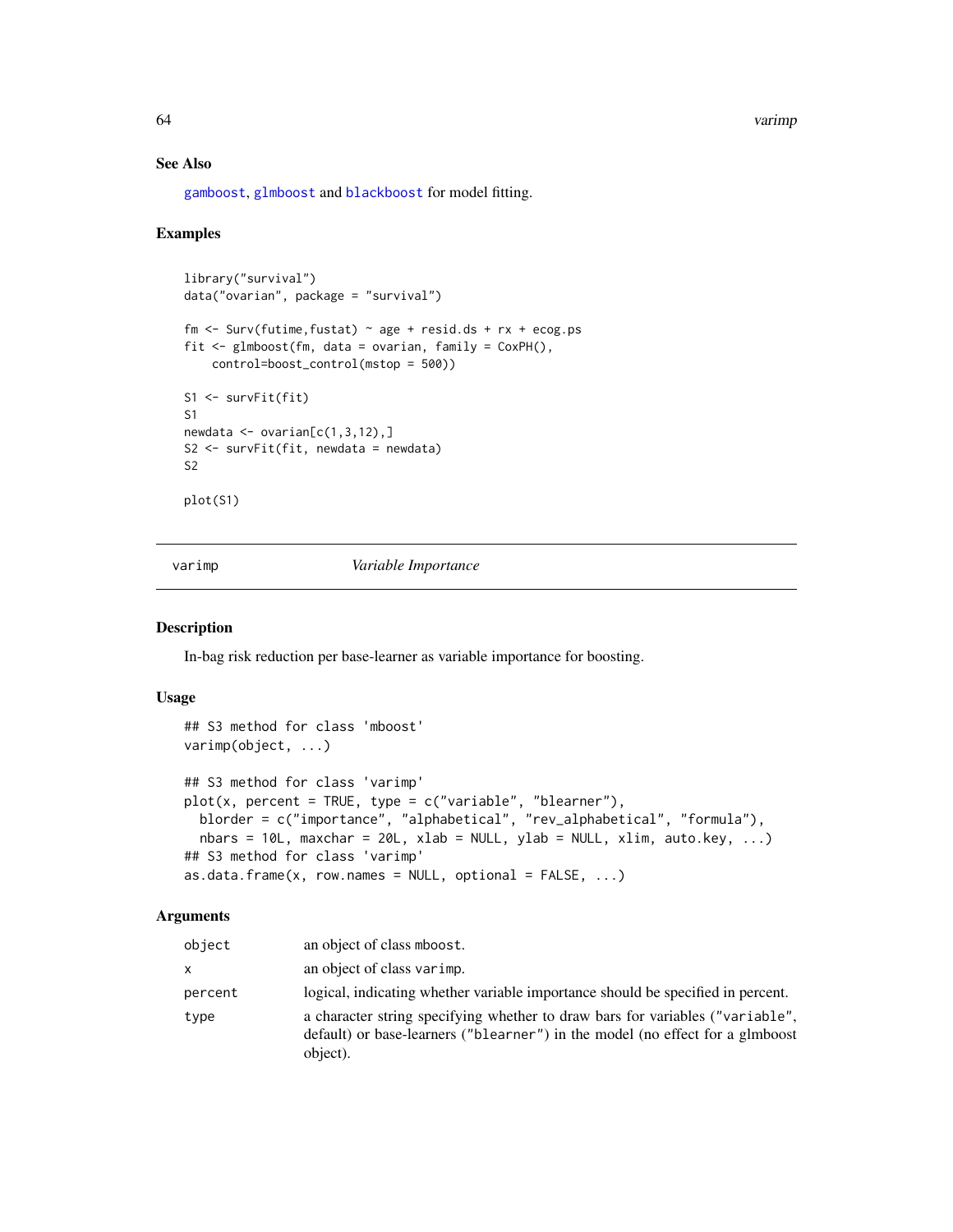#### varimp 65

| blorder   | a character string specifying the order of the base-learners in the plot. The de-<br>fault "importance" corresponds to the order of the base-learner importance,<br>"alphabetical" and "rev_alphabetical" to alphabetical order, respectively<br>its reverse, and "formula" to their order in the model formula.                                                                       |
|-----------|----------------------------------------------------------------------------------------------------------------------------------------------------------------------------------------------------------------------------------------------------------------------------------------------------------------------------------------------------------------------------------------|
| nbars     | integer, maximum number of bars to be plotted. If nbars is exceeded, least<br>important variables / base-learners are summarized as "other".                                                                                                                                                                                                                                           |
| maxchar   | integer, maximum number of characters in bar labels.                                                                                                                                                                                                                                                                                                                                   |
| xlab      | text for the x-axis label. If not set (default is NULL) x-axis label is generated<br>automatically depending on argument percent.                                                                                                                                                                                                                                                      |
| ylab      | text for the y-axis label. If not set (default is NULL) y-axis label is generated<br>automatically depending on argument type.                                                                                                                                                                                                                                                         |
| xlim      | the x limits of the plot. Defaults are from $\theta$ to total reduction, or from $\theta$ to<br>1 for percent = TRUE. (In case of negative risk reductions, default limits are<br>from total negative to total positve reduction, or the latter normalized by the total<br>absolute reduction for percent $=$ TRUE.)                                                                   |
| auto.key  | logical, or a list passed to lattice:: barchart. By default auto. key=TRUE<br>provides automatically generated legends showing the underlying base-learners<br>in the stacked barchart (type = "variable"). If there is an unique base-<br>learner for each variable(-interaction), auto.key = FALSE is default setting.<br>For type $=$ "blearner" the argument has no effect at all. |
|           | additional arguments passed to lattice:: barchart.                                                                                                                                                                                                                                                                                                                                     |
| row.names | NULL or a character vector giving the row names for the data frame. Missing<br>values are not allowed.                                                                                                                                                                                                                                                                                 |
| optional  | logical. If TRUE, setting row names and converting column names (to syntactic<br>names: see make.names) is optional.                                                                                                                                                                                                                                                                   |

# Details

This function extracts the in-bag risk reductions per boosting step of a fitted mboost model and accumulates it individually for each base-learner contained in the model. This quantifies the individual contribution to risk reduction of each base-learner and can thus be used to compare the importance of different base-learners or variables in the model. Starting from offset only, in each boosting step risk reduction is computed as the difference between in-bag risk of the current and the previous model and is accounted for the base-learner selected in the particular step.

The results can be plotted in a bar plot either for the base-learners, or the variables contained in the model. The bars are ordered according to variable importance. If their number exceeds nbars the least important are summarized as "other". If bars are plotted per variable, all base-learners containing the same variable will be accumulated in a stacked bar. This is of use for models including for example seperate base-learners for the linear and non-linear part of a covariate effect (see ?bbs option center=TRUE). However, variable interactions are treated as individual variables, as their desired handling might depend on context.

As a comparison the selection frequencies are added to the respective base-learner labels in the plot (rounded to three digits). For stacked bars they are ordered accordingly.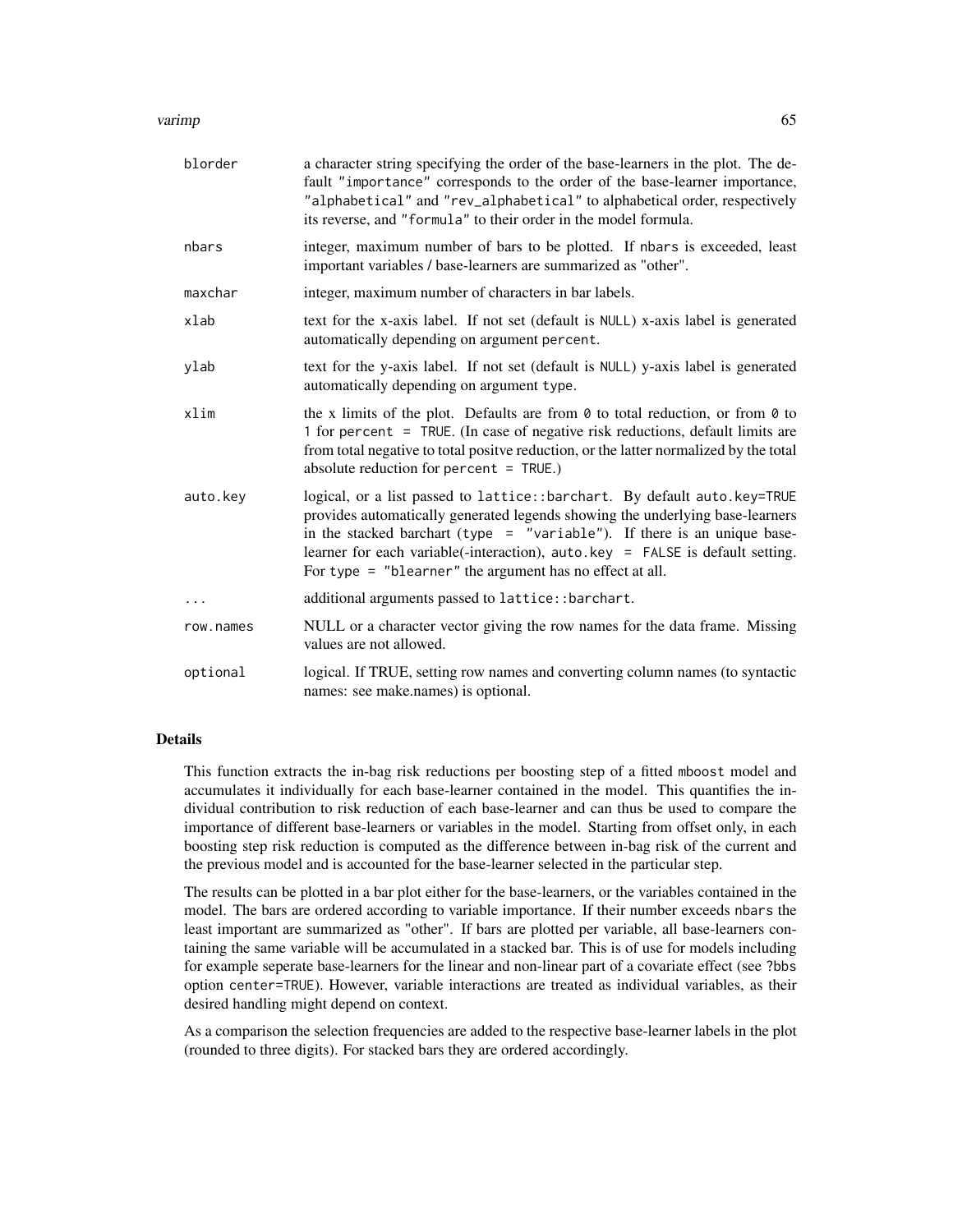# Value

An object of class varimp with available plot and as.data.frame methods.

Converting a varimp object results in a data. frame containing the risk reductions, selection frequencies and the corresponding base-learner and variable names as ordered factors (ordered according to their particular importance).

# Author(s)

Tobias Kuehn (<tobi.kuehn@gmx.de>), Almond Stoecker (<almond.stoecker@gmail.com>)

# Examples

```
data(iris)
### glmboost with multiple variables and intercept
iris$setosa <- factor(iris$Species == "setosa")
iris_glm <- glmboost(setosa ~ 1 + Sepal.Width + Sepal.Length + Petal.Width +
                        Petal.Length,
                     data = iris, control = boost-control(mstop = 50),family = Binomial(link = c("logit")))
varimp(iris_glm)
### importance plot with four bars only
plot(varimp(iris_glm), nbars = 4)
### gamboost with multiple variables
iris_gam <- gamboost(Sepal.Width ~
                         bols(Sepal.Length, by = setosa) +
                         bbs(Sepal.Length, by = setosa, center = TRUE) +
                         bols(Petal.Width) +
                         bbs(Petal.Width, center = TRUE) +
                         bols(Petal.Length) +
                         bbs(Petal.Length, center = TRUE),
                     data = iris)
varimp(iris_gam)
### stacked importance plot with base-learners in rev. alphabetical order
plot(varimp(iris_gam), blorder = "rev_alphabetical")
### similar ggplot
## Not run:
library(ggplot2)
ggplot(data.frame(varimp(iris_gam)), aes(variable, reduction, fill = blearner)) +
    geom_bar(stat = "identity") + coord_flip()
## End(Not run)
```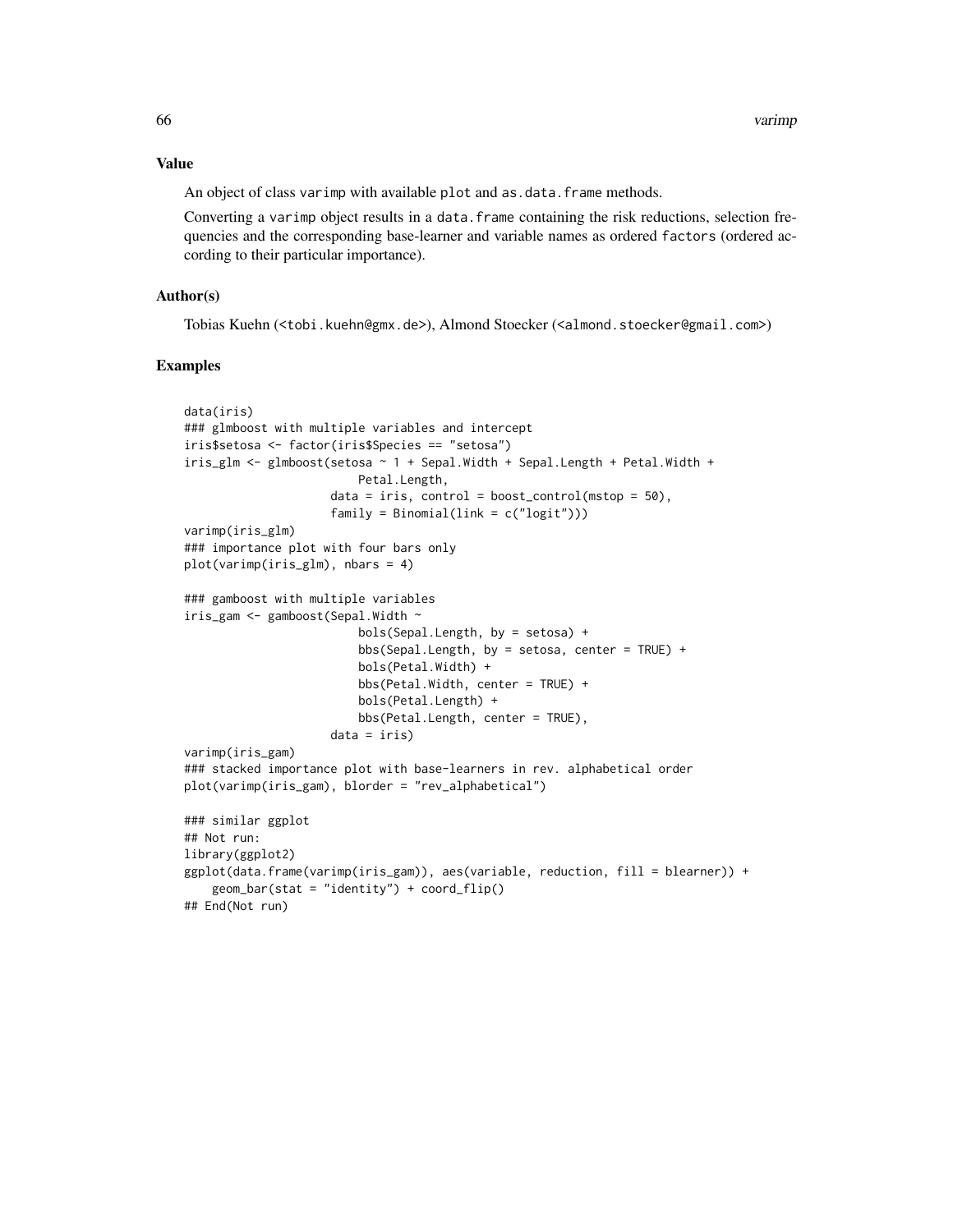# <span id="page-66-0"></span>**Index**

∗Topic classes boost\_family-class , [25](#page-24-0) ∗Topic datagen FP , [39](#page-38-0) ∗Topic methods confint.mboost , [26](#page-25-0) methods , [49](#page-48-0) plot , [57](#page-56-0) ∗Topic misc boost\_control , [24](#page-23-0) ∗Topic models baselearners , [7](#page-6-0) blackboost , [21](#page-20-0) cvrisk , [28](#page-27-0) Family, [32](#page-31-0) glmboost , [41](#page-40-0) mboost , [45](#page-44-0) mboost-package , [2](#page-1-0) mboost\_fit , [47](#page-46-0) ∗Topic nonlinear mboost , [45](#page-44-0) mboost\_fit , [47](#page-46-0) ∗Topic nonparametric mboost-package , [2](#page-1-0) stabsel, [60](#page-59-0) ∗Topic package mboost-package , [2](#page-1-0) ∗Topic regression blackboost , [21](#page-20-0) cvrisk , [28](#page-27-0) glmboost , [41](#page-40-0) ∗Topic smooth mboost-package , [2](#page-1-0) ∗Topic survival IPCweights , [44](#page-43-0) [.mboost *(*methods *)* , [49](#page-48-0) %+% *(*baselearners *)* , [7](#page-6-0) %O% *(*baselearners *)* , [7](#page-6-0) %X% *(*baselearners *)* , [7](#page-6-0)

# %O% , *[36](#page-35-0)*

AdaExp *(*Family *)* , [32](#page-31-0) AIC , *[42](#page-41-0)* , *[46](#page-45-0)* , *[48](#page-47-0)* AIC.mboost , *[30](#page-29-0)* AIC.mboost *(*methods *)* , [49](#page-48-0) as.data.frame.varimp *(*varimp *)* , [64](#page-63-0) AUC *(*Family *)* , [32](#page-31-0) base-learner *(*baselearners *)* , [7](#page-6-0) baselearner *(*baselearners *)* , [7](#page-6-0) baselearners , [7](#page-6-0) , *[23](#page-22-0)* , *[42](#page-41-0)* , *[46](#page-45-0)* bbs , *[5](#page-4-0)* , *[40](#page-39-0)* , *[45](#page-44-0)* , *[49](#page-48-0)* bbs *(*baselearners *)* , [7](#page-6-0) Binomial , *[3](#page-2-0)* , *[54](#page-53-0)* Binomial *(*Family *)* , [32](#page-31-0) bkernel , *[3](#page-2-0)* bkernel *(*baselearners *)* , [7](#page-6-0) blackboost, [6](#page-5-0), [13](#page-12-0), [21](#page-20-0), [24](#page-23-0), [25](#page-24-0), [42](#page-41-0), [46](#page-45-0), [48](#page-47-0), [49](#page-48-0), *[54](#page-53-0)* , *[63](#page-62-0) , [64](#page-63-0)* bmono , *[5](#page-4-0)* bmono *(*baselearners *)* , [7](#page-6-0) bmrf , *[5](#page-4-0)* bmrf *(*baselearners *)* , [7](#page-6-0) bns *(*baselearners *)* , [7](#page-6-0) bols , *[4](#page-3-0) , [5](#page-4-0)* , *[24](#page-23-0)* , *[45](#page-44-0)* , *[48](#page-47-0)* bols *(*baselearners *)* , [7](#page-6-0) boost\_control , *[22](#page-21-0) , [23](#page-22-0)* , [24](#page-23-0) , *[41](#page-40-0) , [42](#page-41-0)* , *[45](#page-44-0) , [46](#page-45-0)* , *[48](#page-47-0) , [49](#page-48-0)* , *[53](#page-52-0)* boost\_family , *[53](#page-52-0)* boost\_family-class , [25](#page-24-0) brad , *[5](#page-4-0)* brad *(*baselearners *)* , [7](#page-6-0) brandom *(*baselearners *)* , [7](#page-6-0) bspatial , *[5](#page-4-0)* bspatial *(*baselearners *)* , [7](#page-6-0) bss *(*baselearners *)* , [7](#page-6-0) btree , *[45](#page-44-0)* btree *(*baselearners *)* , [7](#page-6-0) buser *(*baselearners *)* , [7](#page-6-0)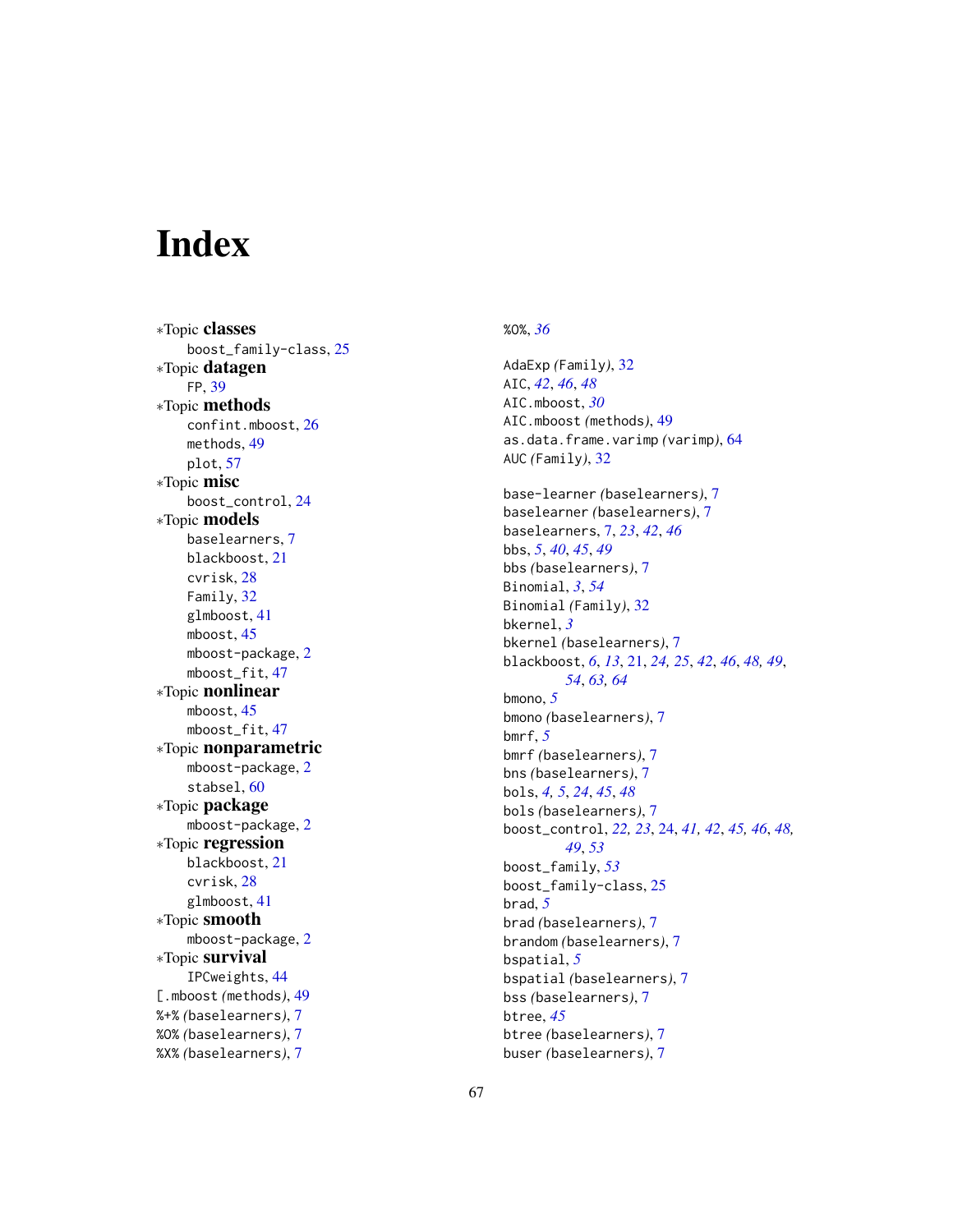```
calc_kernel, 10
Cindex (Family), 32
coef, 42
coef.glmboost (methods), 49
coef.mboost (methods), 49
confint, 4
confint.glmboost (confint.mboost), 26
confint.mboost, 26
contrasts, 9, 10
cover.design, 12
CoxPH, 63
CoxPH (Family), 32
ctree, 22
ctree_control, 10, 22
cv (cvrisk), 28
cvrisk, 6, 23, 27, 28, 42, 46, 49, 54, 61
```
downstream.test *(*methods*)*, [49](#page-48-0) drawmap, *[13](#page-12-0)*

ExpectReg *(*Family*)*, [32](#page-31-0) extract *(*methods*)*, [49](#page-48-0)

Family, *[22,](#page-21-0) [23](#page-22-0)*, *[25](#page-24-0)*, [32,](#page-31-0) *[41,](#page-40-0) [42](#page-41-0)*, *[45–](#page-44-0)[47](#page-46-0)*, *[49](#page-48-0)*, *[54](#page-53-0)* fitted.mboost *(*methods*)*, [49](#page-48-0) FP, [39](#page-38-0)

```
gam, 2
gamboost, 6, 23–25, 40, 42, 48, 52, 54, 63, 64
gamboost (mboost), 45
GammaReg (Family), 32
GaussClass (Family), 32
Gaussian (Family), 32
GaussReg (Family), 32
gbm, 2, 22
Gehan (Family), 32
glm, 2, 34, 36, 54
glmboost, 5, 6, 23–25, 41, 46, 48, 49, 51–54,
         63, 64
```
hatvalues.gamboost *(*methods*)*, [49](#page-48-0) hatvalues.glmboost *(*methods*)*, [49](#page-48-0) Huber *(*Family*)*, [32](#page-31-0) Hurdle *(*Family*)*, [32](#page-31-0)

IPCweights, [44](#page-43-0)

Laplace *(*Family*)*, [32](#page-31-0) lapply, *[29](#page-28-0)* levelplot, *[27](#page-26-0)*

lines.mboost *(*plot*)*, [57](#page-56-0) lines.mboost.ci *(*confint.mboost*)*, [26](#page-25-0) lm, *[2](#page-1-0)* logLik.mboost *(*methods*)*, [49](#page-48-0) Loglog *(*Family*)*, [32](#page-31-0) Lognormal *(*Family*)*, [32](#page-31-0)

```
mboost, 15, 25, 34, 35, 37, 45, 48
mboost-package, 2
mboost_fit, 2, 5, 22, 23, 42, 45, 46, 47, 48
mboost_methods, 26, 27, 58
mboost_methods (methods), 49
mboost_package (mboost-package), 2
mclapply, 4, 27, 29, 30, 61
methods, 23, 42, 46, 49, 49
model.matrix, 10
model.matrix.default, 41
mstop, 30
mstop (methods), 49
mstop<- (methods), 49
Multinomial (Family), 32
```
NBinomial *(*Family*)*, [32](#page-31-0) nuisance *(*methods*)*, [49](#page-48-0)

```
package-mboost (mboost-package), 2
package_mboost (mboost-package), 2
parLapply, 29
plot, 29, 46, 48, 57
plot.cvrisk (cvrisk), 28
plot.default, 58
plot.mboost, 4, 54
plot.mboost.ci (confint.mboost), 26
plot.survFit (survFit), 63
plot.varimp (varimp), 64
Poisson (Family), 32
predict, 23, 42, 46, 48, 63
predict.blackboost (methods), 49
predict.gamboost (methods), 49
predict.glmboost (methods), 49
predict.mboost (methods), 49
print, 23, 42, 46, 48
print.cvrisk (cvrisk), 28
print.glmboost (methods), 49
print.glmboost.ci (confint.mboost), 26
print.mboost (methods), 49
PropOdds (Family), 32
```
QuantReg *(*Family*)*, [32](#page-31-0)